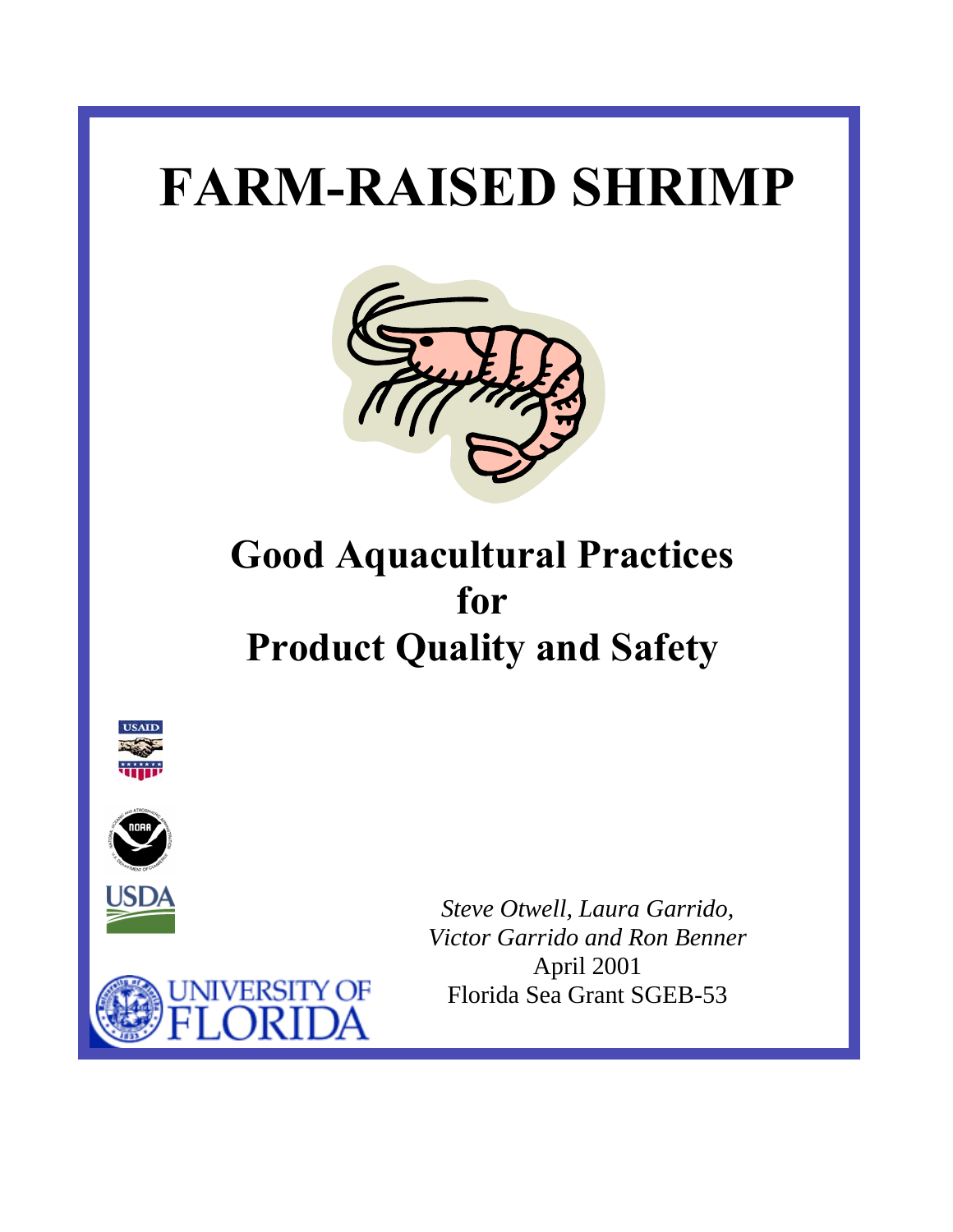## ACKNOWLEDGEMENTS

Numerous individuals and organizations have assisted and encouraged production of these training materials for Good Aquacultural Practices for Farmed Shrimp. We specifically thank –

Mrs. Monica Drazba, USDA In-Country Coordinator for coordinating all in-country arrangements and general organization. This manual and project would not have been possible without her help.

Agnes Sobario, Director, Center for Shrimp Research-Universidad Centro Americana, Nicaragua, and the Ministerio Agropecuario y Forestal de Nicaragua (MAGFOR) for their gracious hospitality, technical support, and background knowledge of the shrimp industry in Nicaragua.

Larry Drazba, General Manager, and Jorge Areas, Quality Control Manager– Camarones de Nicaragua, S.A., for help in all project activities, site visits, essential commercial liaison in Nicaragua, and activities related to international commerce.

Gary Cummings, Operation Manager, and Tommy Guerrero, Production Manager - Sahlman Seafood for their commercial perspectives, encouragement and generous time in making this manual more practical.

Marty Williams and Birgit Alber of Sahlman Seafoods and Roberto Corrales, Granjas Marinas San Bernado (GMSB), Honduras, for their assistance in shipping supplies for the trainings. Carlos Omaña, Lamar Seafood, Miami, FL for donating product sample for lab analysis.

Don Toloday, CONAGRA, Jim Barnett, Hans Loechelt-Yoshioka, Walter Staruskiewicz and Brett Koontz, US Food and Drug Administration for providing technical information and encouragement.

Maria Elena Vivas, USDA Nicaragua and Ana Gomez, USDA Honduras for the help in coordinating pilot trainings in their respective country, plus Asociacion Nacional de Acuicultores de Honduras (ANDAH) for their support with the project liaison in Nicaragua..

This project was made possible through funding from USAID Hurricane Mitch Recovery Projects through the National Oceanographic Atmospheric Association (NOAA) / ALO, National Sea Grant Program and United States Department of Agriculture's Cooperative State Research, and Extension Services with additional support from the IFAS International Programs at the University of Florida working with the Sea Grant College Programs based in Michigan and Florida, and the Research Corporation of the University of Hawaii.

#### **EDITORS**

Dr. Steve Otwell, Laura Garrido, Victor Garrido and Ron Benner, Food Science & Human Nutrition Department and FL Sea Grant College Program. All based at the Aquatic Food Products Program, University of Florida, Gainesville, FL 32611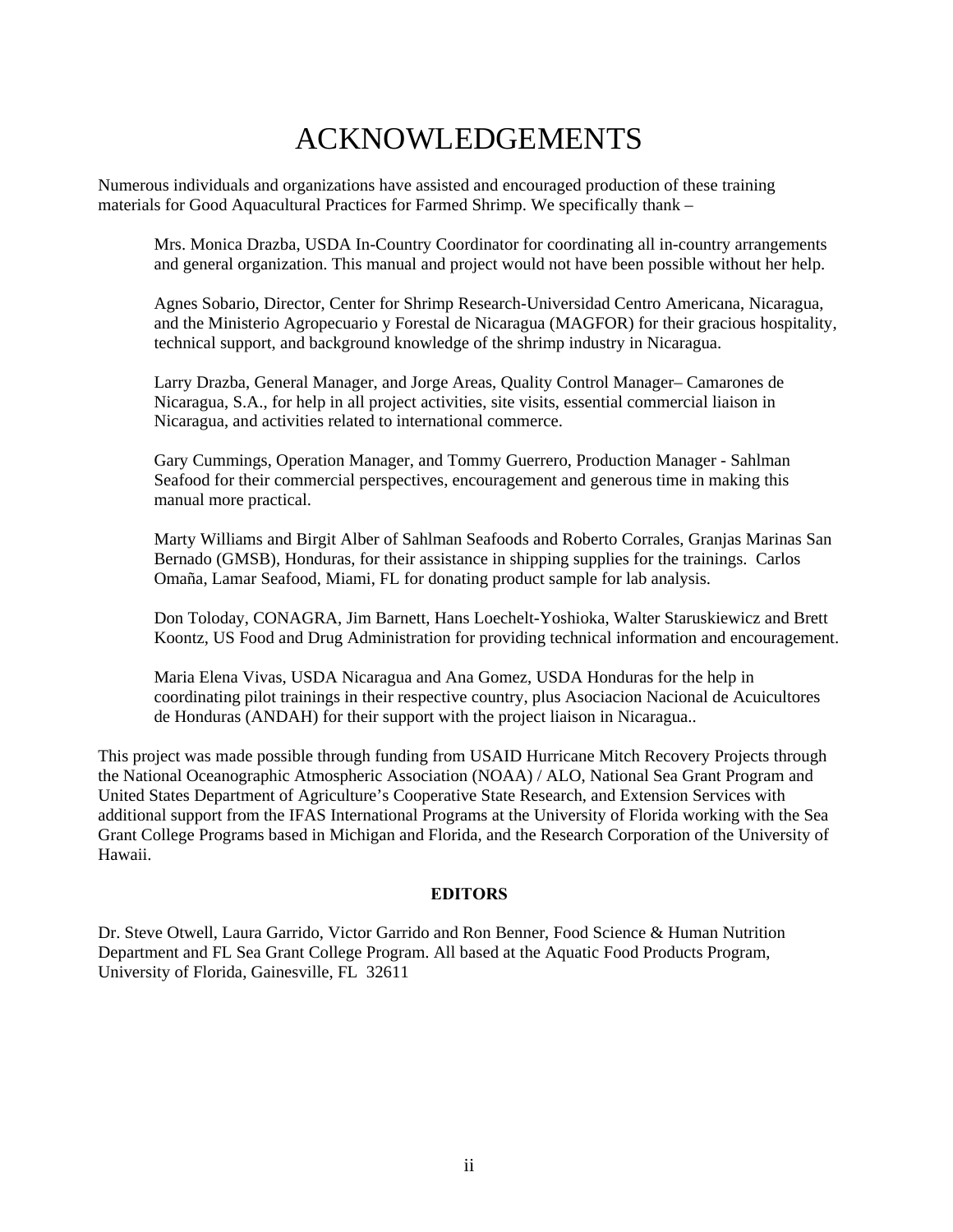# **FARM-RAISED SHRIMP**

## **GOOD AQUACULTURAL PRACTICES**  for **PRODUCT QUALITY AND SAFETY**

**CONTENTS** 

| <b>IMPORTANCE OF PRODUCT QUALITY AND SAFETY </b> | $\mathbf{1}$   |
|--------------------------------------------------|----------------|
|                                                  | $\mathbf{1}$   |
|                                                  | $\overline{4}$ |
| <b>FOOD QUALITY CONCERNS FOR FARMED SHRIMP </b>  | 7              |
| <b>FOOD SAFETY CONCERNS FOR FARMED SHRIMP </b>   | 8              |
| <b>CONTROLLING PRODUCT QUALITY AND SAFETY </b>   | 9              |
|                                                  | 10             |
|                                                  | 10             |
|                                                  | 10             |
|                                                  |                |
|                                                  |                |
|                                                  | 16             |
|                                                  |                |
|                                                  |                |
|                                                  | 22             |
|                                                  | 26             |
| <b>Post-Harvest Handling</b>                     |                |
| <b>Product Defects</b>                           |                |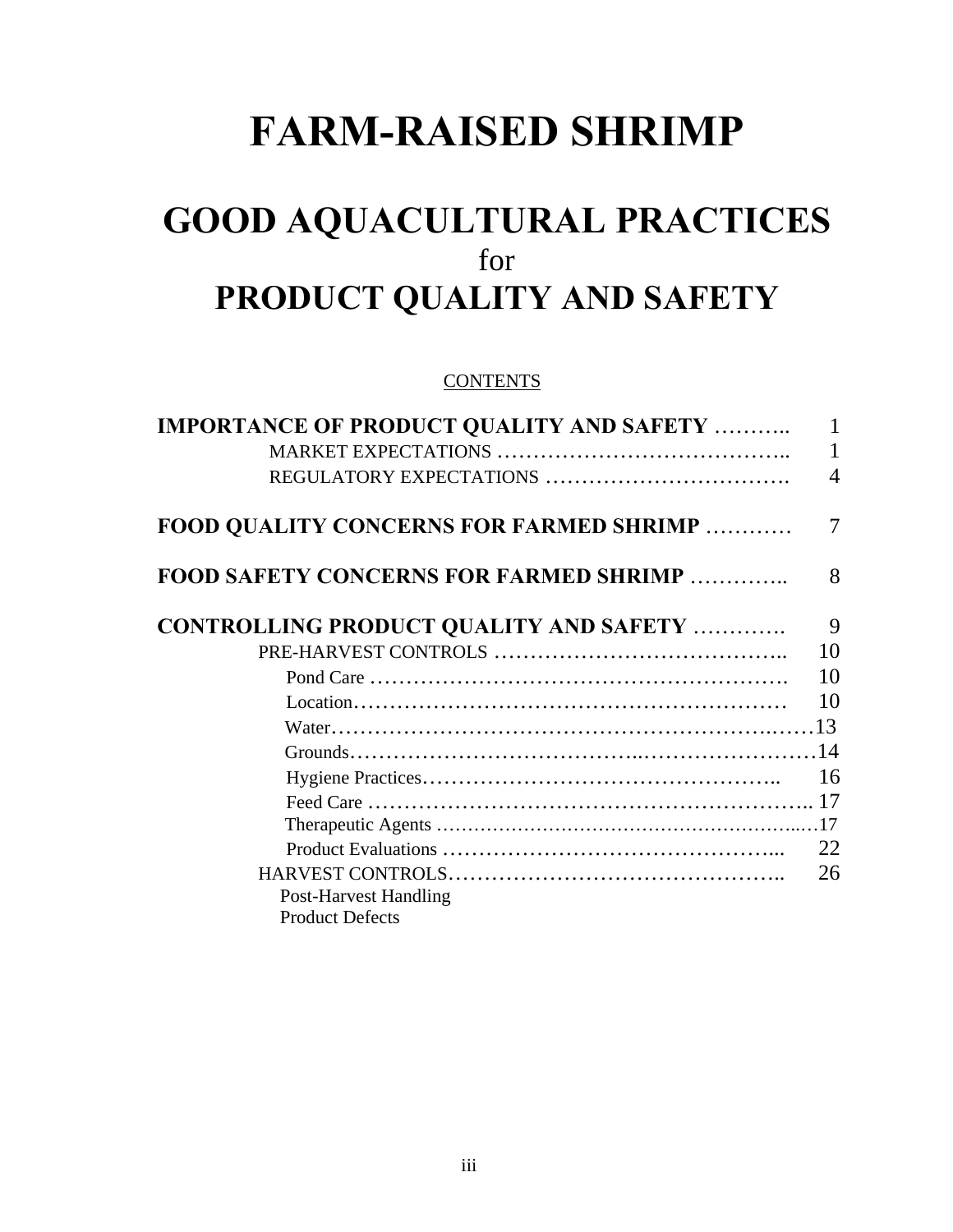## **SUPPORT TOPICS**

| 1.  | MICROBIAL CONCERNS FOR FARMED SHRIMP                | 37 |
|-----|-----------------------------------------------------|----|
| 2.  |                                                     | 41 |
| 3.  |                                                     | 43 |
| 4.  | CHLORINATION FOR FARMED SHRIMP                      | 45 |
| 5.  |                                                     | 47 |
| 6.  |                                                     | 52 |
| 7.  | SHRIMP PRODUCT SPECIFICATIONS (Example)             | 53 |
| 8.  | SHRIMP QUALITY EVALUATION SCALE                     | 54 |
| 9.  | US REGULATORY TOLERANCES, METHODS AND AUTHORITES 55 |    |
| 10. | CURRENT GOOD MANUFACTURING PRACTICE (GMP's)         | 58 |
| 11. | SOURCES FOR ADDITIONAL INFORMATION                  | 70 |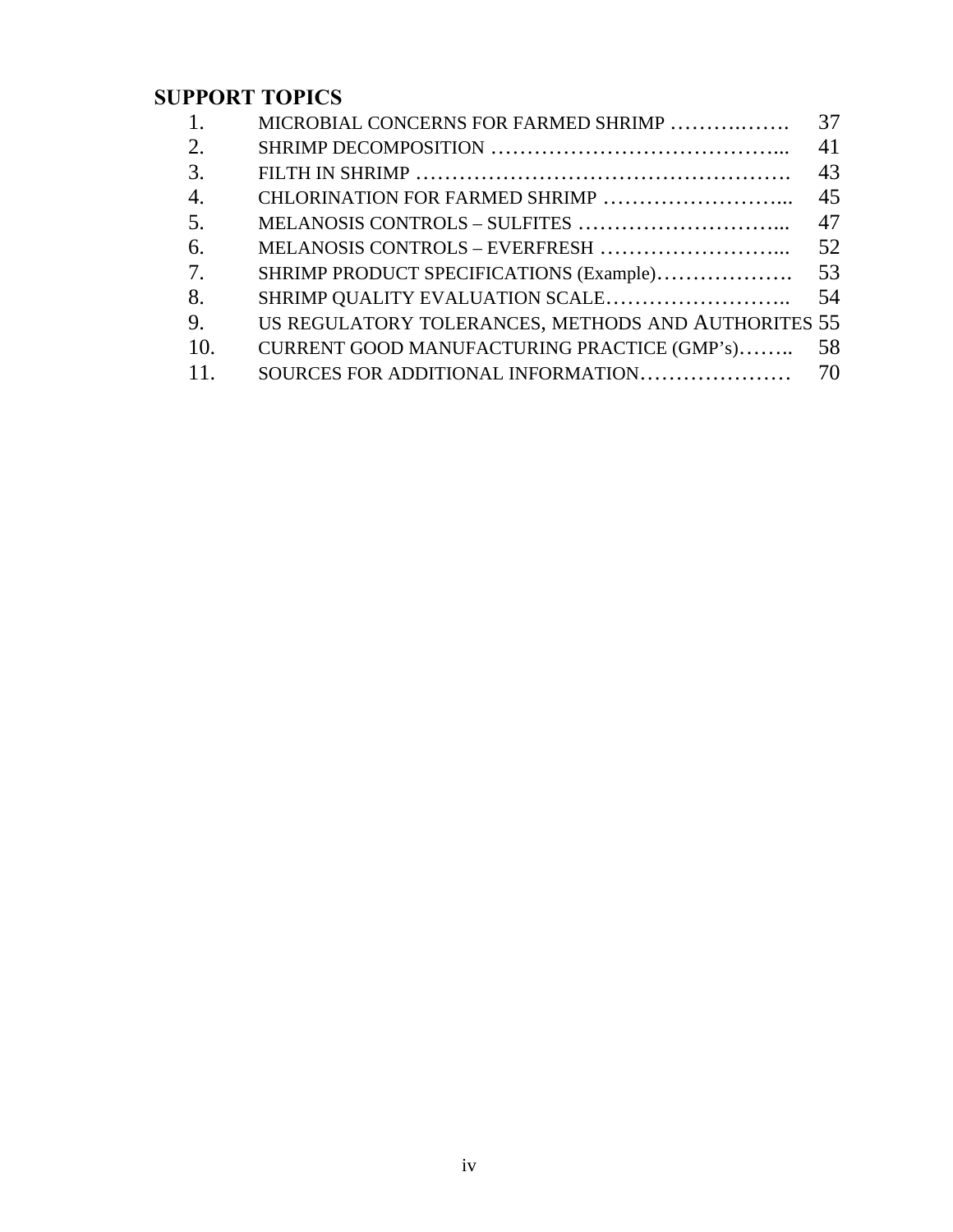## FARM-RAISED SHRIMP

#### **IMPORTANCE OF PRODUCT SAFETY AND QUALITY**

#### MARKET EXPECTATIONS

Shrimp remains as one of the most popular and highest valued seafood selections throughout the world. Current annual world production from both wild harvest and farm culture is estimated at approximately 3,000,000 metric tones with an estimated production value in excess of \$12 billion U.S. dollars. In comparisons, shrimp production is not one of the largest world fisheries, but it is one of the most valuable. For example, in the United States the 1999 shrimp imports represented 18.8 percent of the total US imports by weight and 35 percent in total value. This value indicates a strong market demand. In some countries, consumption of farmraised shrimp has grown to exceed the amount of wild shrimp.



Source: WWW.NMFS.GOV , Foreign Trade data, 2001

While most world fisheries are experiencing maximum sustainable production or near overfishing, shrimp production can continue to increase through aquaculture farm operations. Shrimp aquaculture keeps growing steadily despite the adverse conditions and new challenges faced by the farmers. In 1988, farmed-raised shrimp represented 40.6 percent of the total shrimp production worldwide, increasing to 49.4 percent in 1998.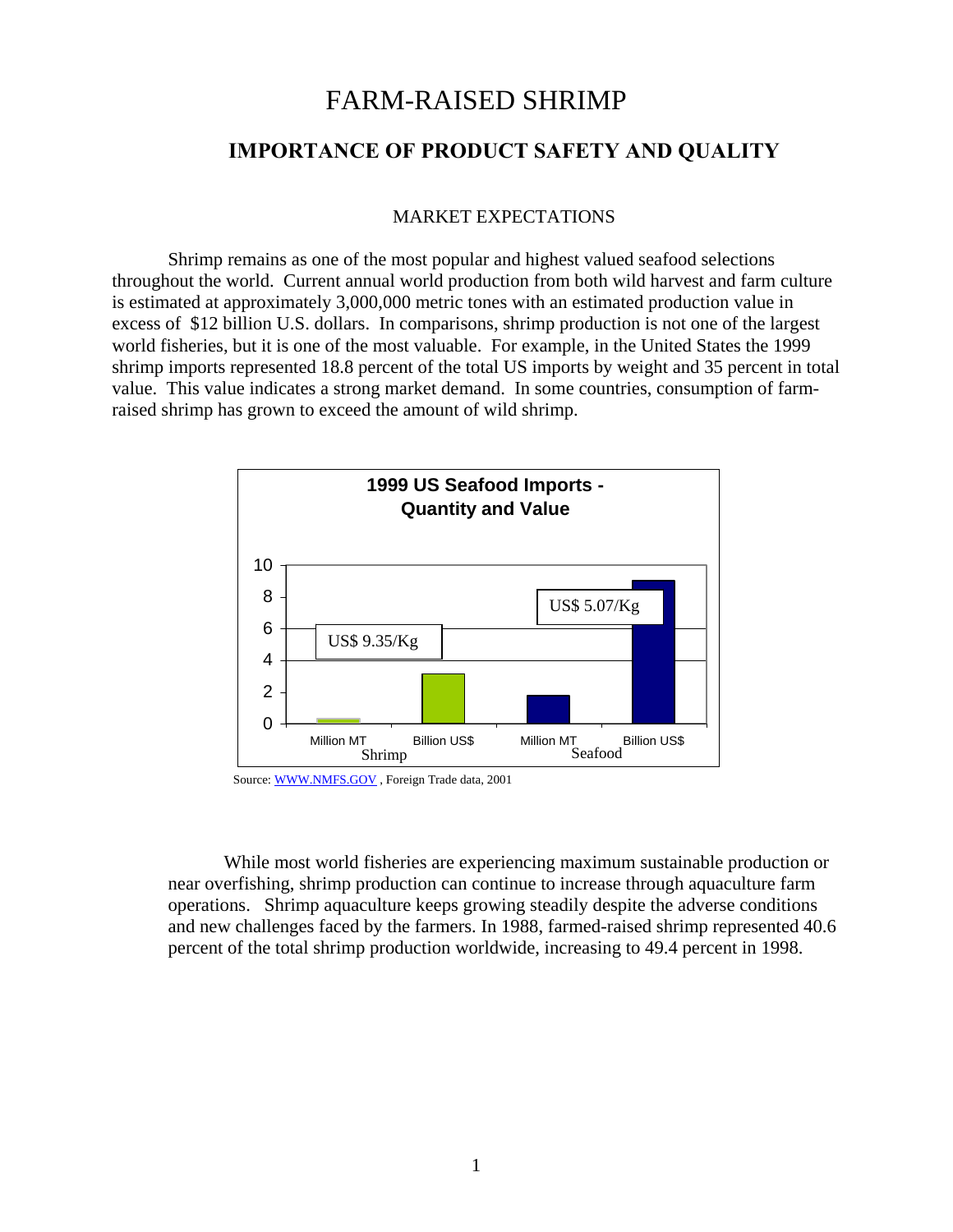

Source: WWW.FAO.ORG FishStat Plus 2000



Source: WWW.FAO.ORG FishStat Plus 2000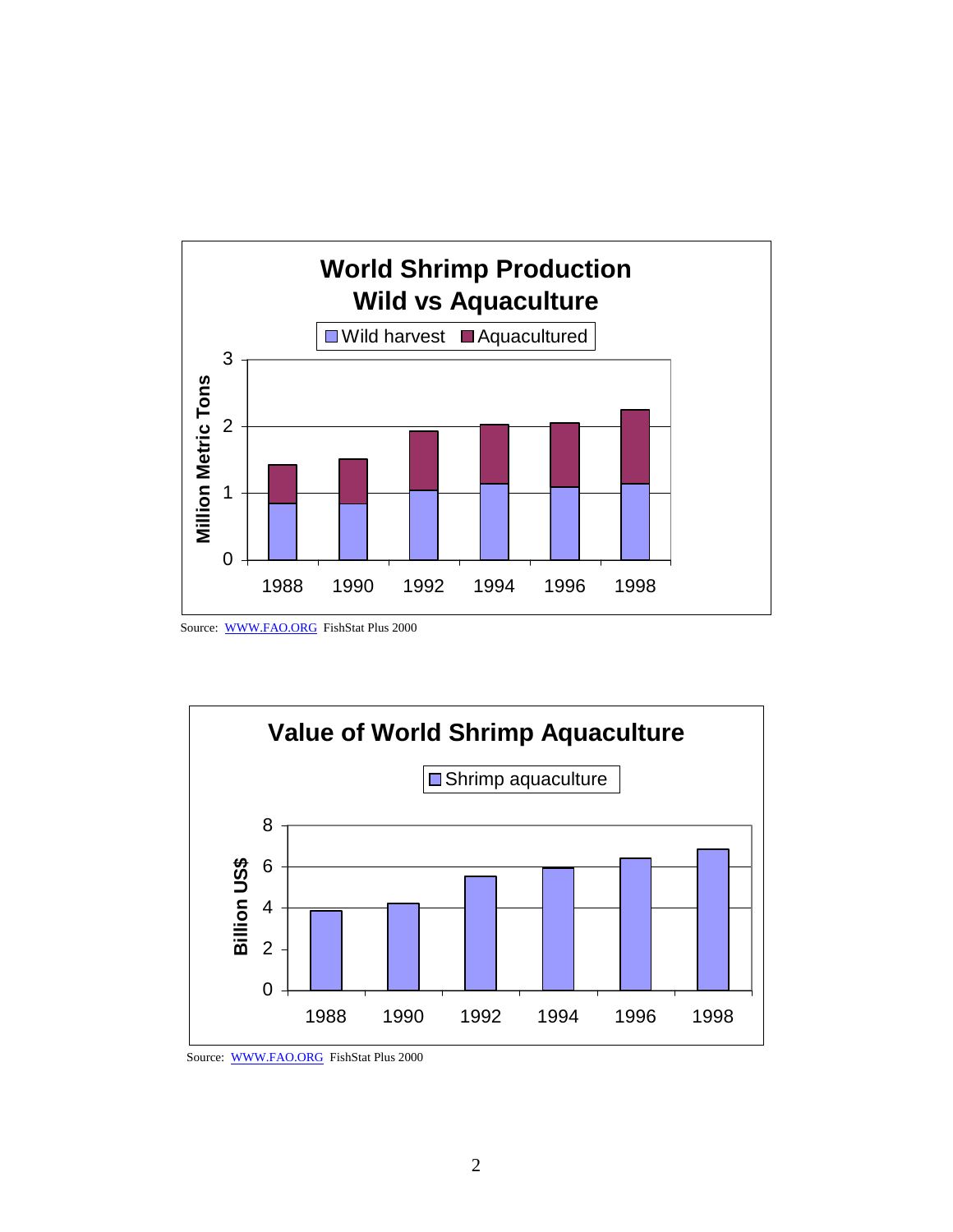The growth of shrimp farming assures a positive future for the world shrimp supply, but this new industry is rapidly changing with expansion into more countries, by increasing use of more intensive farming, and through use of formulated feeds. Traditional food markets are usually suspect for a new source and new method of food production. Continuing demand and value for new shrimp products will depend on consistent product quality and safety. Market concerns include:

- Is the new shrimp as good as or better than the traditional shrimp?
- Does it taste and smell the same?
- Does it look the same, raw or cooked?
- Does it cook the same?
- Does it have the same shelf-life, when fresh or frozen?
- Is the new shrimp safe to eat?
- Does harvest and processing cause contamination with chemicals?
- Does harvesting and processing cause contamination with pathogenic bacteria?
- Do farmed animal illnesses (i.e., viruses) cause human illnesses?
- Do the farmers and processors practice good basic sanitation, hygiene and food safety standards (HACCP)?

These are reasonable and expected market questions for all foods, but the answers to these questions are becoming more difficult as the food supply becomes more distant and global. In fact, the ability to answer these questions has become a marketing advantage. This competition involves:

- farmed vs. wild shrimp supplies;
- country vs. other country shrimp supplies; and
- farm vs. other farm shrimp supplies.

In addition to the requirements for daily shrimp production, farmers must realize that the demand and value of their shrimp will depend on the product quality and safety.

## **"SHRIMP SAFETY & QUALITY = VALUE"**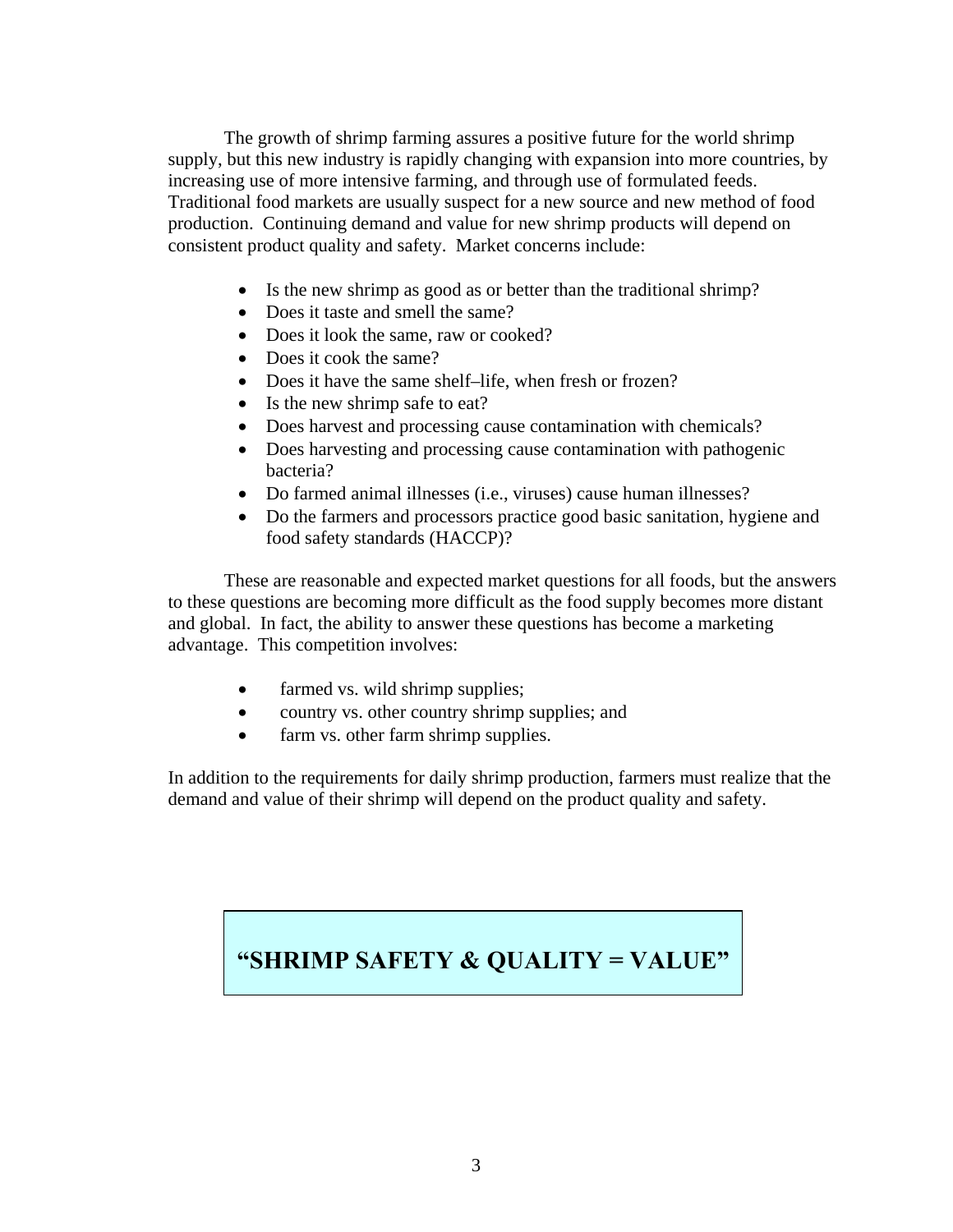#### **IMPORTANCE OF PRODUCT SAFETY AND QUALITY**

#### REGULATORY EXPECTATIONS

Shrimp farmers must be aware of the current regulatory expectations in their country and in the countries where their shrimp will be sold and consumed. The regulatory authorities in most nations are assigned to protect the 'safety' of their consumers. Most countries have specific regulations to assure food safety for products produced in or imported into the country. In many instances, these food safety regulations also involve or influence product quality. Regulatory expectations will be based on judgments and measures for both shrimp safety and quality.

Shrimp quality and safety are closely related. A shrimp with poor quality due to bacterial spoilage could be considered safe to eat if it is cooked to eliminate any safety concerns, but the poor quality is often considered an indirect measure for product safety. Likewise, an apparently good quality shrimp could cause illness if it is contaminated with a potential food hazard that is not obvious based on quality judgments. Regulatory authorities should try to distinguish certain safety problems. Farmed shrimp could be unsafe to eat if  $-$ 

- the shrimp are contaminated with certain types or amounts of 'pathogenic' bacterial;
- the shrimp contains excessive amounts of food additives or improper food additives;
- the shrimp contains pesticides, herbicides or other potential toxic chemicals introduced during pond culture; or
- the shrimp contains improper amounts or type of therapeutic chemicals used during pond culture.



#### **Areas of Concern for Shrimp Quality and Safety**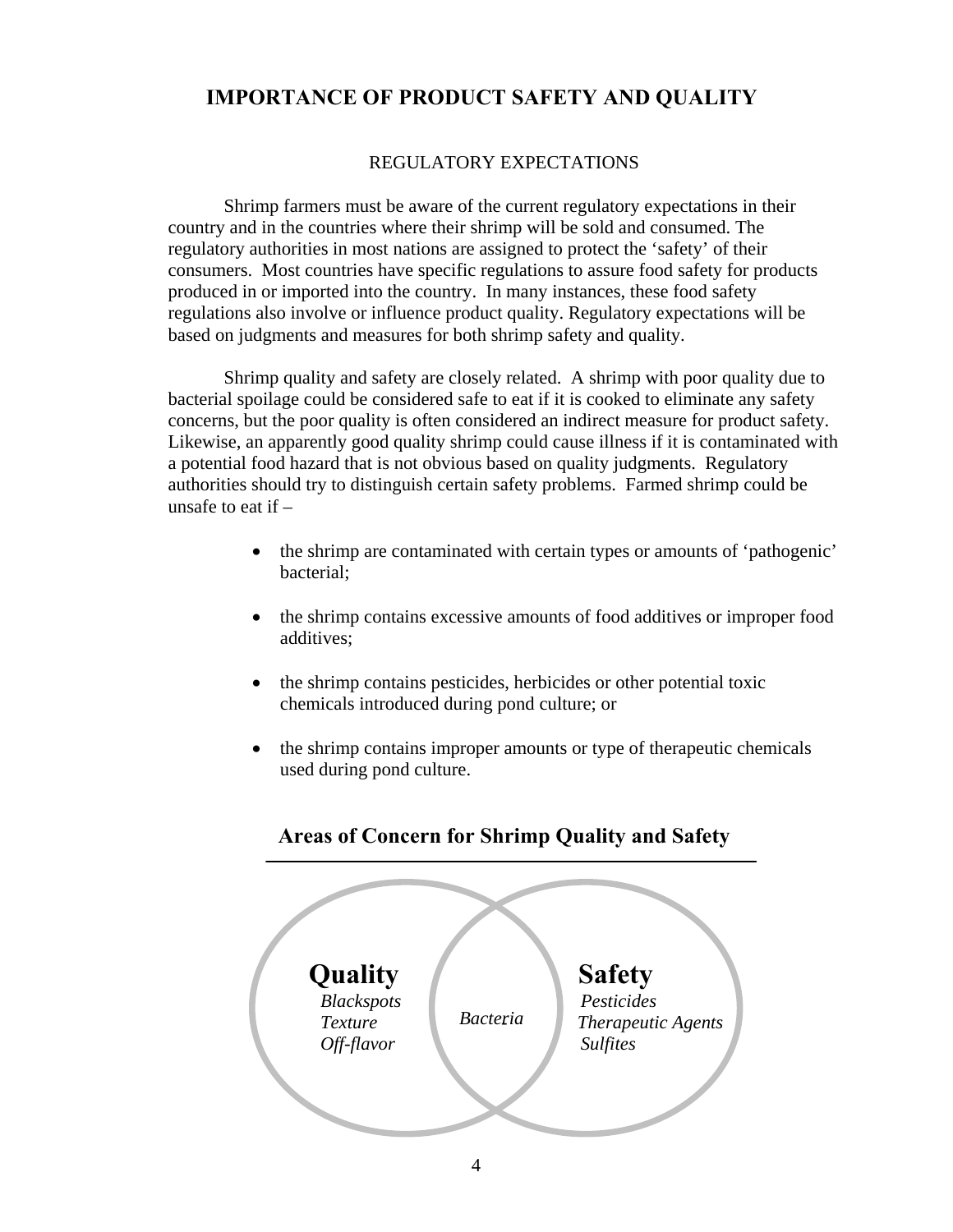The traditional regulatory approach has been to set various guidelines or tolerances that assure a safe product. These standards are usually enforced by inspection of products after they are processed, combined with occasional inspections of the processing facilities to enforce good manufacture practices (Support Topics: GMP's). The GMP's include some basic sanitation requirements that are usually designed for processing. Good aquacultural practices (GAP's) are introduced to include farming activities linked with processing.

Traditional Steps to Food Safety



As with market expectations, regulatory authorities are usually more suspect for any new sources or methods of production for most foods. This concern has been most recently demonstrated by many nations adding food safety requirements based on Hazard Analysis and Critical Control Point (HACCP) programs. These requirements place more attention on 'prevention' of potential food safety problems before they occur rather than the traditional approach of inspecting or trying to find problems after they have occurred. The HACCP approach does not replace the traditional regulatory approach. It is in 'addition' to the traditional approach and depends on a solid foundation of sanitation, and the GMP's and GAP's.

Current Steps to Food Safety

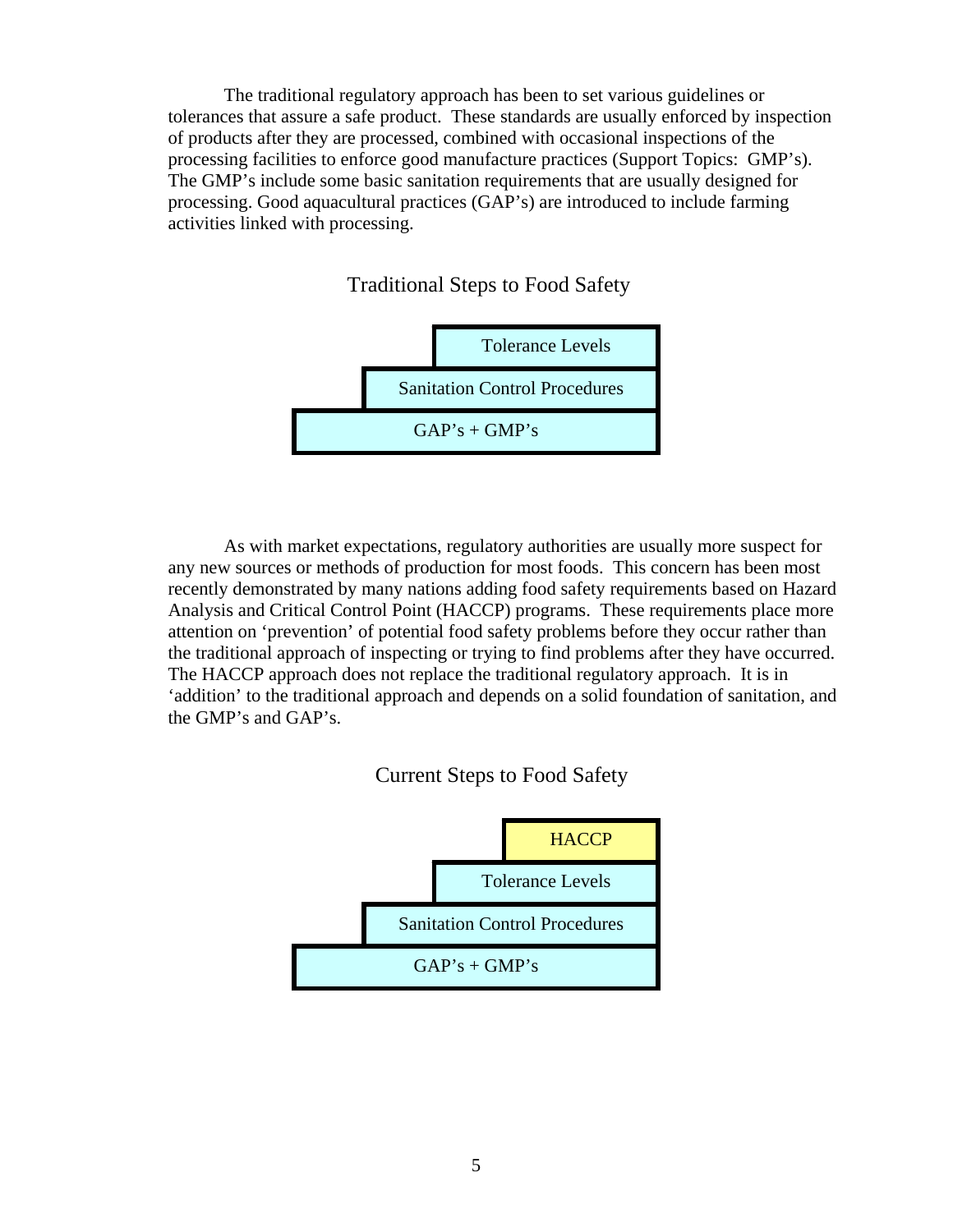The HACCP programs add requirements to document or record routine practices during the farm production and later processing of the shrimp. These records are the evidence that proper hygiene and sanitation control procedures have been used when growing, harvesting and processing the shrimp. The key HACCP feature is monitoring of certain 'critical control points' to maintain specified limits that assure the shrimp are safe to eat. Typical HACCP records for farmed raised shrimp can include:

- 1. Therapeutic Agents Application Record (see page 20)
- 2. Feed / Weight Control Record (see page 21)
- 3. Pre-Harvest Product Evaluation Record (see page 25)

| Farm Name:<br>Location: |                          | 1. Therapeutic Agents Application Record |                       |        |                              |                                     |                                    |            |                        |
|-------------------------|--------------------------|------------------------------------------|-----------------------|--------|------------------------------|-------------------------------------|------------------------------------|------------|------------------------|
| Pond<br>Number          | Shrimp<br><b>Illness</b> | Therapeutic<br><b>Agent Used</b>         | Application<br>Method | Dosage | Withdrawal<br>Time<br>(Days) | First<br>Application<br>date / time | Last<br>application<br>date / time | Applicator | <b>Harvest</b><br>Date |
|                         |                          |                                          |                       |        |                              |                                     |                                    |            |                        |

| 2. Feed / Weight Control Record<br>Farm Name:<br>Farm Location:<br>Pond Number:<br>Seeding Date: |       |       |       |       |       |       |  |  |
|--------------------------------------------------------------------------------------------------|-------|-------|-------|-------|-------|-------|--|--|
| Day                                                                                              | Month | Month | Month | Month | Month | Month |  |  |
|                                                                                                  |       |       |       |       |       |       |  |  |
|                                                                                                  |       |       |       |       |       |       |  |  |
|                                                                                                  |       |       |       |       |       |       |  |  |

| 3. Pre-Harvest Product Evaluation Record<br>Pond# |                         |                         |                                           |                                      |                         |                                           |                                     |                         |                                           |
|---------------------------------------------------|-------------------------|-------------------------|-------------------------------------------|--------------------------------------|-------------------------|-------------------------------------------|-------------------------------------|-------------------------|-------------------------------------------|
| <b>Date</b>                                       | <b>First Evaluation</b> |                         |                                           | <b>Second Evaluation (if needed)</b> |                         |                                           | <b>Third Evaluation (if needed)</b> |                         |                                           |
| <b>Parameter</b>                                  | X                       | Corrective<br>Action(s) | Ready<br>to<br><b>Harvest</b><br>(Yes/No) | $\mathcal N$ .<br>X                  | Corrective<br>Action(s) | Ready<br>to<br><b>Harvest</b><br>(Yes/No) | $\sqrt{ }$<br>$\mathbf X$           | Corrective<br>Action(s) | Ready<br>to<br><b>Harvest</b><br>(Yes/No) |

The traditional and new regulatory expectations realize that shrimp product safety begins in the pond. Farmers can no longer depend on the processor to eliminate or reduce potential problems. Farmers and processors must work together to maintain the quality and safety of the shrimp during culture, harvest, processing and distribution to markets.

## **"SHRIMP QUALITY & SAFETY = ACCEPTANCE"**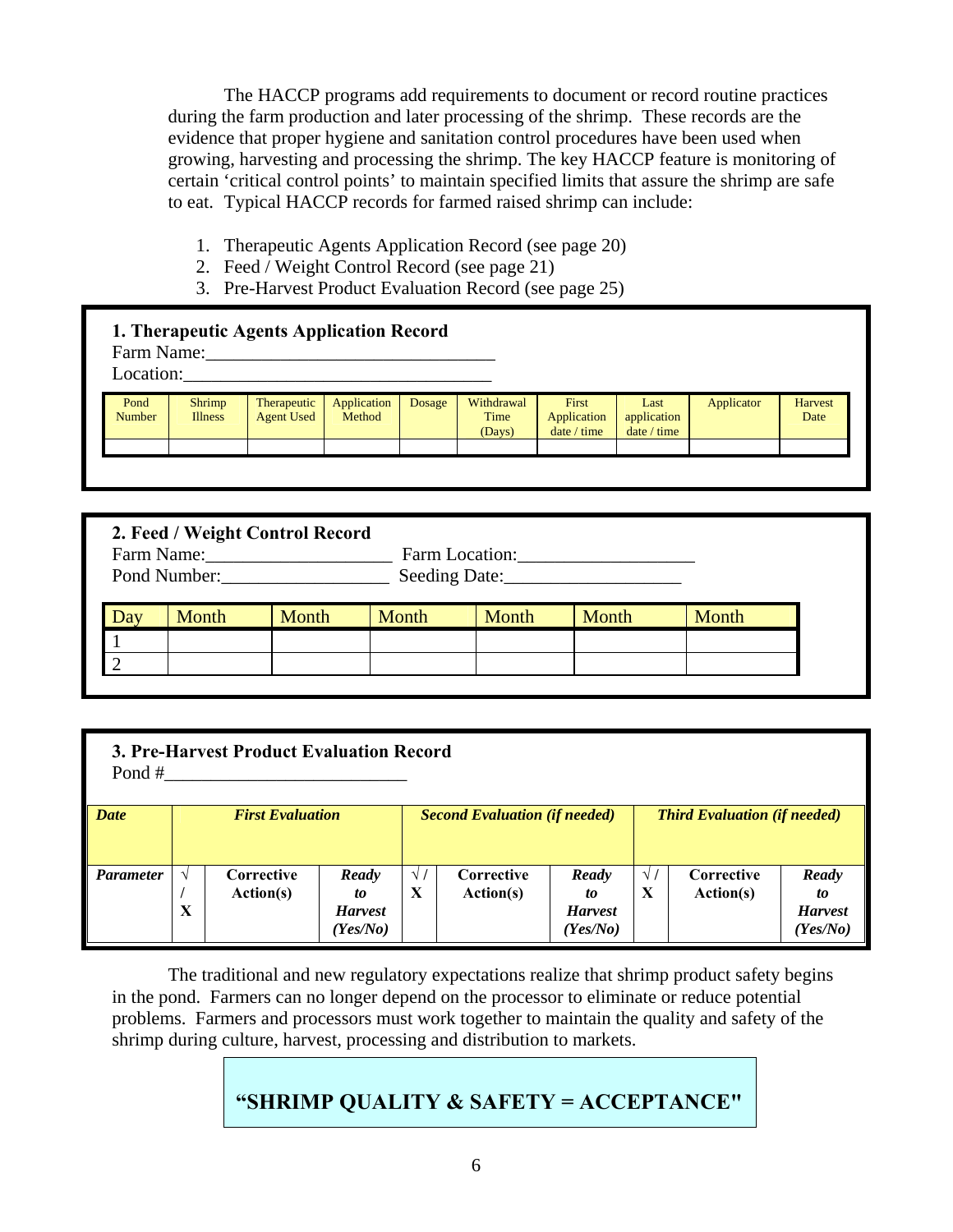#### **FOOD QUALITY CONCERNS FOR FARMED SHRIMP**

 Shrimp quality is essential to maintaining product value. Poor quality cannot only reduce value, but could build a poor reputation for a particular farm, processor or an entire country. As for product safety, certain controls must be used to maintain quality. The following list of problems and controls is based on industry experiences, buyer specifications and some related regulations for shrimp produced and sold about the world.

| <b>Quality Concerns</b>   | <b>Defects</b>                             | <b>Preventative Measures</b>                                         |  |  |  |
|---------------------------|--------------------------------------------|----------------------------------------------------------------------|--|--|--|
|                           | <b>Blackspots</b>                          | Proper application of sulfite or<br>Everfresh                        |  |  |  |
|                           | Broken & damaged                           | Proper handling and icing                                            |  |  |  |
|                           | Heat discoloration                         | Timely placement of product in ice                                   |  |  |  |
| Appearance                | Loose heads (whole product)                | Proper loading and handling of<br>product in ice                     |  |  |  |
|                           | Red heads                                  | Stop feeding 48 hrs before harvest.                                  |  |  |  |
|                           | Soft Shell (Whole and Shell-on<br>product) | Harvest at the proper time based on<br>periodic checks               |  |  |  |
|                           | Yellowing                                  | Proper use of sulfites                                               |  |  |  |
|                           | Pitted or gritty shells                    | Proper use of sulfites                                               |  |  |  |
|                           | Milky shrimp                               | Culling from the harvest                                             |  |  |  |
|                           | <b>Mixed Species</b>                       | Separation by species at the plant                                   |  |  |  |
|                           | Decomposition                              | Timely placement of product in ice                                   |  |  |  |
|                           | Chlorine                                   | Use proper concentration $&$<br>exposure time                        |  |  |  |
| Odor / Flavor             | Petro-chemical smell                       | Prevent contamination with oil,<br>diesel, etc                       |  |  |  |
|                           | Choclo / Earthy Smell                      | Sensory test before harvest                                          |  |  |  |
|                           | Off-flavors in the head                    | Sensory test before harvest                                          |  |  |  |
| <b>Texture</b>            | Mushy and /or soft texture                 | Proper shrimp to ice ratio and<br>timely placement of product in ice |  |  |  |
|                           | Short weight                               |                                                                      |  |  |  |
|                           | Off-counts                                 | Routine checks for proper<br>specifications                          |  |  |  |
| <b>Processing Defects</b> | Uniformity                                 |                                                                      |  |  |  |
|                           | Dehydration                                | Proper glazing and packaging                                         |  |  |  |
|                           | <b>Extraneous materials</b>                | Proper culling                                                       |  |  |  |

## **"CONTROLS ARE REQUIRED TO PREVENT, ELIMINATE OR REDUCE QUALITY PROBLEMS"**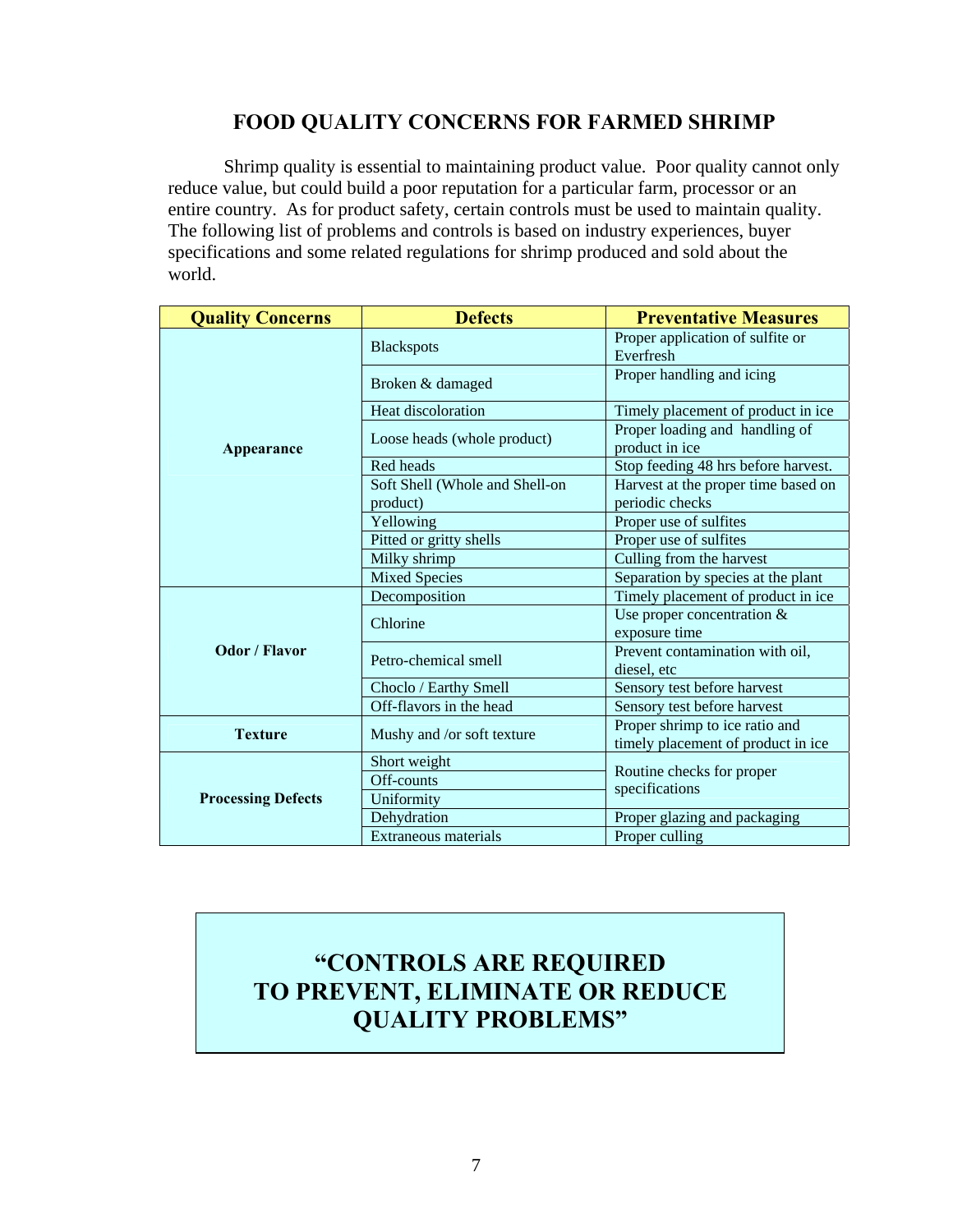### **FOOD SAFETY CONCERNS FOR FARMED SHRIMP**

**Shrimp remains one of the safest sources of seafood in the world.** Food safety problems are rare, but certain problems can result in significant illnesses and costly damage to the industry and product reputation. The following list of potential food safety problems is based on actual market experiences and scientific evidence that indicate these problems are 'reasonably likely to occur' for farmed shrimp. All of these problems can be eliminated or reduced with appropriate controls.

| <b>Food Safety Concerns</b>                                                                                                                                                         | <b>Controls</b>                                                                                                                                                                                                                                                                                                |
|-------------------------------------------------------------------------------------------------------------------------------------------------------------------------------------|----------------------------------------------------------------------------------------------------------------------------------------------------------------------------------------------------------------------------------------------------------------------------------------------------------------|
| <b>Biological</b><br>Pathogenic bacteria<br>Salmonella spp.<br>Vibrio cholera<br>Pathogenic Escherichia coli<br>$\overline{\phantom{a}}$                                            | Increase culture water exchange, use of antimicrobial agents, or divert<br>product to value added application. Determine the contamination source<br>and apply controls.                                                                                                                                       |
| Chemical<br>Pesticides<br>Pesticides from agriculture<br>$\mathbb{L}^+$<br>Insecticides, rodenticides, & other<br>$\Box$<br>chemicals                                               | Do not apply pesticides in the vicinity of the ponds or the feed. Be aware<br>of application of these compounds in adjacent agricultural farms.<br>Prevent contamination through run-offs.                                                                                                                     |
| Herbicides<br>Chlorphenoxy compounds<br>Triazine herbicides, & others<br>$\blacksquare$                                                                                             | Do not apply herbicides in the vicinity of the ponds or the feed. Be aware<br>of application of these compounds in adjacent agricultural farms. Prevent<br>contamination through run-offs.                                                                                                                     |
| Fertilizers and Water Treatment Compounds<br>Ammonium compounds, Calcium<br>phosphate, Phosphoric acid,<br>Potassium chloride, Sodium silicate,<br>Lime, hydrated lime, & limestone | Fertilizers and water treatment compounds are normally not considered to<br>be a food safety problem., but you should not apply fertilizers close to the<br>harvest date.                                                                                                                                      |
| Other contaminants<br>Heavy metals, i.e. methyl mercury                                                                                                                             | Cadmium, lead and mercury are the most commonly found heavy metals<br>in seafood products., but they are not normally considered as a food safety<br>concern in shrimp.                                                                                                                                        |
| Therapeutic Agents<br>Oxytetracycline, Oxilinic acid,<br>Furazolidone, Quinolona, & Terrivet                                                                                        | The use of these compounds is a major concern in shrimp aquaculture and<br>controls are needed. The farmer needs to be aware of which product is<br>approved or not for the country where the product will be shipped.<br>Records need to be kept on the usage and recommended withdrawal<br>times.            |
| <b>Food Additives</b><br><b>Sulfites</b>                                                                                                                                            | Sulfites are known to cause an allergic-type reaction in certain<br>hyper-asthmatic consumers. For this reason, if sulfites are used, product<br>needs to be properly labeled and control of applications by proper<br>concentration and soak time is necessary.                                               |
| Sanitizer residues                                                                                                                                                                  | Proper labeling and proper use of cleaning and sanitizing compounds is<br>essential to prevent any contamination on the product. Use proper<br>concentrations and proper exposure time.                                                                                                                        |
| Physical<br>Debris<br>Filth                                                                                                                                                         | Filth and debris are normally considered to be a quality defect and not a<br>food safety issue. Both of these problems need to be minimized to avoid<br>problems at the port of entry of the receiving country. Both problems can<br>be reduced by proper culling and sequential washes following the harvest. |

## **"CONTROLS ARE REQUIRED TO PREVENT, ELIMINATE OR REDUCE SAFETY PROBLEMS"**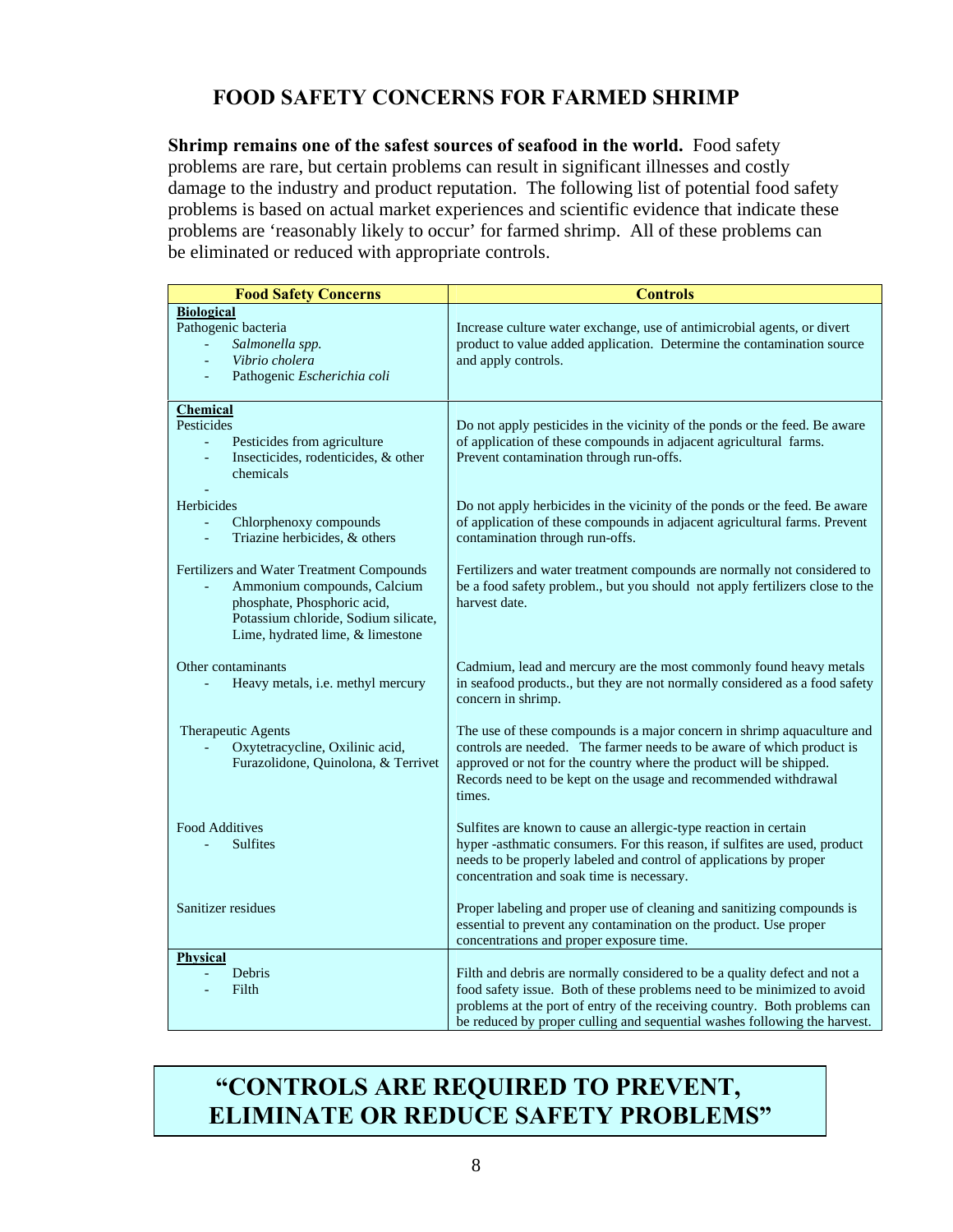#### **CONTROLLING PRODUCT QUALITY AND SAFETY**

The farmers, processors and buyers share responsibility for the quality and safety of farmed shrimp. The areas of responsibility begin before harvest and continue during product distribution. Proper controls are required during – shrimp growth, pond harvest, processing, and eventual distribution and storage. Due to market and regulatory expectations the processor usually assumes continuous responsibility from production to final sale. The farmers should form a team effort with the processor to assure proper controls are used during pre-harvest or pond growth and actual harvest operations.



#### **Areas for Responsible Controls**

Likewise, regulatory authorities in the country where the shrimp are farmed are expected to serve as a "competent authority" or third party providing surveillance and assurances that the shrimp are produced and processed to provide safe products for incountry and world commerce. The authority and how it is used should support the shrimp farming industry and provide information that will attract and build buyer confidence. Farmers and processors should work in cooperation with these authorities to assure the market value for their shrimp.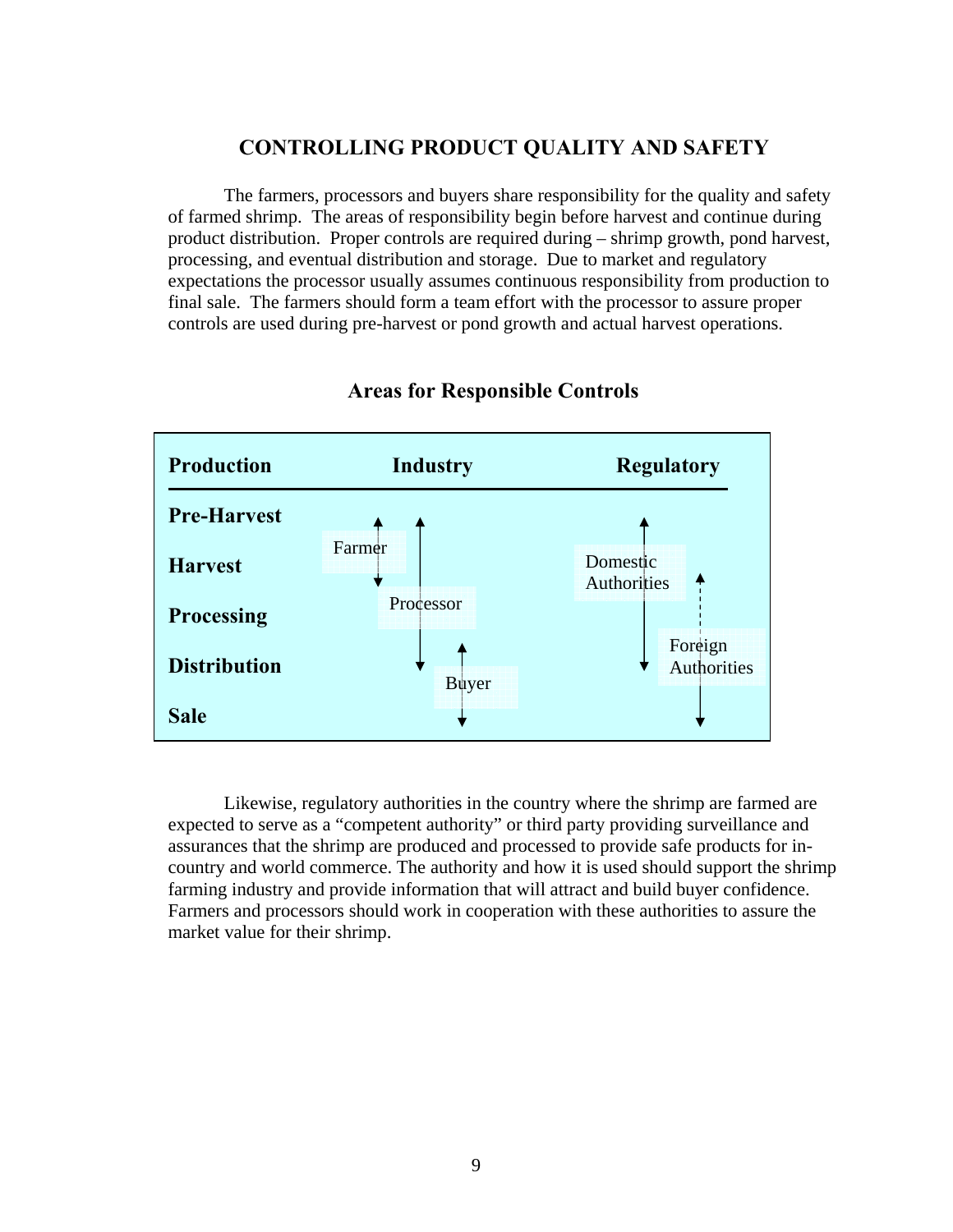#### PRE-HARVEST CONTROLS

 Pond growth or growing conditions can have the most significant influence on the final product quality and safety for farmed shrimp. Quality is usually best at the moment of harvest and the methods for processing and distribution are designed to maintain this initial harvest quality. Although the product form and appearance can be changed, it is difficult to impossible to improve the product quality after harvest. Likewise, it is difficult to improve product safety after harvest. Methods can be used to decrease any harmful bacteria or reduce any chemical contaminants, but these methods require additional processing costs, and the products are still subject to further regulatory scrutiny. Thus a successful shrimp farm depends on more than the production rate or pond yield. The initial harvest quality and safety can influence processing cost, regulatory approval and market acceptance.

#### **Pond Care**

#### **Location**

#### *What has been the historical use of the land?*

Prior uses of the land for the pond site plays an important role in the chemical quality of the soil. If the shrimp farm is developed on land previously used for agricultural farming, there might be accumulation of pesticide or herbicide residues that could affect the growth and proper development of the shrimp and safety of the final products. Prior to building a shrimp farm the farmer needs to know the following:

- Was the land used for agricultural corps?
- What was the agricultural crop grown on the land?
- What fertilizers, pesticides or herbicides were used with these local crops?
- Does the soil contain levels of agrochemical residues?

To answer some of these questions the future farmer may need to test the soil for chemical contaminants. After the farm is operational, the farmer may need to conduct periodical chemical analysis if contamination is suspected or the shrimp ponds are near active agricultural land or chemical spraying.

#### *Why is the location of the farm important?*

Shrimp farms can be impacted by their surroundings, through the water supply, direct contact with animals, or airborne contamination (i.e. chemical sprays). Occasionally, the farms are located near potential contamination sources, such as active livestock farms or any other industrial or sewage effluents. If the farm is located near an active agricultural or livestock farm or a community or settlement, farmers may need to monitor the impact of these activities. Agricultural lands that use pesticides and heavy fertilization on a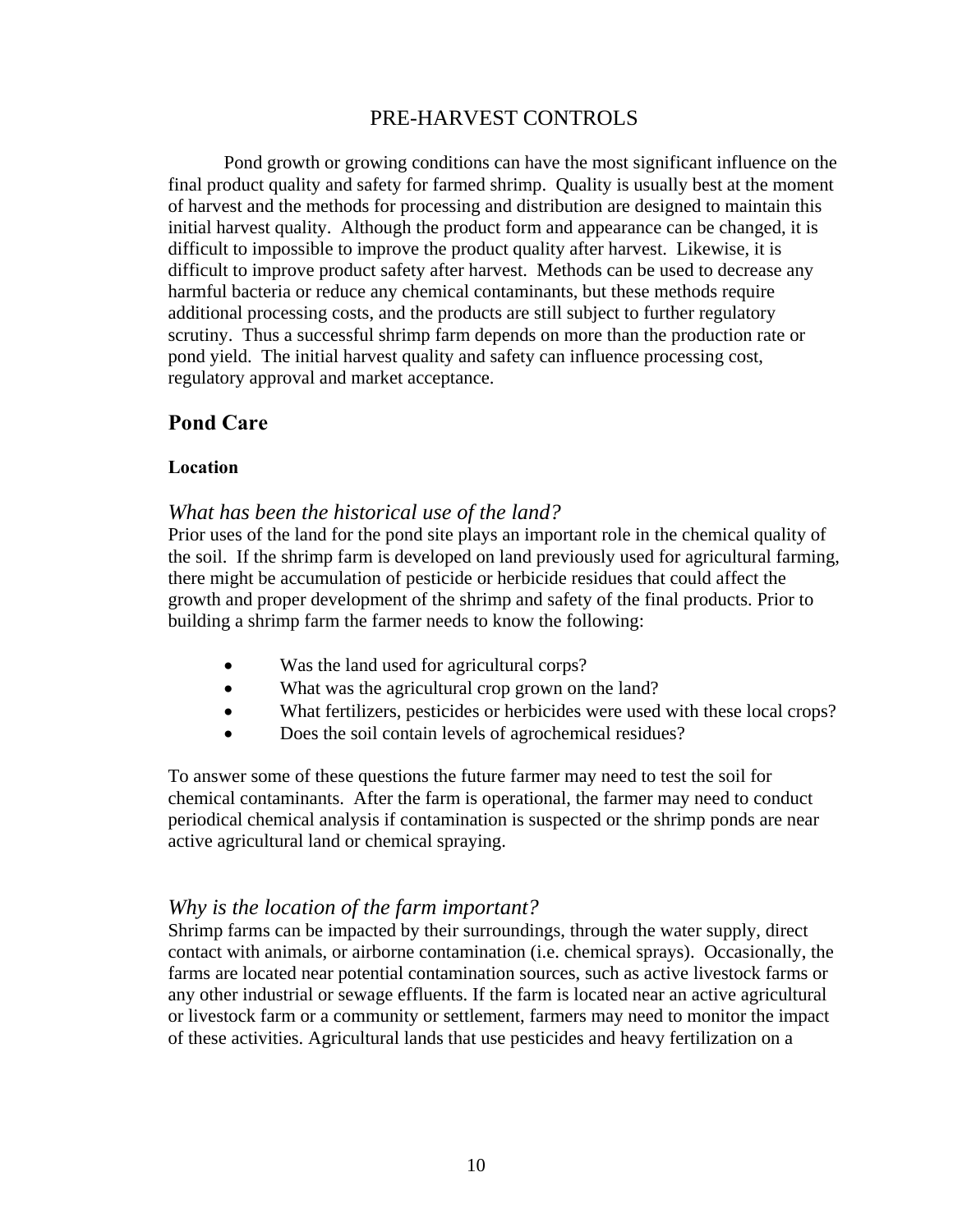regular basis, could adversely impact the growth and the safety of the farm-raised animal. There is a potential human health hazard associated with the consumption of foods harvested from waters with chemical contamination. The risk for illnesses associated with these products is usually very low and requires more long-term exposures, but it remains a food safety problem that must be controlled. The farmer should try to learn –



Agricultural activities can affect shrimp farming by irrigation, rainwater run-offs and pesticide spraying.

WHAT type of chemicals are used? WHEN are the chemicals applied; and HOW are the chemicals applied?



Livestock farms or sewage effluents can be a serious source of contamination by microbial pathogens (i.e. *Salmonella*, viruses, etc.). Shrimp farms need to be located away from any of these activities to decrease the chances of potential contamination. Again the farmer needs to learn –

WHAT type of contamination could flow from the livestock? WHEN is the livestock operation most active; and HOW could the contaminates reach the shrimp ponds?

The answers to these questions may indicate how often a farmer may need to sample ponds for chemical and microbial residues. Normal processing or cooking does not always eliminate all potential chemical and microbial contaminants associated with any previous farm site use or farming location.

> "Processing and cooking does not always eliminate potential chemical and microbial food hazards"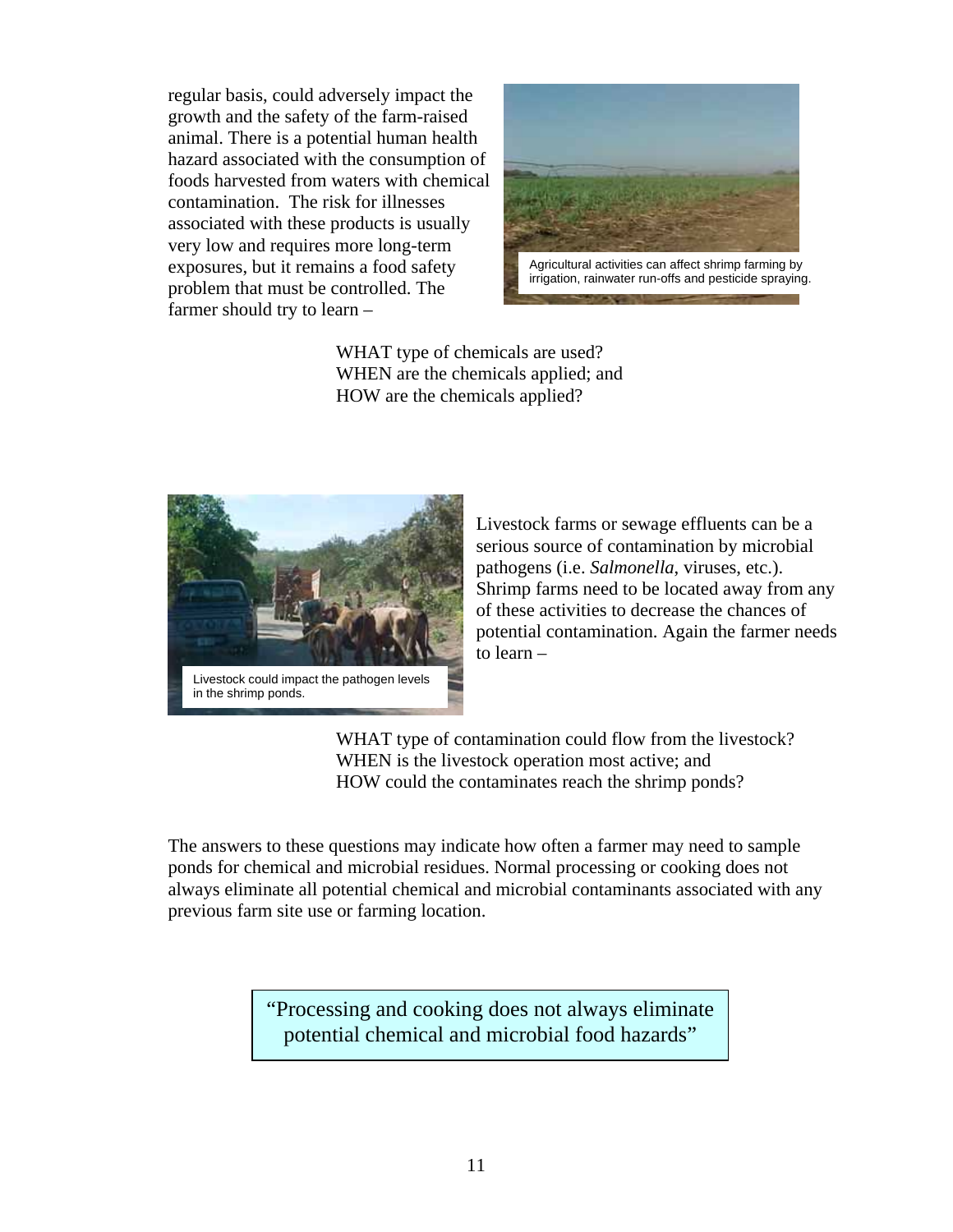*What type of chemical tests should a farmer conduct? When? How?*  Most farmers and smaller farming operations are not expected to conduct their own chemical analysis of the pond soil, water or shrimp. These tests can be complicated, expensive and usually require special equipment and labs. Likewise, individual tests can be required for the large variety of chemical residues that could be present. The tests are usually run by a cooperating government lab or a private lab. In either lab, the tests must be conducted by recognized standard procedures. Farmers are not expected to know these types of tests, but they must question if the proper tests are being conducted according to official, recognized methods (see Support Topics: Regulatory Tolerances).

A reasonable approach is to first decide if a particular type of chemical could be present, then try to estimate the possibility that a residue could be in the water. This thought process and any evidence to support the conclusions should be documented. Evidence could be that –

- there are no agricultural activities near the shrimp ponds;
- there is no drainage or water connecting local agricultural activities to the shrimp ponds; or
- there is no chemical spraying near the shrimp ponds.

For most shrimp farms the conclusion would be that "there is no evidence to suspect potential hazardous chemicals in the pond waters or shrimp". If there is evidence, such as obvious drainage from agricultural lands or crop spraying near the ponds, then sample testing should be conducted for the water and shrimp. Sampling should be done as often as necessary, but at least once per shrimp crop. It is recommended initially to sample the water before shrimp growth to detect potential problems. A final sampling of the shrimp should be conducted prior to harvest. The actual time for sampling must allow 2 to 4 weeks for the test results depending on the analytical procedures and lab. The expense and aggravation of chemical testing is usually shared with the eventual processor. It is best to arrange government support through universities and local agencies.

#### *What type of microbial tests should a farmer conduct? When? How?* As for chemical residues, there should first be evidence that microbial contamination is possible. The evidence should be documented regarding possible –

- contaminated water that could be entering the ponds from local rivers, lakes or other natural sources;
- drainage from a neighboring livestock operations into the shrimp ponds;
- livestock (pigs, cows, ducks, etc.) having access to the shrimp pond waters;
- human waste or sewage is reaching the shrimp ponds due to direct contact or drainage from an outhouse or local toilets, or
- human or animal defecation into or near the shrimp ponds.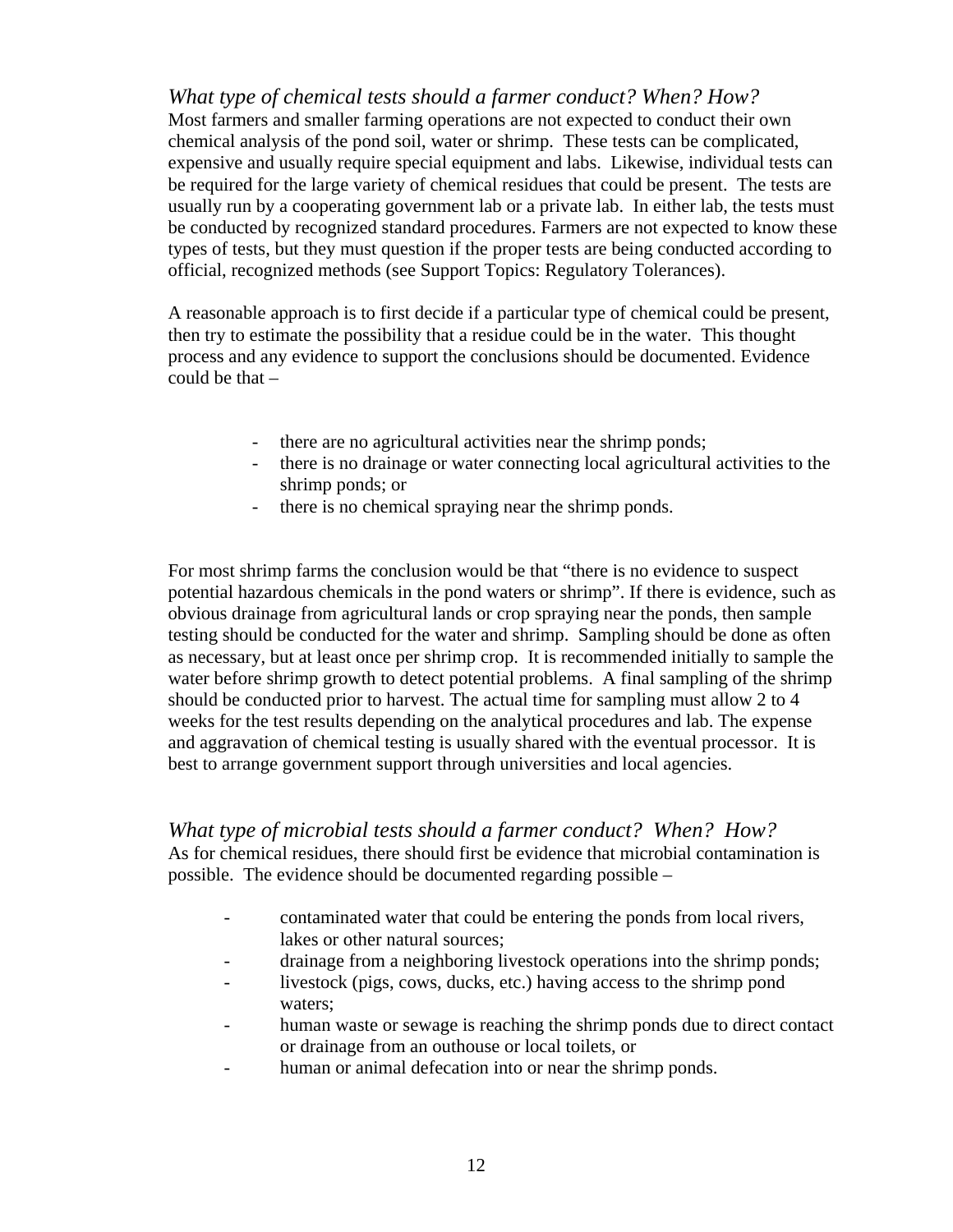

If these situations are not evident, the farmer's conclusion may be that "there is no evidence to suspect potential microbial hazards in the pond waters or shrimp." Unfortunately, potential microbial contamination from natural sources (local rivers, pests and wildlife) are usually evident for many shrimp farming operations. Previous test results for shrimp farmed about the world support this conclusion. Controls to prevent this natural contamination are difficult. For these reasons, sampling for microbial tests is recommended.

 Sampling is recommended as often as necessary based on the evidence, but at least once per shrimp crop. Sampling should be conducted before harvest. The test results usually require 2 to 10 days depending on the test procedures and lab. If the results indicate certain microbial contamination, the farmer and processor must consider corrective procedures. Resampling and testing are recommended to prove the corrections were effective.

#### **Water**

#### *Why is the Pond Water Quality Important in Aquaculture?*

The water quality in the aquaculture ponds plays an essential part in the health, quality and safety of the aquaculture products. Contaminated pond water could lead to death of the shrimp, stress to reduce growth, or residues in the edible portion of the shrimp that could lead to human illness. The source of water used should always be questioned. The fresh and more brackish water sources (rivers, wells, neighboring ponds, etc) are usually more suspect because they are subject to contamination from the surrounding land and developments. If the quality of the water is suspect, farmers should consider methods to control the amount of chemical and microbial contamination. Options can include the amount and frequency of water exchanges or possible closed-cultures. The costs and consequences of these methods could influence the success of the farm.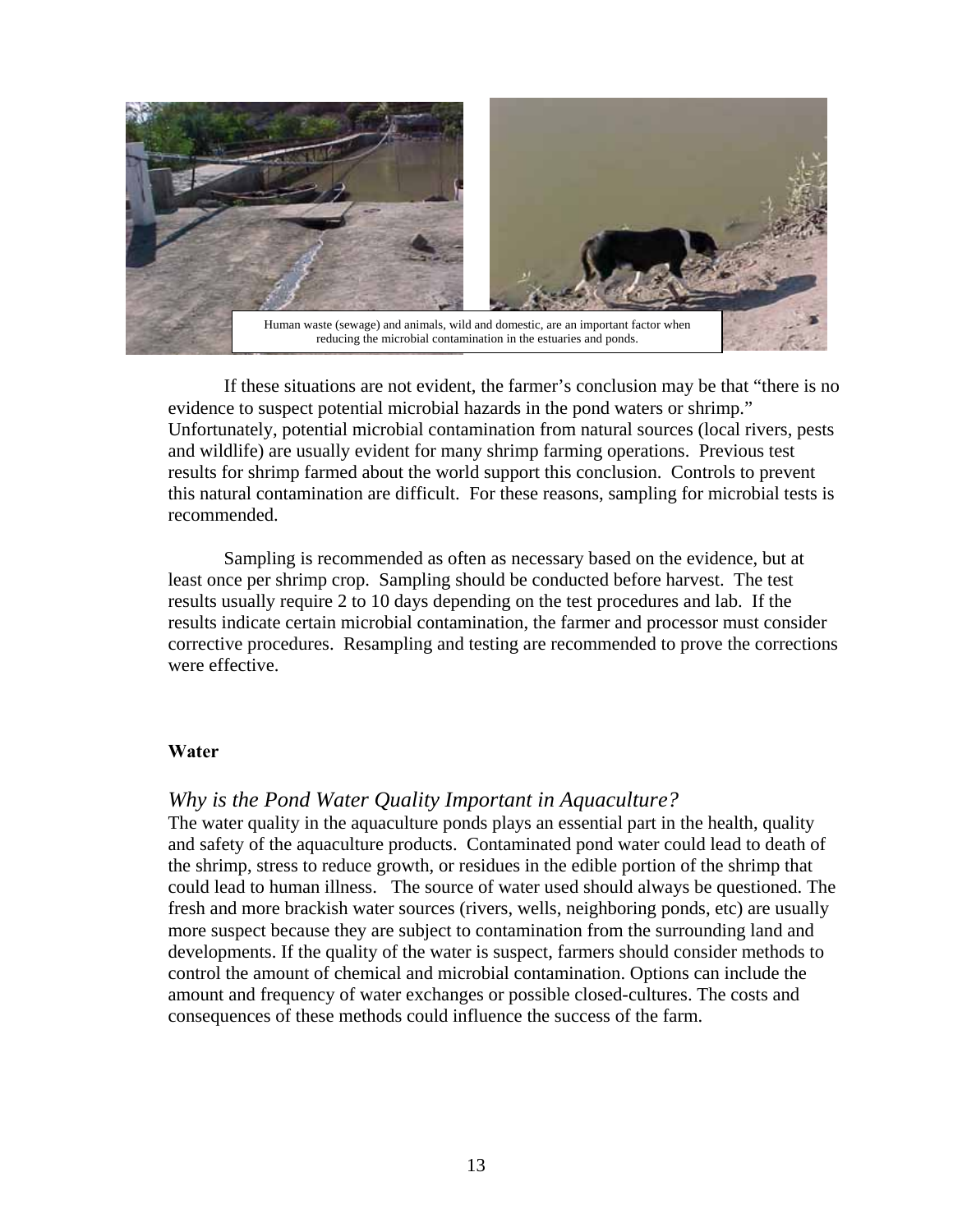#### **Grounds**

#### *How can the grounds around the shrimp ponds affect product safety?*

Good maintenance of the farm grounds can help reduce or eliminate multiple problems, some economically related and some safety related. By keeping plants around the ponds (i.e. mangroves) farmers can reduce erosion that could carry chemical and microbial contaminates to the pond. At the same time it is necessary to keep the grounds clean of high, excessive weeds, and trash and debris that can attract pests.

- Erosion can carry chemical and microbial contamination
- Weeds, trash and debris can attract harmful pests.

#### *How can pests affect the safety of the shrimp*?

It is a great challenge for the farmer to develop effective controls for wild animals on the farm. Unfortunately, rodents (rat, mice, nutria), birds (ducks and cormorants), and other wild animals can be a source of microbial contamination (i.e. *Salmonella*). Seasonal flying species, like ducks or seagulls, or land animals like rats need to be restricted from

coming in contact with the ponds, feed or shrimp. As they defecate in or around the ponds or in the storage areas, the microbial contaminants can get in the water and feeds and eventually into the shrimp. These contaminations could be carried through the processing and handling steps and consequently could cause illness in consumers. Rodents are carriers of disease causing organisms and if not controlled properly, they could contaminate the feeds. Rodent control around the storage areas



and preparation areas is essential. Birds can carry microbial concerns to the pond as well as cause an economic problem due to the predation of the shrimp in the ponds.

Traditionally, birds have been controlled by placing nets or wires over small ponds or by using loud noises or dogs for larger ponds. Note, if dogs are used they could be a sources of fecal material introducing microbial contamination to the ponds.

#### *How to control rodents and similar pests on the grounds?*

The incidence of rodents on the farm can be reduced by a two-step approach:

1. **Eliminate the attraction to food and shelter**. All areas surrounding the storage areas and processing areas need to be freed of trash, debris, water puddles, high weeds and vegetation. At the same time, all storage and processing areas need to be cleaned regularly, and all trash and spills need to be cleaned promptly. Feeds need to be protected and securely packaged.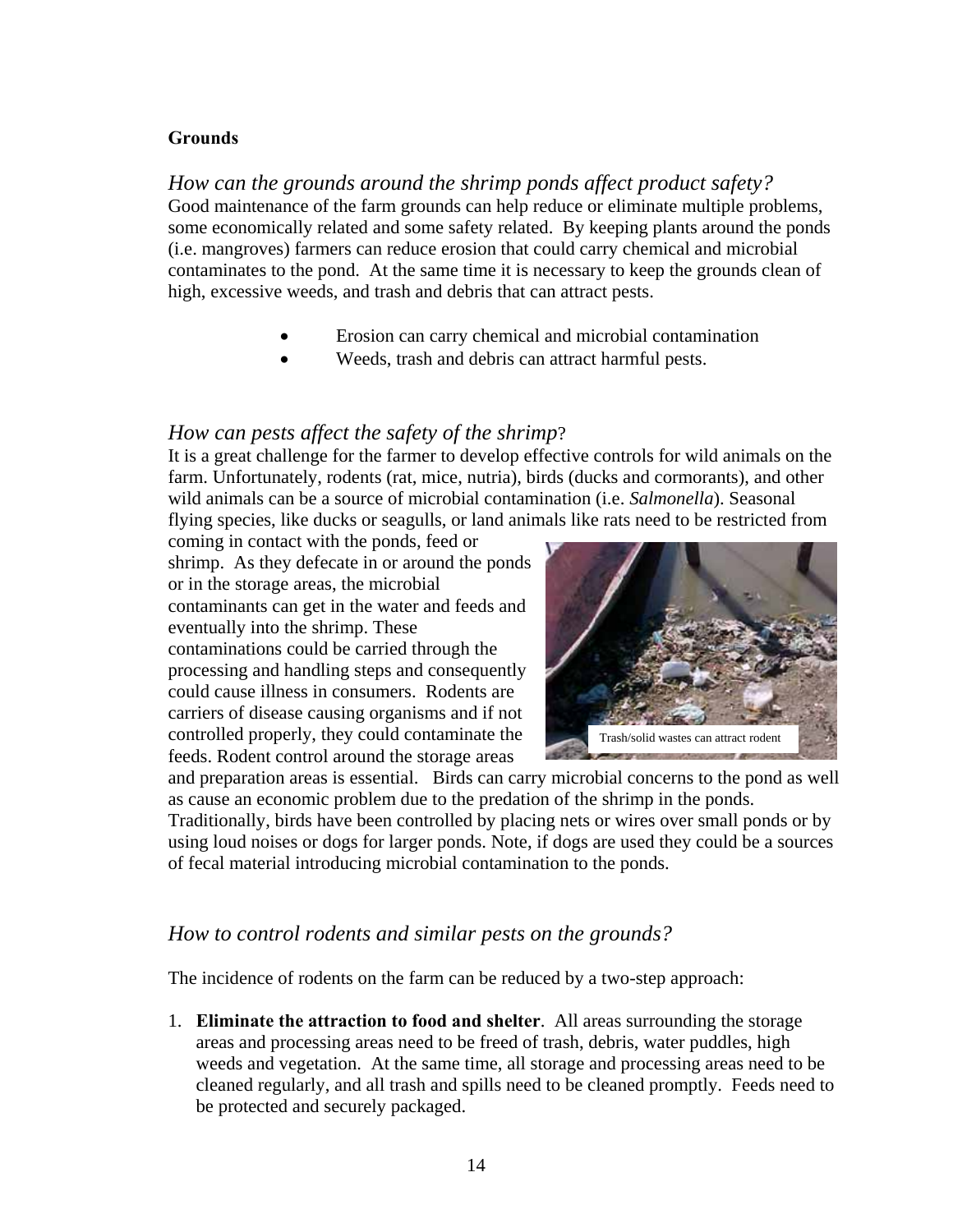- 2. **Use a pest control program**. Traps and bait systems or fumigation programs can be used throughout the surroundings of the buildings, always being careful that they do not become an attractant or a contamination source to the feed or the product. Traps or fumigation activities should not be placed or conducted on or near shrimp products, packaging materials, feed or utensils used during harvest or handling or the shrimp. Be extremely aware that these chemicals, if not properly used and stored, they could become a source of contamination for the aquaculture animals and even lethal for the applicator. Pest control chemicals needs to be:
	- purchased from reputable dealers
	- properly labeled; and
	- used in the proper manner

#### **Recommended Labeling for Chemicals**

#### *Original Container Label should include:*

- Manufacturer / Distributor's Name
- Manufacturer / Distributor's Address
- Compound (Active Ingredients)
- Usage Instructions
- Disposal Instructions

#### *Working Container Label should include:*

- Compound (Active Ingredients)
- Usage Instructions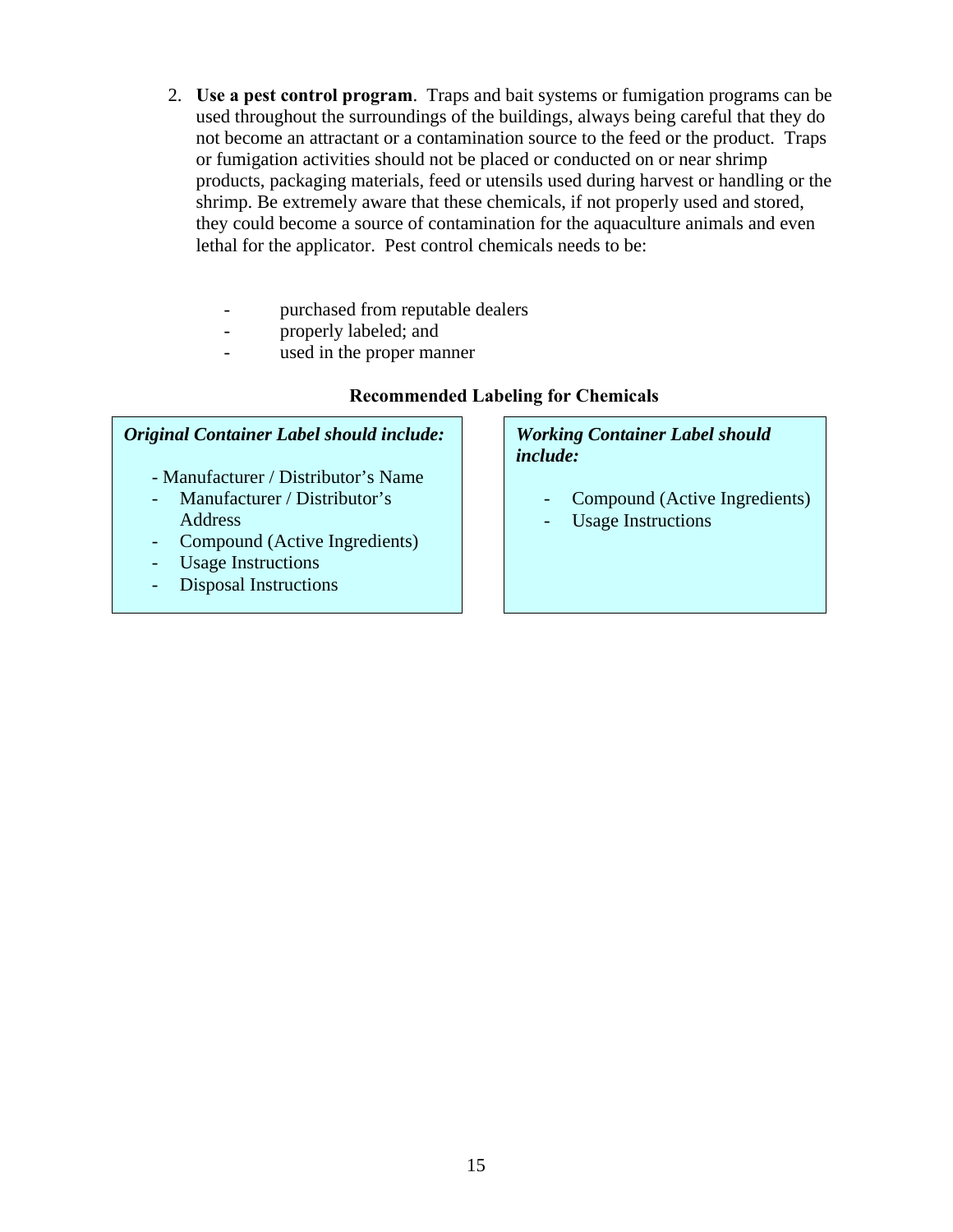### **Hygienic Practices**

 Hygienic practices on the shrimp farm involve controls for potential microbial pathogens from human activities or from use of animal wastes (manure) as fertilizer. The major concern is that waste materials or fecal matter from mammals or warm-blooded animals can carry potential hazardous microbial pathogens.

| <b>Potential Microbial Pathogens</b><br>from Human and Animal Wastes |                           |                                           |  |  |  |  |  |
|----------------------------------------------------------------------|---------------------------|-------------------------------------------|--|--|--|--|--|
| <b>Type</b>                                                          | <b>Possible Illnesses</b> | <b>Source</b>                             |  |  |  |  |  |
| Salmonella                                                           | Gastroenteritis           | Human, animal, bird<br>and reptile manure |  |  |  |  |  |
| E. coli                                                              | Gastroenteritis           | Human, animal, bird<br>and reptile manure |  |  |  |  |  |
| Virus                                                                | Gastroenteritis           | Human manure                              |  |  |  |  |  |

#### *How can farmers control human waste problems?*

Good hygienic practices in the pond area can minimize fecal contamination of the water at the pond site. Farm personnel should not be allowed to defecate in the estuary, ponds, on the ground near the estuary or ponds, or anywhere that rain would wash the feces into the estuary or ponds. To control fecal pollution in remote areas without toilets, plumbing or clean running water human wastes should be handled in a way so as to prevent leakage into or contact with pond water. This can be accomplished by allowing defecation in designated receptacles (i.e. plastic buckets), latrines, or field toilets that are subsequently treated with disinfectant (lime or chlorine) and routinely disposed of in a sanitary manner. Sanitary facilities should be located away from ponds or source water, and should be routinely maintained to prevent potential leakage into ponds or source water. Another way to dispose of disinfected human waste is to burn the excrement in a designated burning receptacle.

#### *Can farmers fertilize the ponds with organic materials (manure)?*

Although it is not recommended, some old farming methods have used organic fertilizers in the ponds during pond preparation and after ponds have been seeded with shrimp to promote natural foods. These practices can have adverse consequences on the quality and safety of the shrimp. For example, the use of untreated or improperly cured manure can become a source of microbial pathogens. The use of manure as fertilizer during the preparation of the ponds should be minimized. At the same time, over use of fertilizers can produce too much algae reducing the dissolve oxygen in the water and producing offflavors in the shrimp.

> "*The use of manure as fertilizer during the preparation of the ponds should be minimized"*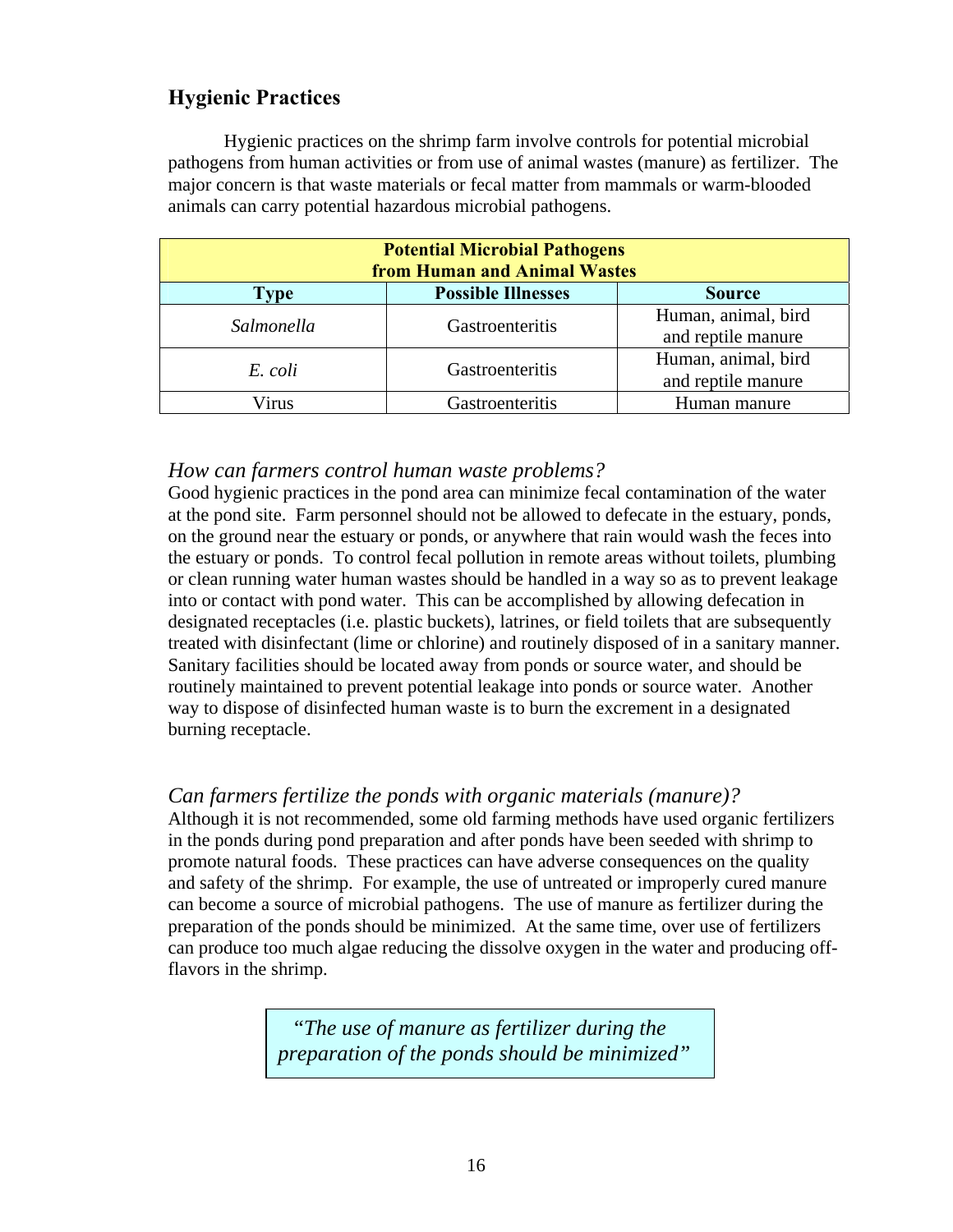#### **Feed Care**

 Feeds used to raise shrimp can also cause potential food safety problems for consumers. The causes can be indirect by attraction of pests to the farm or directly

through ingredients in the formulated feed transmitted to the shrimp (see Therapeutic Agents).

#### *How should I store the feed?*

Feeds need to be stored in dry and cool areas to extend their shelf life. Storing the product in a wet environment could result in mold formation and could even develop toxic substances. Never use feeds that are molded. If the feed is stored under extreme heat or



direct exposure to the sun, the nutritional quality can be reduced. Feeds containing a therapeutic agent need to be stored well marked and separated from regular feed.

- Never accepts feeds that look mishandled, wet or old.
- Feeds should be properly labeled or identified.
- Store clean, dry, shaded, cool, and protected from pests.
- Do not store feeds near or in possible contact with pesticides, herbicides, fertilizers or fuels.
- Follow the "first in and first out" rule, to avoid problems with old feeds. Keep accurate inventory control, and always keep the new feed separated from the older ones.
- Separate regular and medicated feed (therapeutic agents).

#### **Therapeutic Agents**

Therapeutic agents are used in shrimp and fish farming. Uses range from sex selection to the reduction or elimination of illnesses in the animals. The application of these medicinals or therapeutants needs to be limited to extreme situations that cannot be controlled any other way. Abusive use of these compounds could result in the selective promotion of drug resistant strains of microorganisms. Therapeutic agents should only be use by trained individuals following the manufacturer's instructions and withdrawal times. Misuse could produce an unsafe shrimp for human consumption. The potential problems associated with the use of therapeutic agents include the following:

- Allergic reactions
- Toxic effects
- Change in bacterial colonization patterns in the human-gut flora
- Development of drug resistant strains of microbial pathogens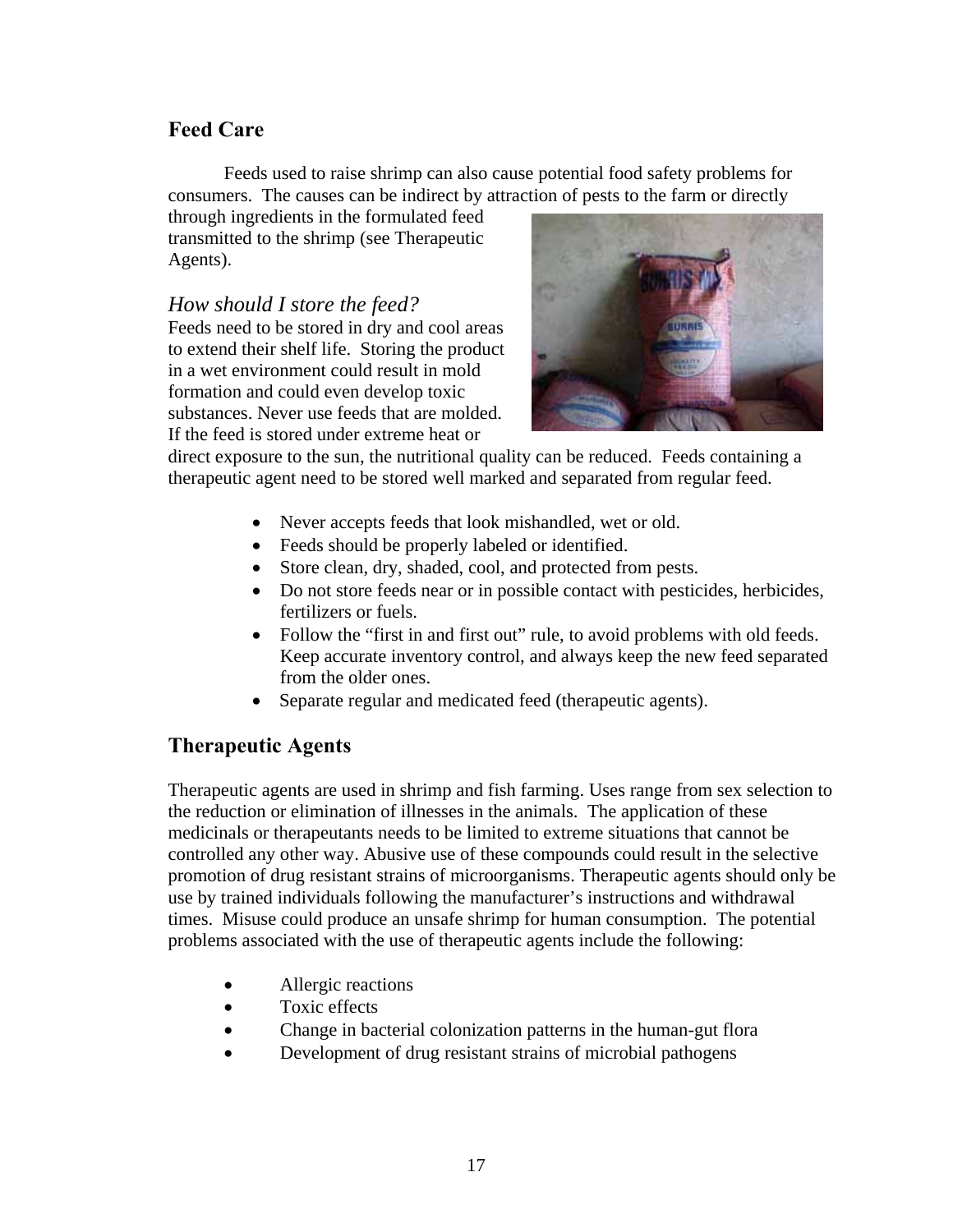#### *How should farmers handle therapeutic agents?*

Careful handling of these agents during application, dosage, withdrawal time, storage and disposal is extremely important to reduce the negative impact on the treated animals, farm personnel, environment and consumers. All therapeutic agents used should be recorded. An example of **Therapeutic Agents Application Record** is designed to provide information and guidance in order to assure proper withdrawal times. This record can also aid in the investigation of potential problems.

**Application** of therapeutic agents is administered to shrimp either through the feeds or in the water. Certain restrictions apply depending on the drugs to be used. Always follow the recommended application levels and the withdrawal times. High levels of therapeutic agents can cause irritation or death in the animal or cause off-flavors. Maintain accurate records of application dates, levels and reasons why it was used. Over use of therapeutic agents could lead to development of resistant strains of diseases and could also result in chemical residues in the edible portion of the animals. Strict control and records are needed when applying prescribed therapeutic agents.

**Dosages** should depend on the manufacturer's recommended usage levels and the method of application. Read and understand the product label.

**Withdrawal time** should be specified for all therapeutic agents. This is the time, usually in number of days, allowed to eliminate or reduce residuals in the shrimp. The withdrawal times will assure that the levels in the shrimp are within the permissible tolerances. New approved animal drugs have determined the proper withdrawal times for the recommended application. Withdrawal times are expressed in days beginning 24 hrs from application. Withdrawal times normally range from 7 to 10 days after last application.

**Storage, handling and disposal** of the drugs or feeds contain drugs should follow the manufacturer's directions. Do not use drugs unless they come with appropriate instructions and labels. Properly designed labels will give you instructions on how to store, mix, apply and dispose of the product. Always store the product separated from food, food contact surfaces, food utensils or food packaging. Only trained personnel should handle these products. Discard all unlabeled containers. Therapeutic agents or feeds with therapeutic agents must be relabeled if they are removed from the original .

#### *What therapeutic agents are approved for use with farmed shrimp?*

In the United States, the Food and Drug Administration classifies therapeutic agents into three main categories: 1) approved new animal drugs, 2) unapproved animal drugs of low regulatory priority, and 3) investigational new animal drugs.

**Approved New Animal Drugs** are the compounds that have been approved by FDA for use in aquaculture of species intended for human consumption. For Penaeid shrimp the only new approved animal drug is Formalin (Parasite-S by Western Chemical, Inc.) used to control protozoan parasites. The withdrawal time recommended is 10 days from the application.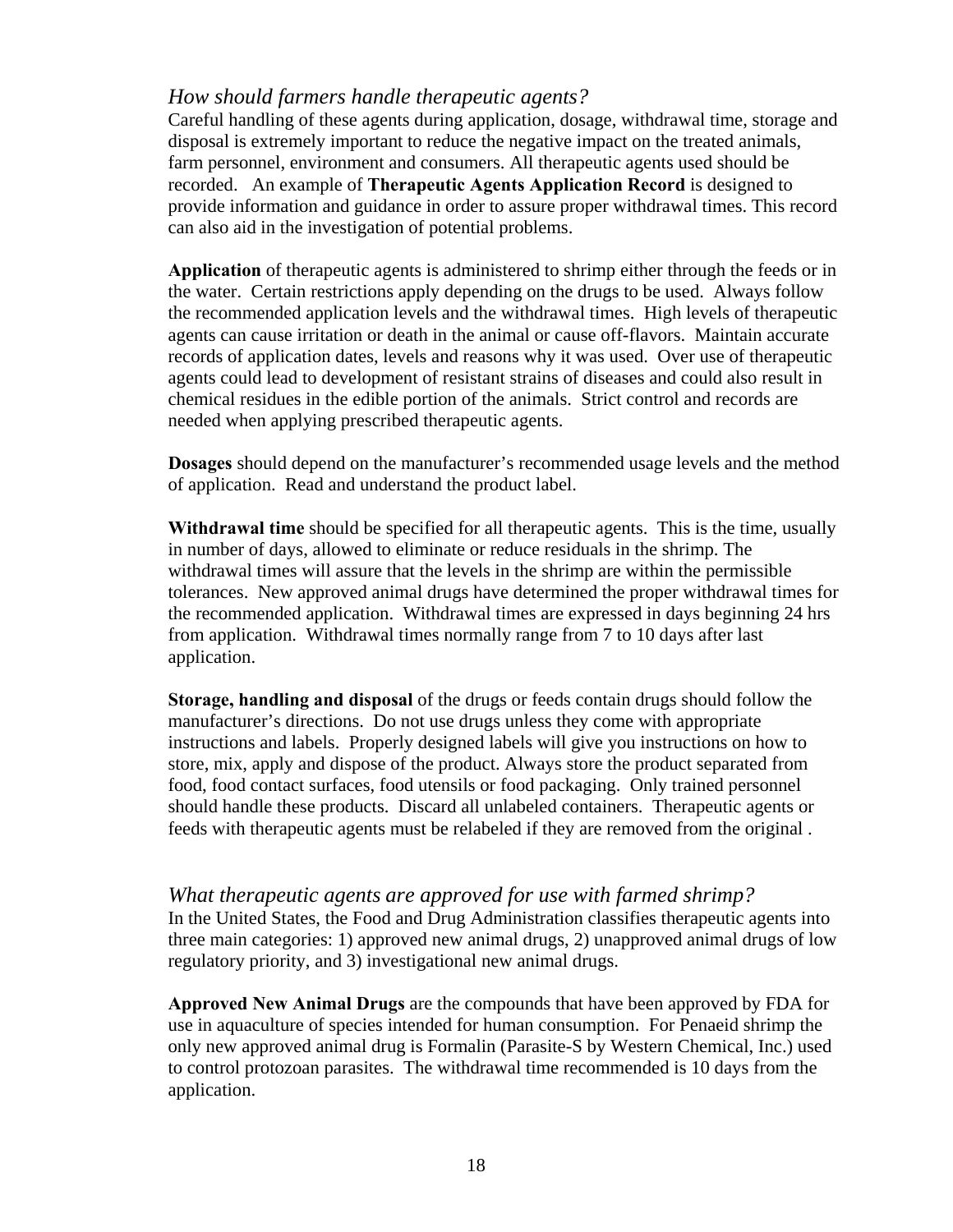**Unapproved New Animal Drugs of Low Regulatory Priority** are not specifically approved for aquacultural use and have not been associated with safety problems. No regulatory action is likely if the chemicals used have an appropriate grade or quality, they are used at the prescribed levels, according to good management practices, and they are not likely to have an adverse effect on the environment. Examples of this type of drugs are: Acetic acid (1000-2000 ppm), Calcium chloride (up to 150 ppm in water for fish transport), Garlic (whole to control sea lice), Hydrogen peroxide (250-500 mg/L to control fungi), Magnesium sulfate (to treat monogenic trematode), and Ice (for live fish transport). Although this listing is limited and contains materials not commonly used with shrimp, it is the only approved listing. Note, farmers should always check for the chemicals allowed in the country buying the shrimp. Lists approved in the country of production or farming do not always agree with lists for the country buying the shrimp.

 *Farmers should always check for the chemicals allowed in the country buying the shrimp. Lists approved in the country of production or farming do not always agree with lists for the country buying the shrimp.* 

#### *What are Investigational New Animal Drugs (INAD)?*

Investigational New Animal Drugs are drugs that are used under an investigational permit. FDA and CVM grant the exemption permits and must be in accordance with local and state regulations. This practice is usually restricted to operations in the United States.

#### *What are extra-label drugs?*

In the United States, aquaculture farmers encounter diseases for which there are no approved therapeutic drugs. In these cases, a licensed veterinarian can, under predefined criteria, prescribe and use certain licensed products. This practice, based on veterinarian approval, is called extra-label use.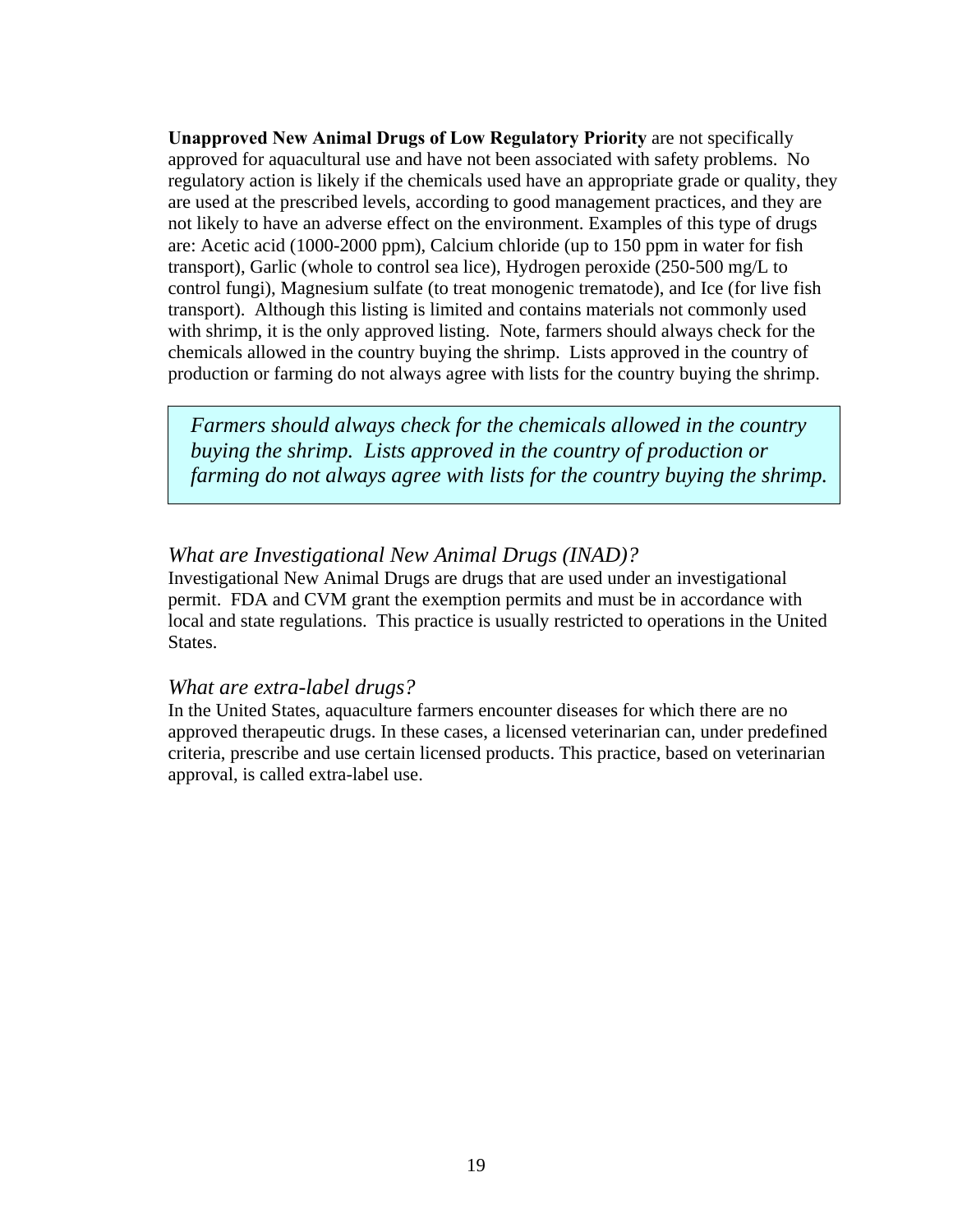## **Therapeutic Agents Application Record**

Farm Name:\_\_\_\_\_\_\_\_\_\_\_\_\_\_\_\_\_\_\_\_\_\_\_\_\_\_\_\_\_\_\_ Location:\_\_\_\_\_\_\_\_\_\_\_\_\_\_\_\_\_\_\_\_\_\_\_\_\_\_\_\_\_\_\_\_\_

| Pond<br>Number | Shrimp<br><b>Illness</b> | Therapeutic<br><b>Agent Used</b> | Application<br>Method | Dosage | Withdrawal<br>Time | First<br>Application | Last<br>Application | Applicator<br>(Person) | Harvest<br>Date |
|----------------|--------------------------|----------------------------------|-----------------------|--------|--------------------|----------------------|---------------------|------------------------|-----------------|
|                |                          |                                  |                       |        | (Days)             | date / time          | date / time         |                        |                 |
|                |                          |                                  |                       |        |                    |                      |                     |                        |                 |
|                |                          |                                  |                       |        |                    |                      |                     |                        |                 |
|                |                          |                                  |                       |        |                    |                      |                     |                        |                 |
|                |                          |                                  |                       |        |                    |                      |                     |                        |                 |
|                |                          |                                  |                       |        |                    |                      |                     |                        |                 |
|                |                          |                                  |                       |        |                    |                      |                     |                        |                 |
|                |                          |                                  |                       |        |                    |                      |                     |                        |                 |
|                |                          |                                  |                       |        |                    |                      |                     |                        |                 |
|                |                          |                                  |                       |        |                    |                      |                     |                        |                 |
|                |                          |                                  |                       |        |                    |                      |                     |                        |                 |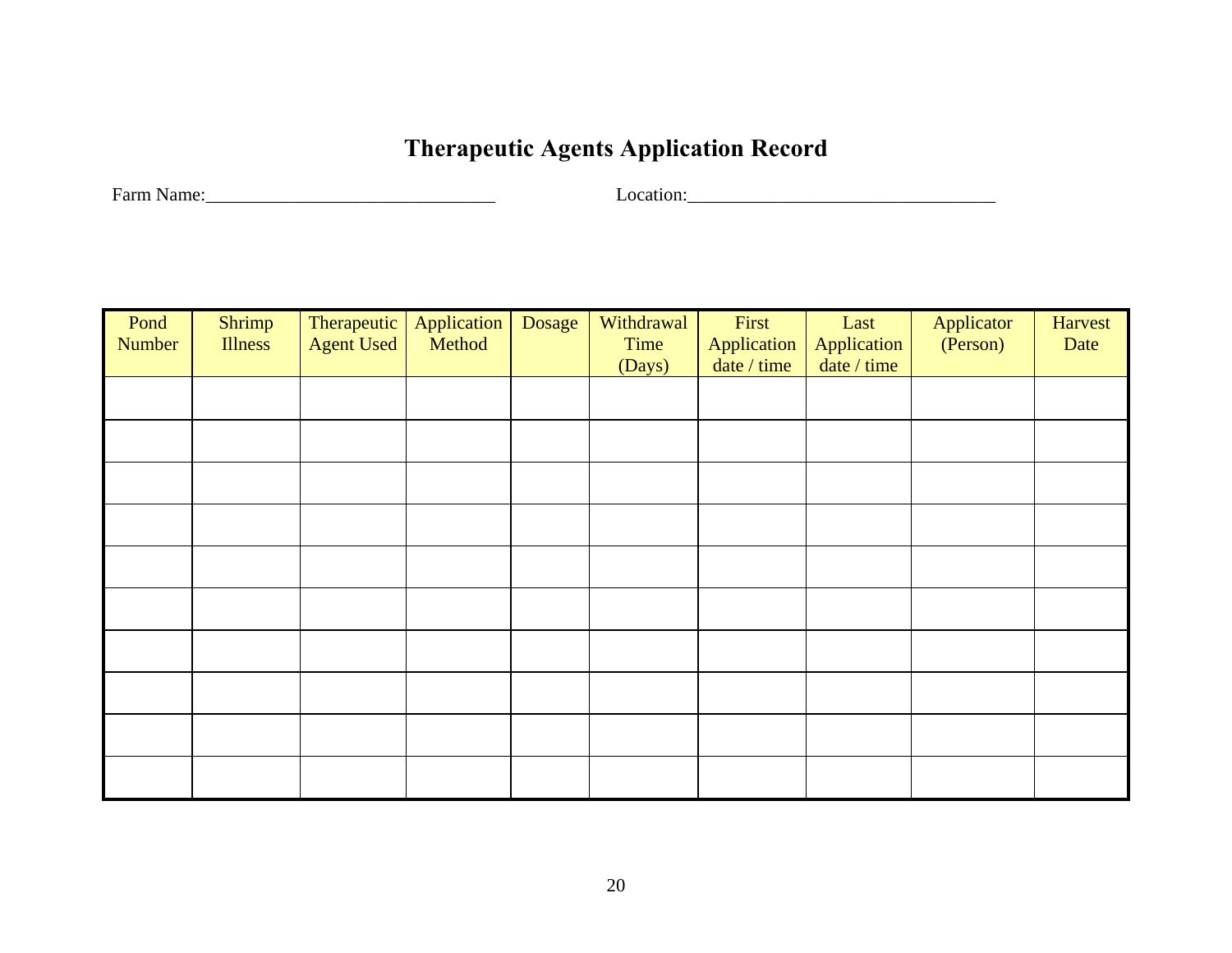## **Feed / Weight Control Record**

Pond Number:\_\_\_\_\_\_\_\_\_\_\_\_\_\_\_\_\_\_ Seeding Date:\_\_\_\_\_\_\_\_\_\_\_\_\_\_\_\_\_\_\_

Harvest Date:\_\_\_\_\_\_\_\_\_\_\_\_\_\_\_\_\_\_\_\_\_

Farm Name:\_\_\_\_\_\_\_\_\_\_\_\_\_\_\_\_\_\_\_\_ Farm Location:\_\_\_\_\_\_\_\_\_\_\_\_\_\_\_\_\_\_\_

| Feed                    |       |       |       |       |       |       |
|-------------------------|-------|-------|-------|-------|-------|-------|
| type                    |       |       |       |       |       |       |
| Day                     | Month | Month | Month | Month | Month | Month |
| $\boxed{1}$             |       |       |       |       |       |       |
| $\frac{2}{3}$           |       |       |       |       |       |       |
|                         |       |       |       |       |       |       |
| $\overline{4}$          |       |       |       |       |       |       |
| $\overline{\mathbf{5}}$ |       |       |       |       |       |       |
| $\overline{6}$          |       |       |       |       |       |       |
| $\overline{7}$          |       |       |       |       |       |       |
| $\overline{\bf 8}$      |       |       |       |       |       |       |
| $\overline{9}$          |       |       |       |       |       |       |
| $\overline{10}$         |       |       |       |       |       |       |
| $\overline{11}$         |       |       |       |       |       |       |
| 12                      |       |       |       |       |       |       |
| $\overline{13}$         |       |       |       |       |       |       |
| 14                      |       |       |       |       |       |       |
| 15                      |       |       |       |       |       |       |
| 16                      |       |       |       |       |       |       |
| $\overline{17}$         |       |       |       |       |       |       |
| 18                      |       |       |       |       |       |       |
| 19                      |       |       |       |       |       |       |
| $\overline{20}$         |       |       |       |       |       |       |
| $\overline{21}$         |       |       |       |       |       |       |
| $\overline{22}$         |       |       |       |       |       |       |
| 23                      |       |       |       |       |       |       |
| 24                      |       |       |       |       |       |       |
| $\overline{25}$         |       |       |       |       |       |       |
| $\overline{26}$         |       |       |       |       |       |       |
| $\overline{27}$         |       |       |       |       |       |       |
| $\overline{28}$         |       |       |       |       |       |       |
| 29                      |       |       |       |       |       |       |
| $\frac{30}{31}$         |       |       |       |       |       |       |
|                         |       |       |       |       |       |       |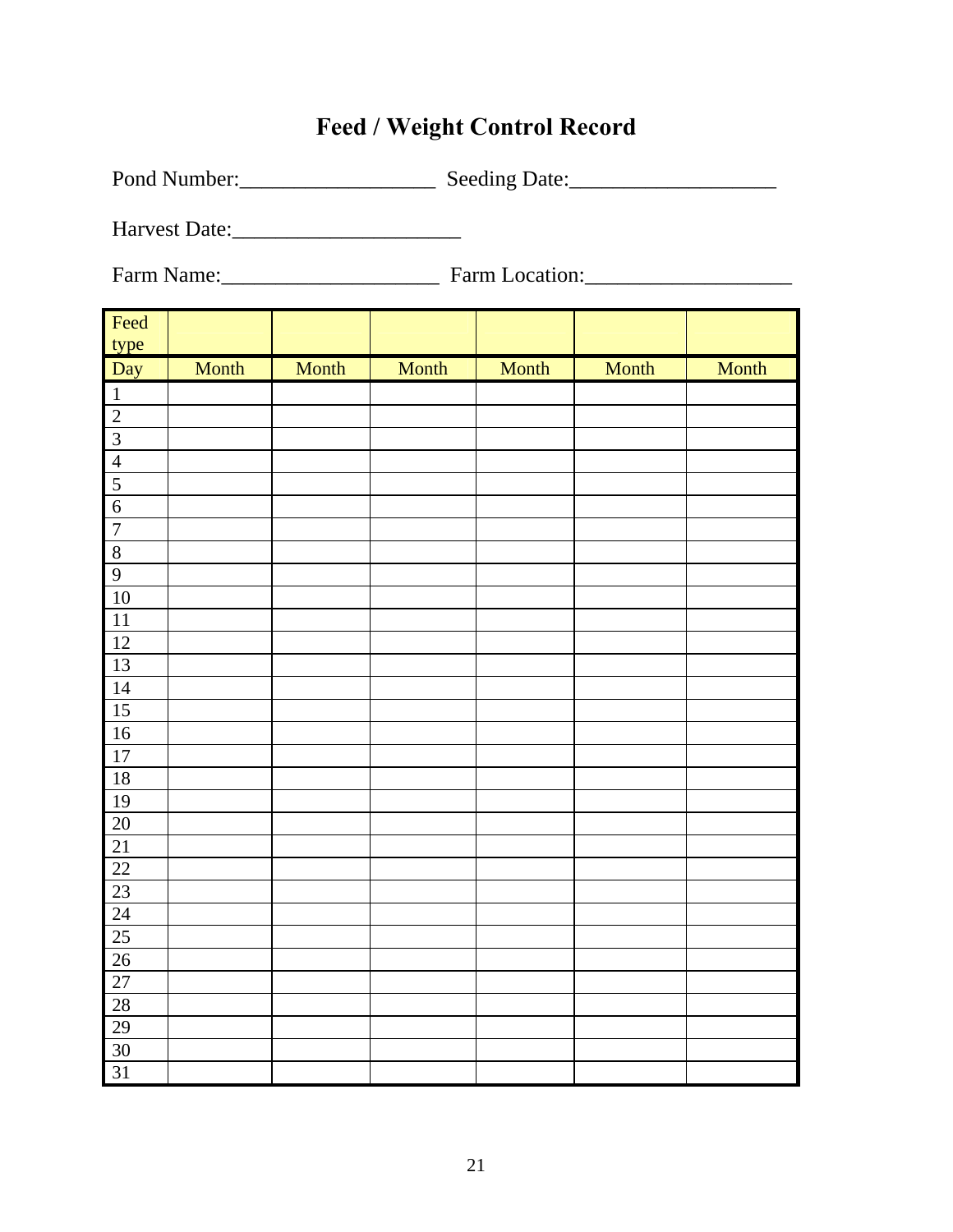#### **Product Evaluations**

All farmers routinely monitor the size, amount and condition of their shrimp during production or pond grow-out. These routine checks can also be an excellent time to judge the quality and safety of the shrimp. It is strongly recommended that a pre-harvest check should be conducted to determine if the shrimp meet standards for product quality and safety. Once the shrimp are harvested, there is not much the farmer or processor can do to fix certain quality and safety problems. If the shrimp do not meet the standards, corrective measures applied at the ponds could help reduce the problem.

#### *When the best time to sample the pond for shrimp evaluations?*

Only ponds with acceptable odors and flavor should be harvested. Since is difficult to eliminate certain natural off-flavors after harvest, shrimp should be maintained in the ponds until off-flavors are purged. Shrimp farmers may be able to eliminate certain algae that cause the off-flavor by increasing water pH. This has been accomplished by carefully applying lime. This treatment should be gradually done for 3 to 5 days until the increase in pH eliminates the algae. Another pond management practice is to increase the water exchange and oxygenation with agitators. Another sample must be taken to determine if the corrections are effective.

#### *How should a farmer collect pre-harvest samples for evaluation?*

Live shrimp samples (2 to 3 pounds) should be collected from different locations in the pond with a clean seine or cast net in a manner that does not drag the shrimp through pond mud or the dirt bank. The samples should be combined in a sterile container. Careful handling is necessary to prevent contamination of the samples. The sample should be transferred without debris or mud from the pond. This sample should be handled by workers with clean hands. The container should be placed immediately on ice for delivery for microbial analysis at the processing plant or designated lab. The container should be surrounded with enough ice to maintain the sample below 35°F until it is removed for testing. If plastic bags are used, the shrimp should not puncture the bag and should not come in contact with the ice or melt water. This sample must be sent to the lab within less than 24 hours after taking the sample.



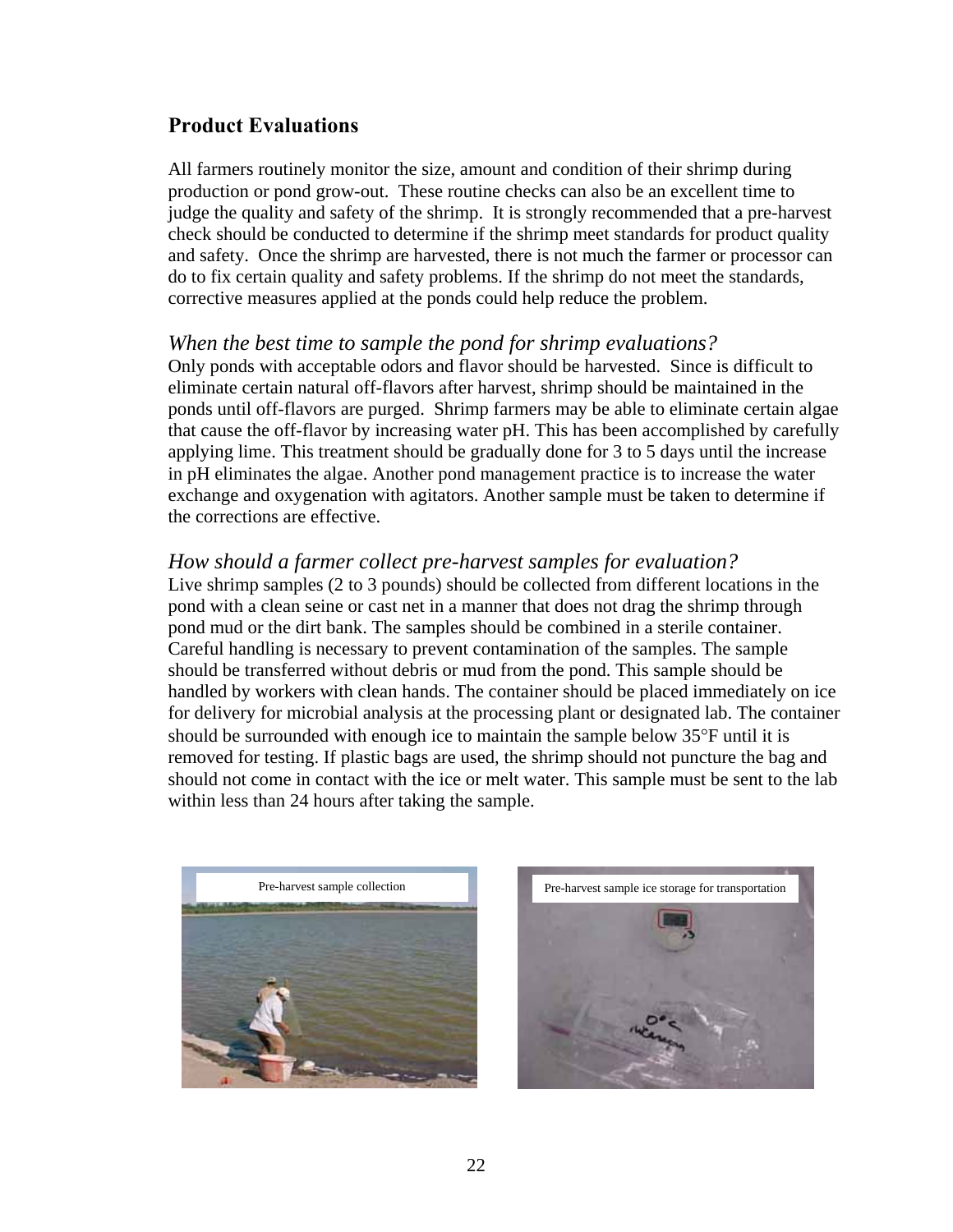One portion of the sample will be used for microbial analysis. The remaining portion should be used for **quality evaluations** such as shell condition, texture, color and flavors. These quality measures can also be conducted pond side as well as at a processing lab with facilities to properly cook the shrimp for flavor and odor tests. If the evaluations are conduct a distance from the pond site, the samples should be placed and transported in a container similar to that used for the microbial sample.

*How are the evaluations conducted and problems corrected?*  The quality and safety evaluations must be conducted in less than 24 hours after the sample is collected. All evaluation results should be recorded in a **Pre-Harvest Evaluation Record** at the farm/pond site or in the processing lab.

Pre-harvest **microbial testing** should screen for potential *Salmonella* based on a standard microbial procedure that requires lab facilities (see Microbial Concerns for Farmed Shrimp). The standard procedures may require 4 to 7 days to complete. In some cases, more rapid, unofficial tests can be used to provide a quicker, but less accurate measure for *Salmonella*. If the shrimp test negative (no *Salmonella* detected), then the shrimp can be harvested. If the shrimp test positive for *Salmonella*, then corrective options should be considered to reduce or eliminate the *Salmonella* from the shrimp. Since the pond water is generally considered to be the *Salmonella* source, water exchange in the pond may reduce or eliminate the organisms from the pond and/or the shrimp. If water exchange is unsuccessful, the farmer may need to work with the processor to either sell the shrimp in a market where *Salmonella* is acceptable in the raw product or to further process the product to reduce or eliminate the *Salmonella*. Further processing of the product may include heading, peeling, and deveining with subsequent antimicrobial treatments, mild treatment, complete cooking, or value-added processing with a final cook step. It is recommended that final product testing for *Salmonella* should be conducted when any of these further processing options are used to make sure the *Salmonella* has been eliminated from the product.

**Shell condition and texture is** determined by feeling the shell surface and strength, and trying to hand peel the shell from the raw shrimp. Soft shells due to recent shedding or possible diseases should be avoided. Only ponds with less than 5% soft shells should be harvested. If more than 5% of the pond has soft shells, the farmer should wait a few days until the shells harden.

**Shrimp flavors and odors** are best judged with cooked shrimp. Boiling shrimp in a sealed plastic bag is recommended to capture the odors released during cooking. A new, clean bag with whole shrimp (approx. ¼ pound or 250 grams) can be placed directly in boiling water for about 1 to 3 minutes to assure an effective cook. Make sure the shrimp do not pierce the bag causing leakage. The odors will be obvious when the bag is carefully opened. Further odor judgments should be conducted after breaking segments of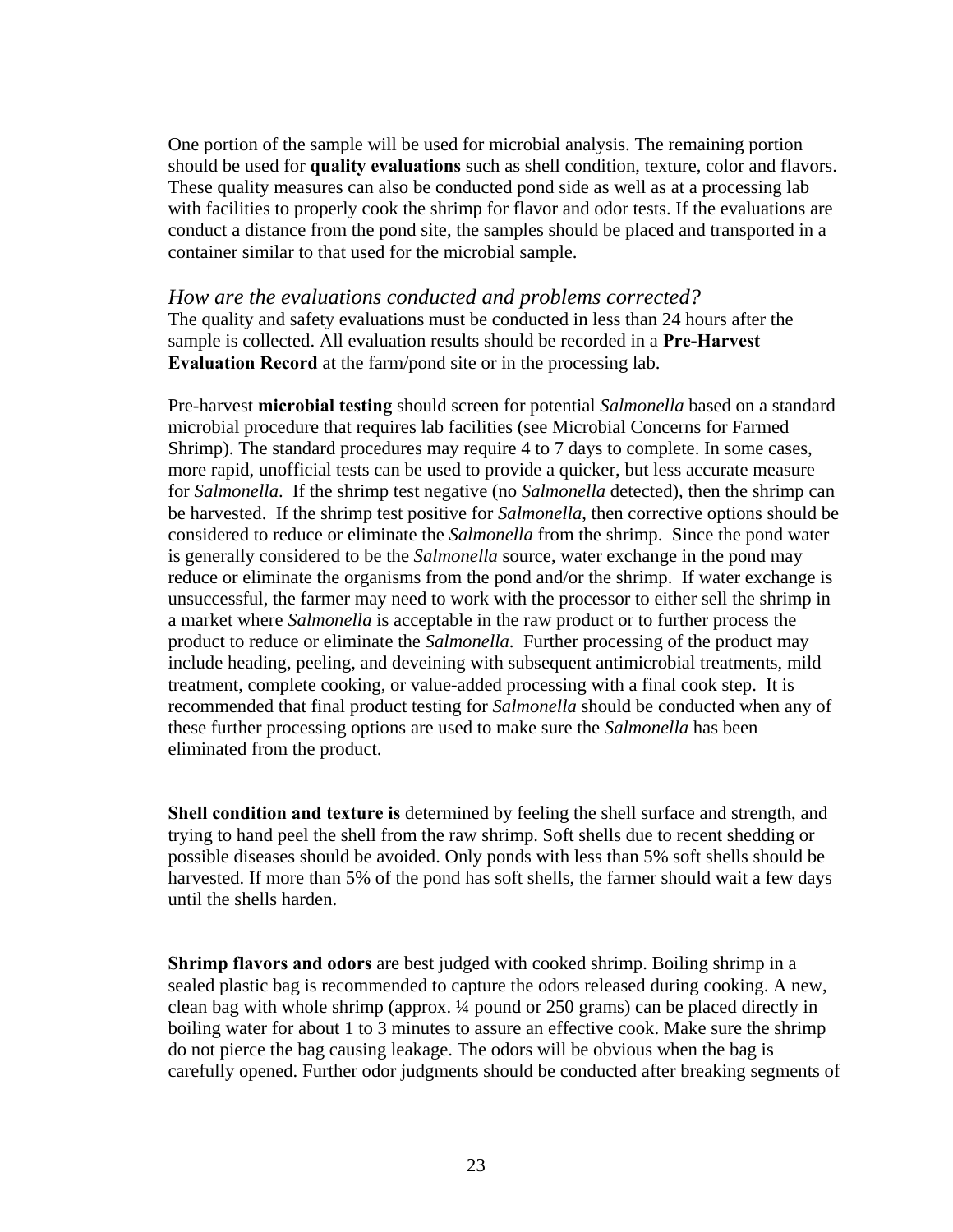the cooked shrimp and shrimp heads for more direct nose evaluations. The odors are usually a better indication of potential problems than is the flavor.

Also, the samples should not be taking until appropriate recommended withdrawal times for all antibiotics used during production of the shrimp have been met. Therapeutic agent treatments used should be confirmed by referring to Therapeutic Agent Application Record. If appropriate recommended withdrawal times are not met, shrimp should be left in the pond until for the length of time necessary to meet required withdrawal times.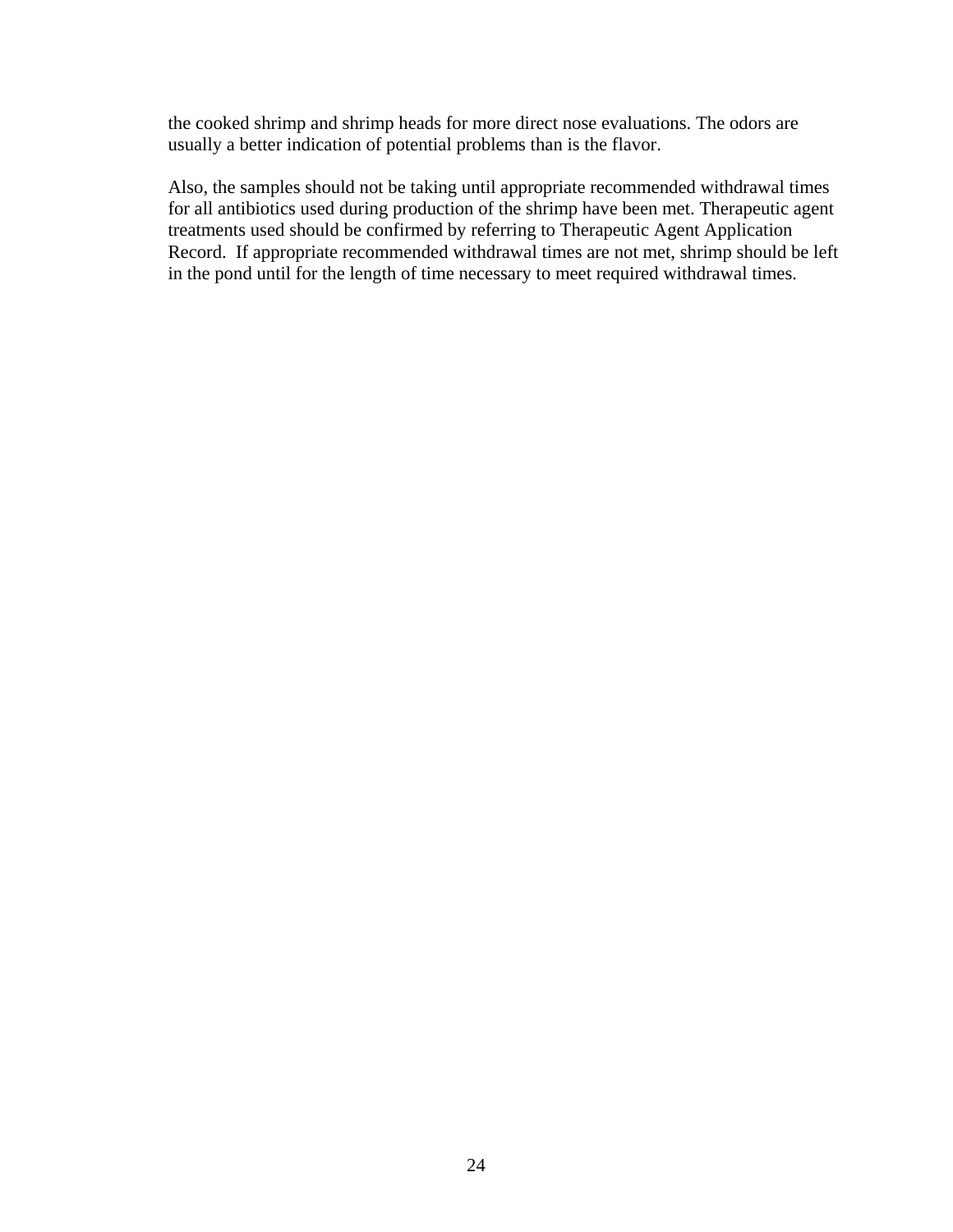## **Pre-Harvest Product Evaluation Record**

Pond #\_\_\_\_\_\_\_\_\_\_\_\_\_\_\_\_\_\_\_\_\_\_\_\_\_\_

|                                                         | <b>First Evaluation</b><br>$Date$ <sub>1</sub> |                             |                                           |            | <b>Second Evaluation (if needed)</b><br><b>Date</b> |                                                  | <b>Third Evaluation (if needed)</b><br>Date has been a set of the set of the set of the set of the set of the set of the set of the set of the set of the set of the set of the set of the set of the set of the set of the set of the set of the set of the set of t |                             |                                           |  |
|---------------------------------------------------------|------------------------------------------------|-----------------------------|-------------------------------------------|------------|-----------------------------------------------------|--------------------------------------------------|-----------------------------------------------------------------------------------------------------------------------------------------------------------------------------------------------------------------------------------------------------------------------|-----------------------------|-------------------------------------------|--|
| <b>Parameter</b>                                        | $\sqrt{X}$                                     | <b>Corrective Action(s)</b> | Ready<br>to<br><b>Harvest</b><br>(Yes/No) | $\sqrt{X}$ | <b>Corrective Action(s)</b>                         | Ready<br><i>to</i><br><b>Harvest</b><br>(Yes/No) | $\sqrt{X}$                                                                                                                                                                                                                                                            | <b>Corrective Action(s)</b> | Ready<br>to<br><b>Harvest</b><br>(Yes/No) |  |
| Shell<br>Condition<br>& Texture                         |                                                |                             |                                           |            |                                                     |                                                  |                                                                                                                                                                                                                                                                       |                             |                                           |  |
| Flavor of the<br>Head<br>(Off-flavors)                  |                                                |                             |                                           |            |                                                     |                                                  |                                                                                                                                                                                                                                                                       |                             |                                           |  |
| Flavor of the<br><b>Body</b><br>(Off-flavors)           |                                                |                             |                                           |            |                                                     |                                                  |                                                                                                                                                                                                                                                                       |                             |                                           |  |
| Salmonella in<br>the Shrimp<br>(Presence or<br>Absence) |                                                |                             |                                           |            |                                                     |                                                  |                                                                                                                                                                                                                                                                       |                             |                                           |  |
| Medicinals<br>Application<br><b>Control Check</b>       |                                                |                             |                                           |            |                                                     |                                                  |                                                                                                                                                                                                                                                                       |                             |                                           |  |

√**=Acceptable X=Unacceptable**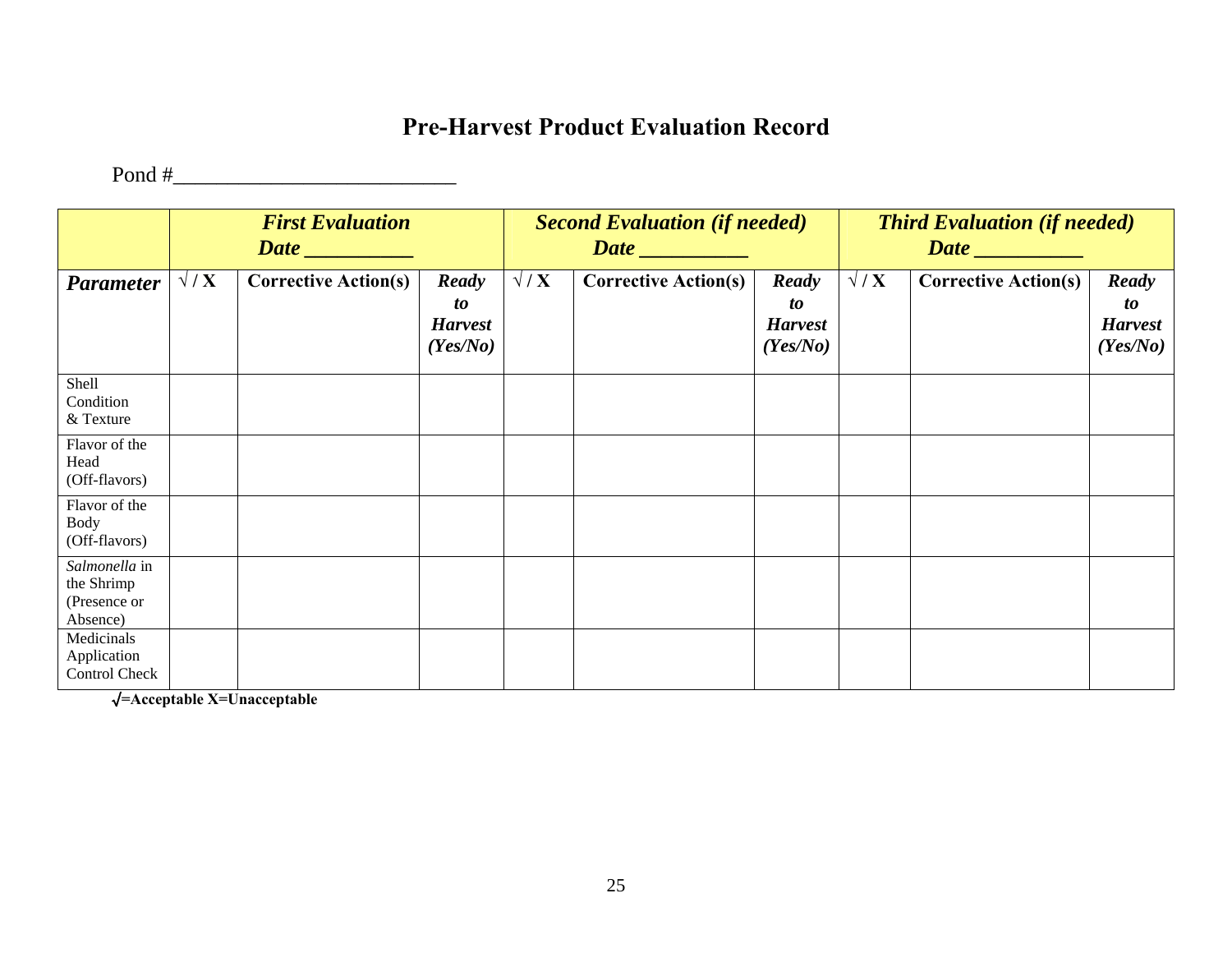## **HARVEST CONTROLS**

The farm-raised shrimp harvesting operations involve a number of steps that could influence the final product quality and safety. The key steps are Reduced Feeding; Preparing Equipment, Supplies and Workers; actual Harvesting; and Product Handling and Transport. Farmers must consider proper procedures at each step to reduce bacterial contamination and prevent product discolorations.

*After the processing plant approves harvest, what does the farmer need to do to assure quality and safety of the shrimp?* 

- **REDUCE FEEDING:** Feeding should be stopped at least 48 hrs before harvesting. This will reduce the development of off-colors in the head of the shrimp known as 'red head'. The discoloration is due to food digesting in the gut (cephalothorax segment) of the shrimp. This discoloration is not a food safety or edible quality problem, but buyers have considered it to be a product defect.
- **PREPARE EQUIPMENT, SUPPLIES and WORKERS:** If not available on pond site, farmers should confirm that either the processing plant or product buyer is going to send enough clean potable water, clean ice, and clean containers to collect the product. As a general rule, farmers must have two pounds of ice per every pound of shrimp to be harvested or at least a pound of ice per pound of shrimp to be harvested. This will prevent spoilage problems due to lack of ice.

*RECOMMENDATION*

*"Prefer 2 parts ice per 1 part shrimp on a weight basis"* 

If not available on pond site, farmers should confirm that either the processing plant or product buyer would send enough blackspot controls, sanitizing compounds and clean potable water to treat the shrimp at harvest. The amount of material needed will be based on the amount of shrimp expected to be harvested, plus some extra in case of unexpected problems or more shrimp. It is MOST important that enough clean water (not pond or river water) is available to prepare the shrimp treatment solutions and washes (see Melanosis and Chlorination).

**Clean water** should comply with the chemical and microbiological contaminant levels specified by the regional authorities. These standards should be equivalent to the international drinking water standards specified by FAO/WHO.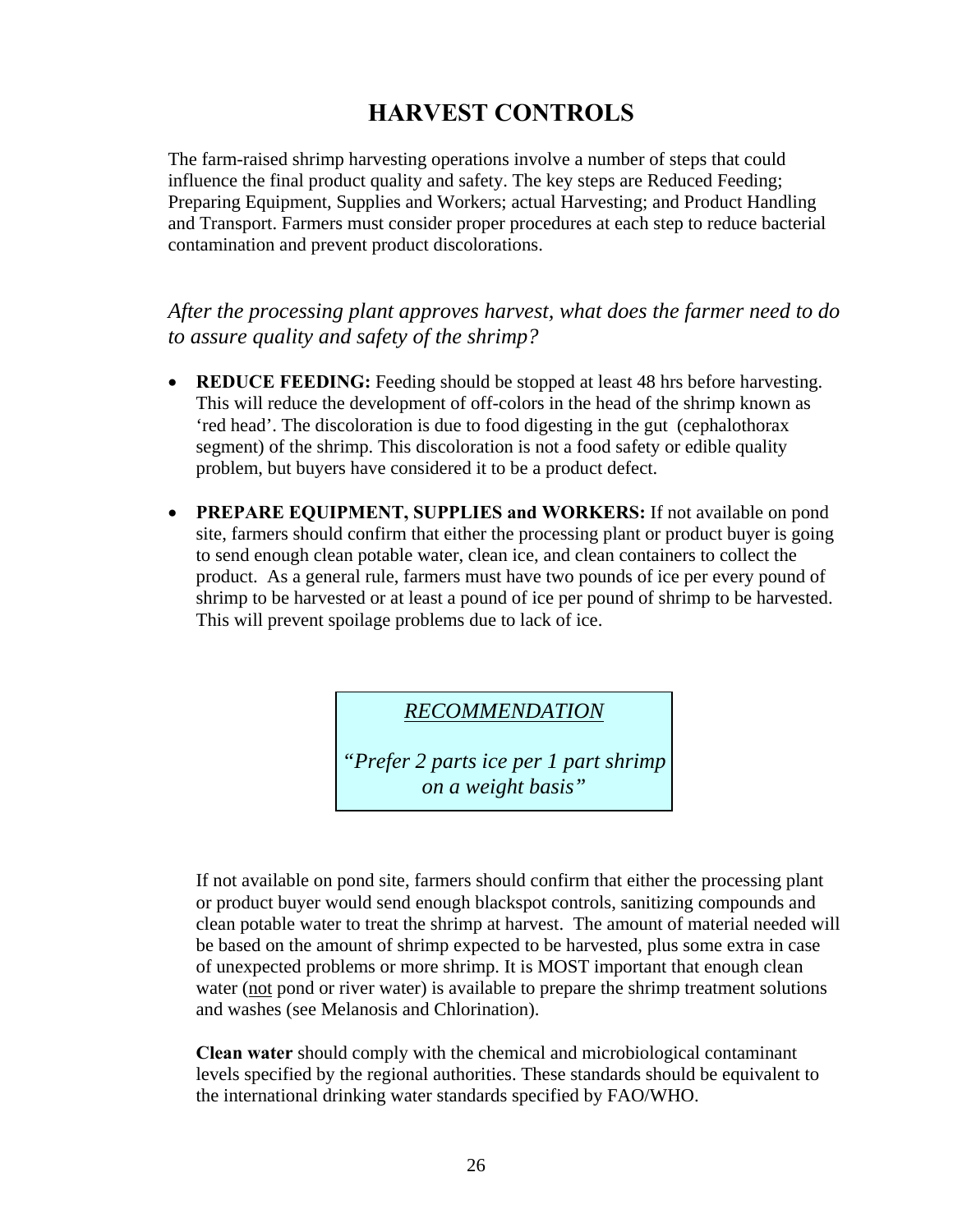Although the actual harvesting can be a dirty operation, the equipment used to catch the shrimp should be cleaned to remove debris and previous dead shrimp that could contaminate the new shrimp. All baskets, tubs or bins for handling and transporting the shrimp should be properly cleaned and sanitized. A 4-step cleaning procedure recommends:

- 1. Wash with detergent
- 2. Rinse with clean water
- 3. Sanitize with 200 ppm chlorine
- 4. Final rinse with clean water before use

 All employees that are scheduled to work during the harvest must be in good health and have no infected cuts on their hands. The best rule is to avoid any hand contact with the harvested shrimp.

#### *How does the product need to be handled during and after harvest?*

• **HARVEST:** On most farms the shrimp is harvested with a net or bag that catches the shrimp as the pond is drained. This process must be done with some care to prevent damage to the shrimp or excessive accumulation of mud and debris with the shrimp. The bag should be emptied into clean baskets, tubs or bins approximately every 15 to 20 minutes. Regardless of the amount harvested, the temporary storage containers should weigh no more than 50 to 60 pounds per container to allow for reasonable handling.

 The temporary storage containers should be treated on the farm to prevent development of black spot (melanosis) and to reduce potential pathogenic bacteria. The black spot treatments (bisulfites or Everfresh) are more effective if they are applied immediately after harvest, even while the shrimp are alive. Likewise, if there are concerns for any potential pathogenic bacteria such as *Salmonella,* anti-microbial treatments to reduce these pathogens (i.e., chlorination washes) should be applied at the farm to help prevent carrying these bacteria to the processing plant. The sequence and methods for treatment will depend on the particular shrimp and different farming locations. Farmers and processors must determine the best treatment options mindful that some anti-microbial treatments could influence the effectiveness of the melanosis treatment. Regardless of which treatments are used, they must be applied using clean potable water.

> *"Regardless of which shrimp treatments are used, they must be applied using clean water"*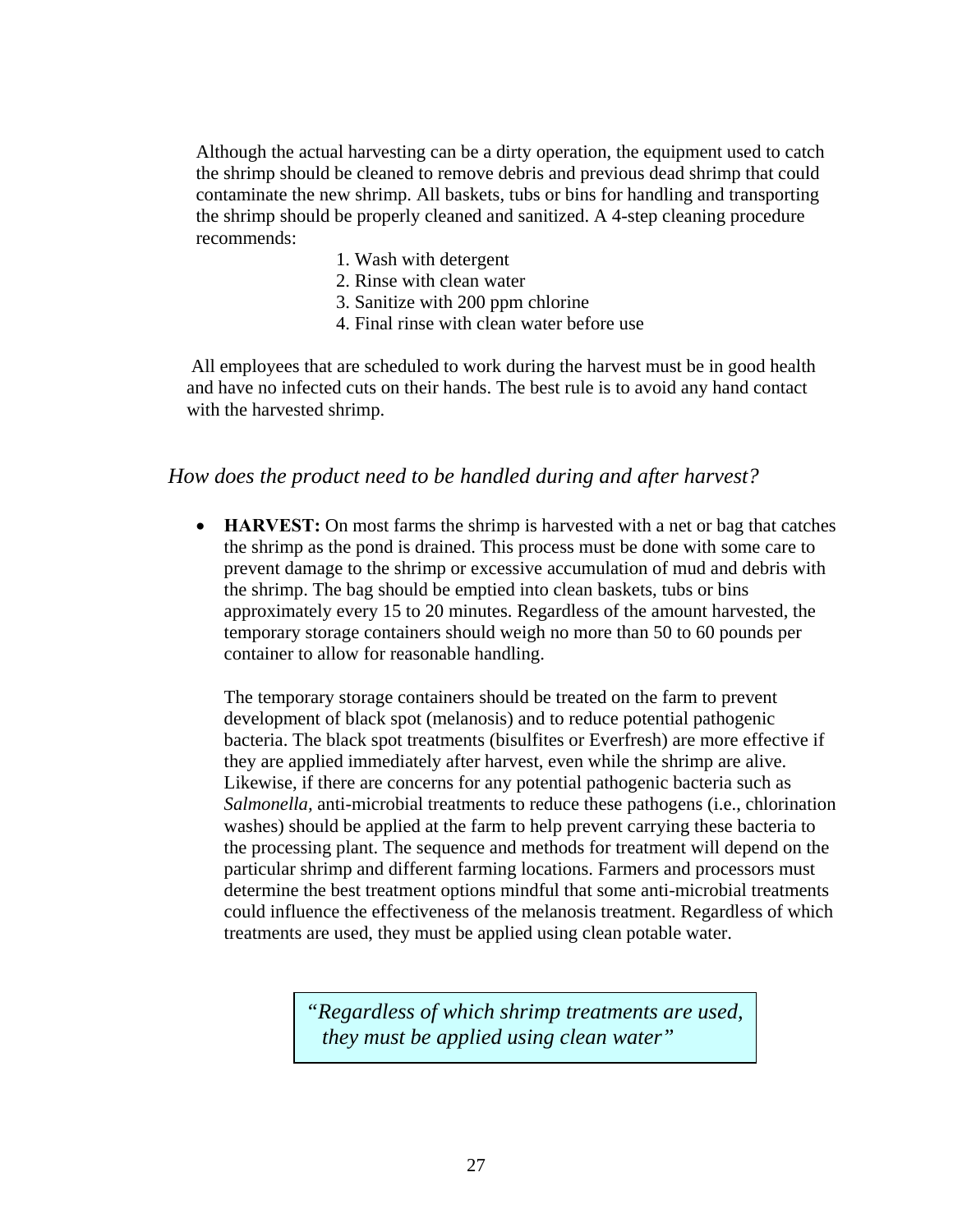• **PRODUCT HANDLING and TRANPORT:** The final ice packing of the shrimp for transport should assure proper chilling without damaging the shrimp. Shrimp packed in ice alone should be packed by layering. A layer of ice should be placed on the bottom of the tote followed by a layer of shrimp and then a layer of ice and so on. When the tote has been fully packed a final layer if ice should be placed on the top to maximize the cooling effect. When an ice slush is used, the shrimp and ice slush should be thoroughly mixed to eliminate any large pockets of shrimp from forming in the tote. Again, a final layer of ice on top of the packed tote will maximize the cooling effect.

Shrimp that does not get harvested by draining the pond should never be mixed with the harvested shrimp. The shrimp that stayed behind could be shrimp of lower quality that if mixed with the other shrimp reduces the total value of the entire lot. This leftover or hand harvested shrimp needs to be placed in separate bins that are labeled as "handpicked" shrimp. This shrimp should be segregated and properly identified for further evaluation by the processing plant.

*"Shrimp must be sent to the processing plant as soon as possible"* 

Other Considerations:

- Product should be monitored to avoid chemical contamination from generators, trucks, etc. used during the harvest.
- Farmers should try to reduce pests and insects during the harvest that could otherwise cause filth contamination.
- The bins or container designated to transport shrimp from the farm to the processing plant should never be placed in contact with the grounds.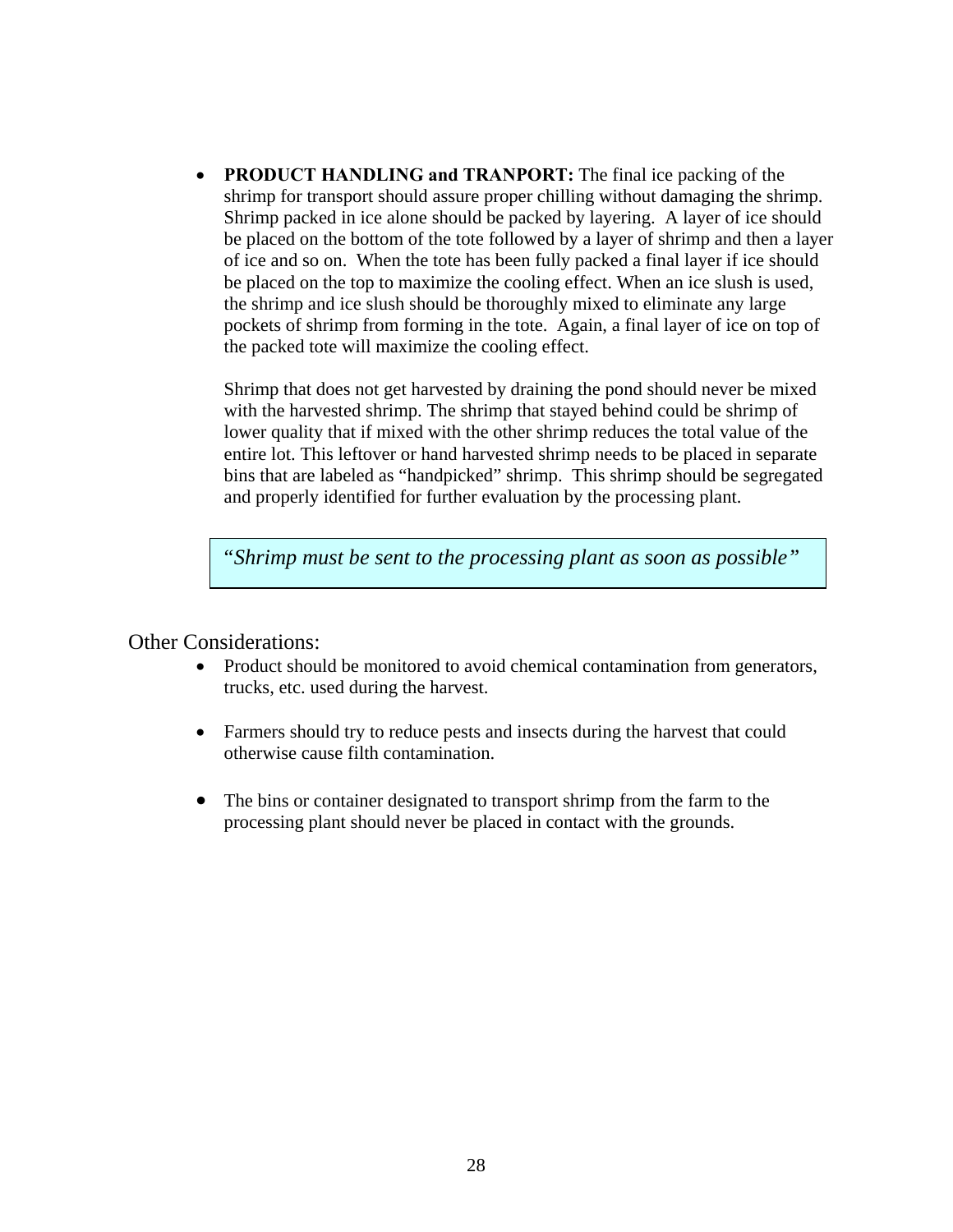*What are the recommended methods for use of chlorine and melanosis treatments?*  Proper and careful use of chlorine and melanosis treatments is necessary to achieve the recognized and necessary benefits of these chemical aids. There is no single method for application. The methods for use will vary depending on the situations at the farm and processing locations, and the type of product to be processed. The best option will depend on experience with the farm and the processor.

#### **Options for product to be headless/shell-on or peeled (options A & B)**

Note, these options assume the harvest operation is located close to the processing operation such that there are no delays in the delivery of the fresh shrimp. If the harvested shrimp is delayed in transport to the processing plant, the application of sulfites should be arranged near the harvesting operation.





#### B. If mild bacterial controls that may be necessary after harvest

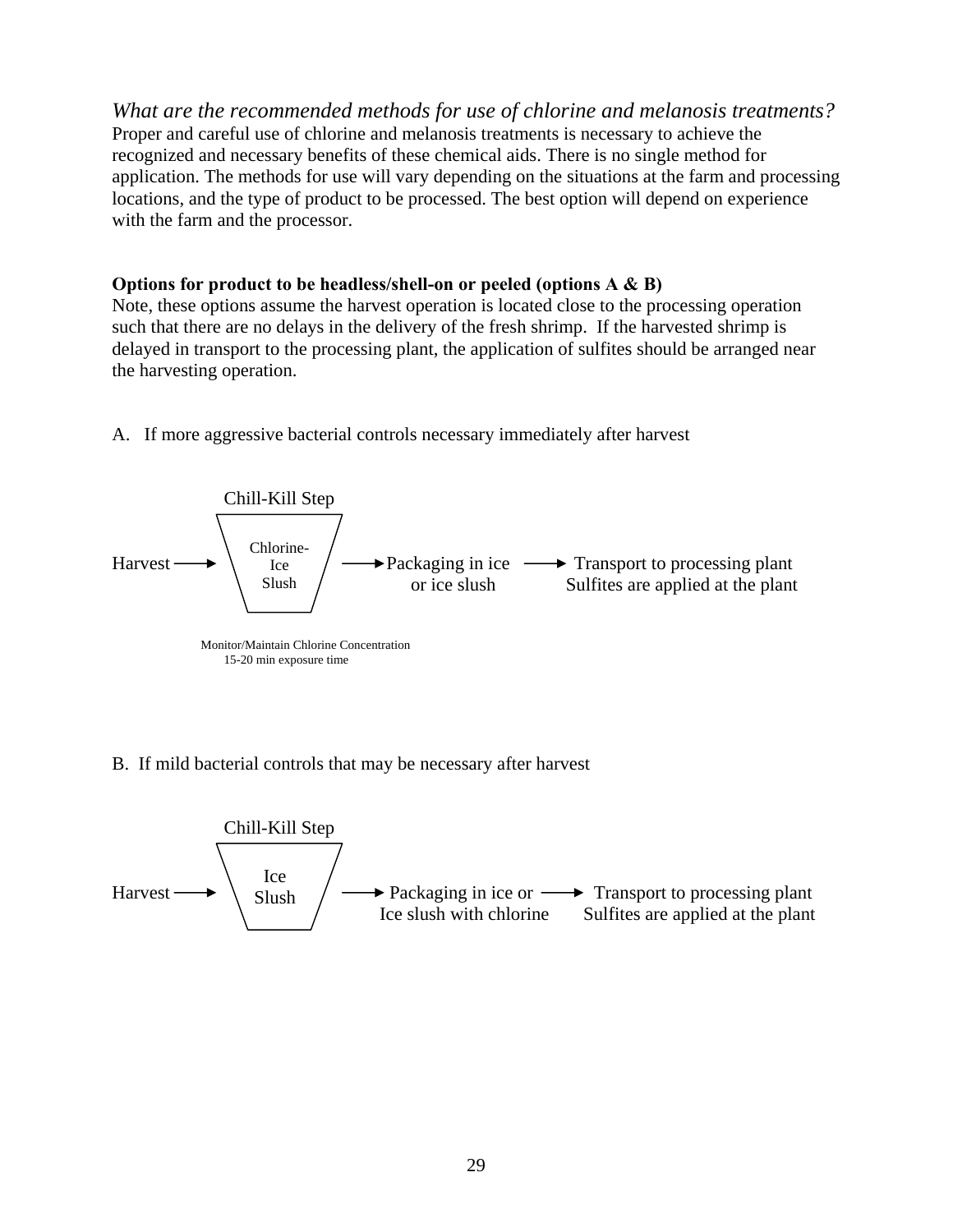#### **Options for product to be processed for Head-on (whole) shrimp (options C & D).**

More immediate and extra melanosis treatment is necessary to control black-spot development in the head of the shrimp. The head contains the enzyme that cause blackspot and the higher oxygen levels that promote rapid development of blackspot.

C. If more immediate application of sulfite controls is necessary and bacteria is not a problem



D. If bacterial and melanosis controls are necessary immediately after harvest

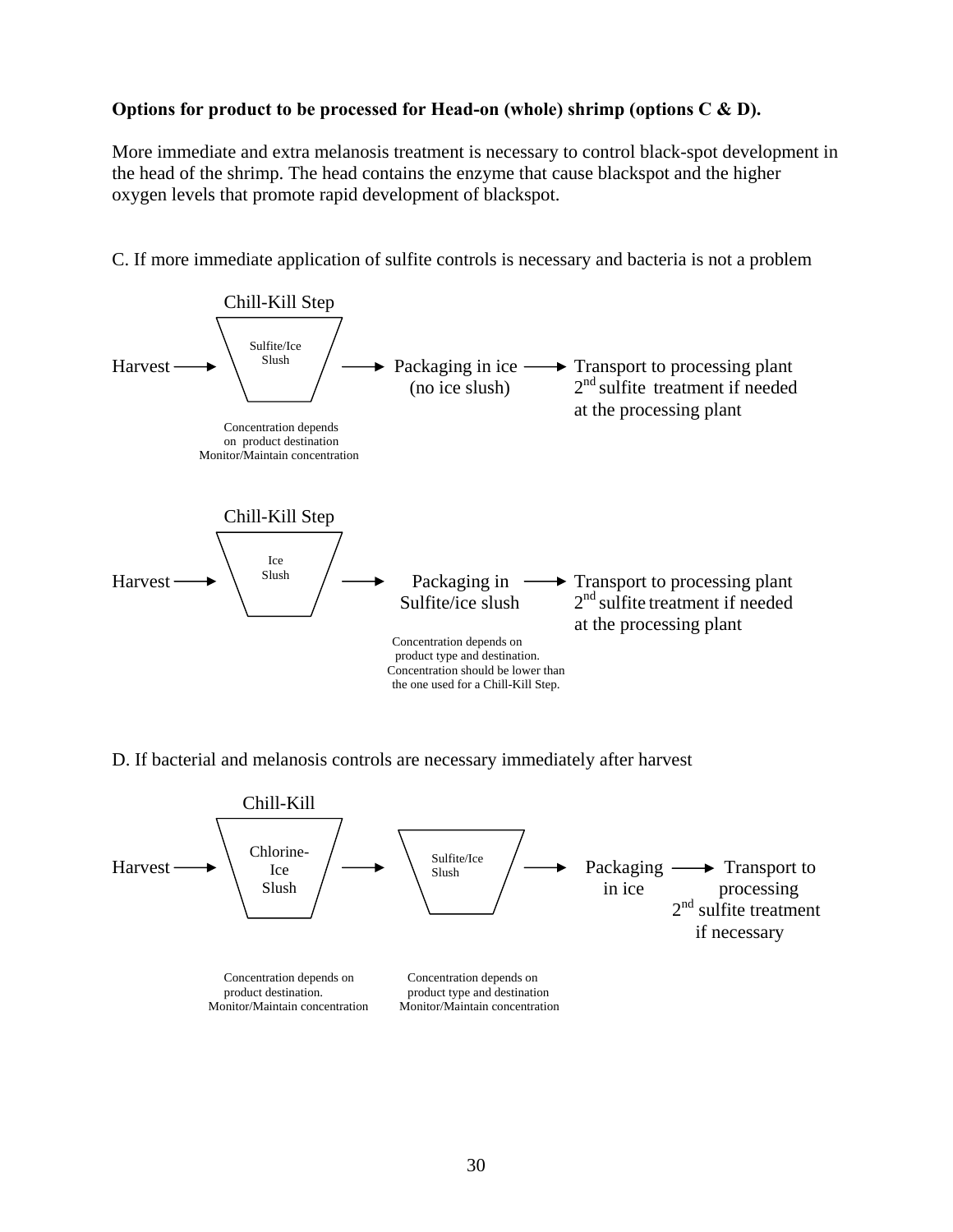#### *Extra Considerations:*

Experience with a particular shrimp and farm situation will determine the best combination of dipping times and concentrations to prevent melanosis and reduce bacteria. These treatments are most effective when applied immediately after harvest, even while the shrimp are alive. Often dips are repeated at the processing plant to assure effective treatments. Likewise, there must be a balance between the melanosis and sanitizing treatments. Chlorine and melanosis controls should not be combined in the same treatment. Draining and rinsing is recommended between treatments with chlorine and melanosis controls. The chlorine will reduce the influence of the melanosis controls. The farmer and processor must learn the best combination of dips to remain effective without leaving excessive sulfite residuals on the shrimp. Excessive treatments can also flavor or discolor the shrimp.

All solutions should be prepared with clean potable water. The solutions should completely cover the entire basket of shrimp. Mild agitation helps mix the solutions about all the shrimp.

For some farmed shrimp, the concern for potential pathogenic bacteria calls for an initial antimicrobial treatment with a mild iced chlorine solution. The thought is that this treatment is more effective if the shrimp actively 'drink' the solution to kill any internal bacteria. Following this sanitizing treatment, the shrimp should be washed with clean potable water, before treating for blackspots with sulfites.

 To prevent melanosis, shrimp should be immediately washed in a 1.25% bath of sulfite solution (see Melanosis - Sulfites). Treatment time depends if the product have been washed to remove excessive mud and debris prior to dipping, and also if the product has been chilled. Although a freshwater pre-rinse could kill some of the shrimp, mud and debris can reduce the effectiveness of the sulfite dip. In general, cleaned shrimp treated with this concentration for 1 to 3 minutes, have a residual level of 100 ppm. If then product is going to be packaged as head-on or if the shrimp have not been pre-washed, a higher concentration and a longer exposure time are necessary. In some situations, the farmer or processor may decide to keep the shrimp in an iced sulfite solution or slush for longer time or during transport to the processing plant. A 0.25% sulfites or less concentrated solution or should be used in this situation.

An Everfresh solution can be used to prevent blackspot if the processor wants to eliminate use of sulfites, but special care is necessary with Everfresh to assure a more immediate application before the shrimp begin to die (SUPPORT TOPICS: Melanosis – Everfresh). Keep in mind that Everfresh cannot be used in chlorinated water.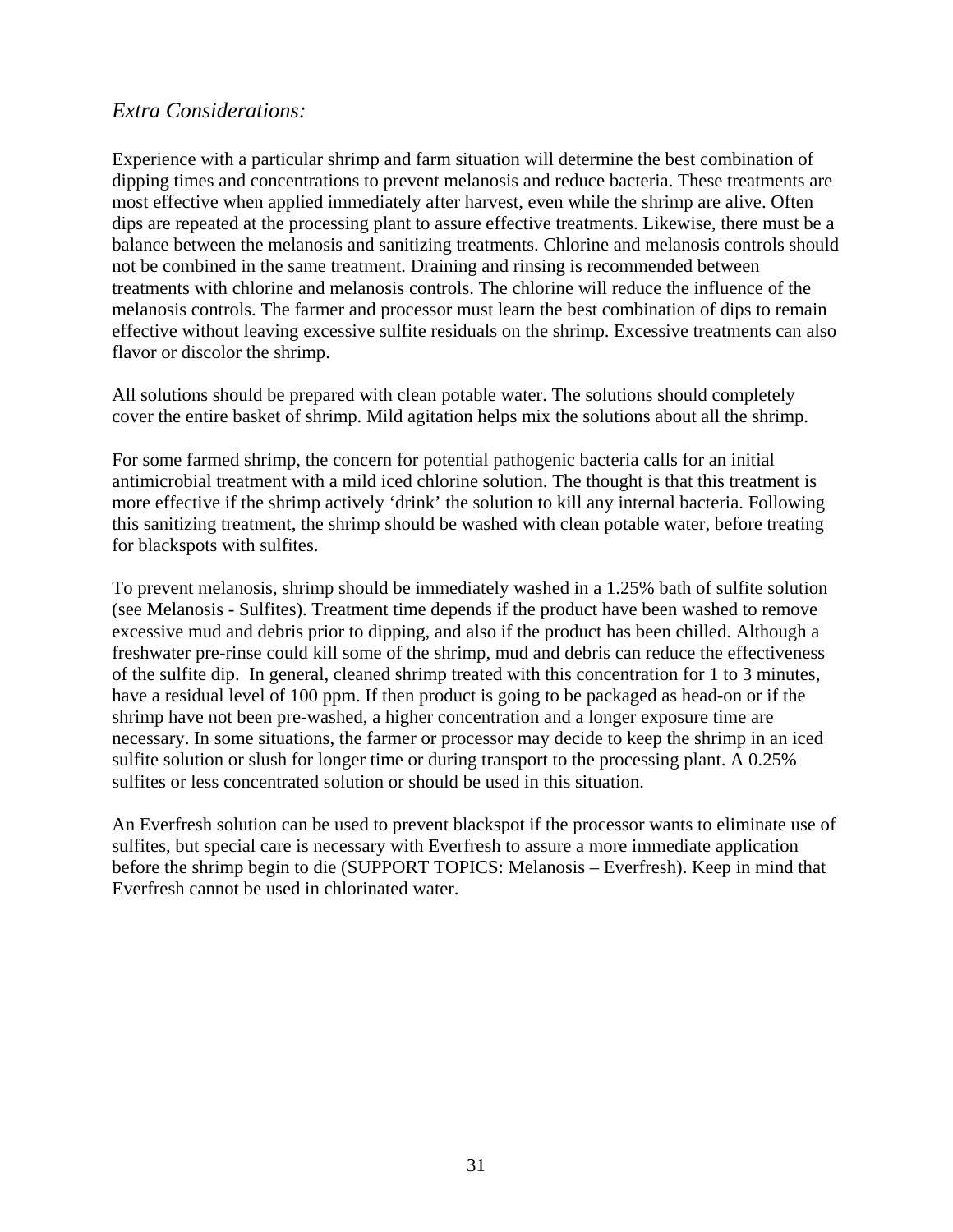### **Product Defects**

*What quality problems can result from mishandling at the farm?* 

#### Appearance Defects **in alphabetical order:**

•**Blackspots or Melanosis:** Melanosis is a natural chemical reaction that occurs in shrimp and results in a brown, dark green to black discoloration. It is not of safety

concern. It is primarily a cosmetic or appearance problem resulting from natural chemical reactions uniquely related to the shell and molting cycle of the shrimp. It begins to occur first on the shell, and if allowed to progress will taint the surface of the meat. Lots with severe melanosis will be rejected or devalued. Shrimp with blackspots should be removed in the culling step while processing. If melanosis problems persist, the processing plant and farm should evaluate the blackspots control plan.



*Preventive Measures:* Blackspots can be controlled or prevented by using sodium bisulfite, sodium metabisulfite or Everfresh (4-hexylresorcinol). Reducing exposure to sunlight and immediately icing the products reduces the chance of developing of blackspots.



•**Broken & Damaged**: Any shrimp that is crushed, mutilated, cut or missing a body segment or tail fins can be considered broken or damaged. *Preventive Measures:* Careful handling, use of a proper shrimp to ice ratio, and careful packaging are necessary to prevent this problem during transport.

• **Discoloration due to Heat Abuse**: This condition is caused by abusive exposure to heat. If shrimp are not properly iced after harvest on the farm, they will actually begin to look cook. The rise in temperature will promote bacterial growth leading to decomposition. Pink discoloration most often occurs along the dorsal edge (top of back), ventral extremities (bottom side and swimmerets) and the tail.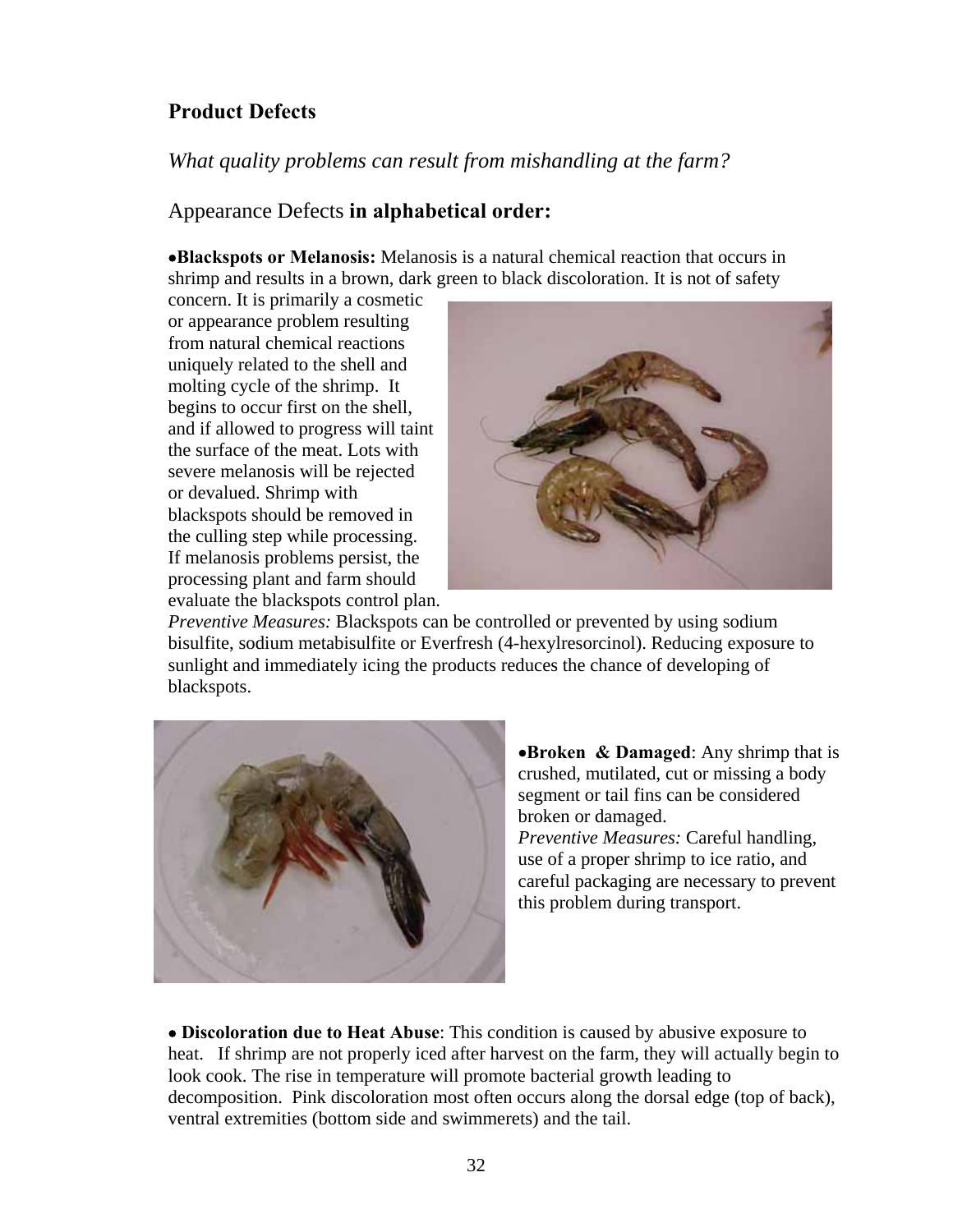*Preventive Measures:* Maintaining the shrimp on ice at all times prevents this problem. It is best to harvest at night when there is no sunlight and the temperature is cooler. As a general rule, the total temperature exposure time of the harvest shrimp above 35°F should be no more than 30 minutes cumulative from time of harvest to icing. THIS GENERAL RECOMMENDATION IS NOT A REGULATORY REQUIREMENT.

> *RECOMMENDATION "Less than 30 minute above 35*°*F at harvest"*

•**Loose heads:** This condition occurs when the shrimp heads (cephalothorax) have been separated from the body of the shrimp. This problem is due to either enzyme activity or by poor handling of the shrimp. It is a sign of mishandling and temperature abuse of the shrimp.

*Preventive Measures:* Proper cooling with clean ice and transporting the shrimp in properly packed ice bins can help prevent this problem.



•**Milky Shrimp**: Shrimp with white, milky meat appearance is known as 'milky shrimp'. It is caused by a natural microscopic parasite infection, which is not a food safety problem, but does degrade the product value.

*Preventive Measures:* Shrimp showing this problem should be rejected during a culling step while processing.

•**Mixed Species:** Color of the shrimp should be uniform within the package. Mixed colors usually indicate mixed species, some of which may be of inferior quality or type. It could result due to differences in shrimp from different ponds or different farms. *Preventive Measures:* This defect applies only to farms with direct sales. Appropriate and careful separation of shrimp by species and sources can prevent this problem.

•**Pitted or Gritty Shells:** In some cases a sandpaper feel on the shrimp shell can be caused when sodium bisulfite or metabisulfite is not dissolved in water before application to shrimp. In excessive amounts, this additive can pit and corrode the shells. *Preventive Measures*: Proper application involves dissolving the sodium bisulfite or metabisulfite first in the water and then immersion of the shrimp in the treatment solution. Never simply powder the sodium bisulfite or metabisulfite on the shrimp or about the ice used to package the shrimp. A powder application can cause pitting and usually results in an uneven treatment for melanosis.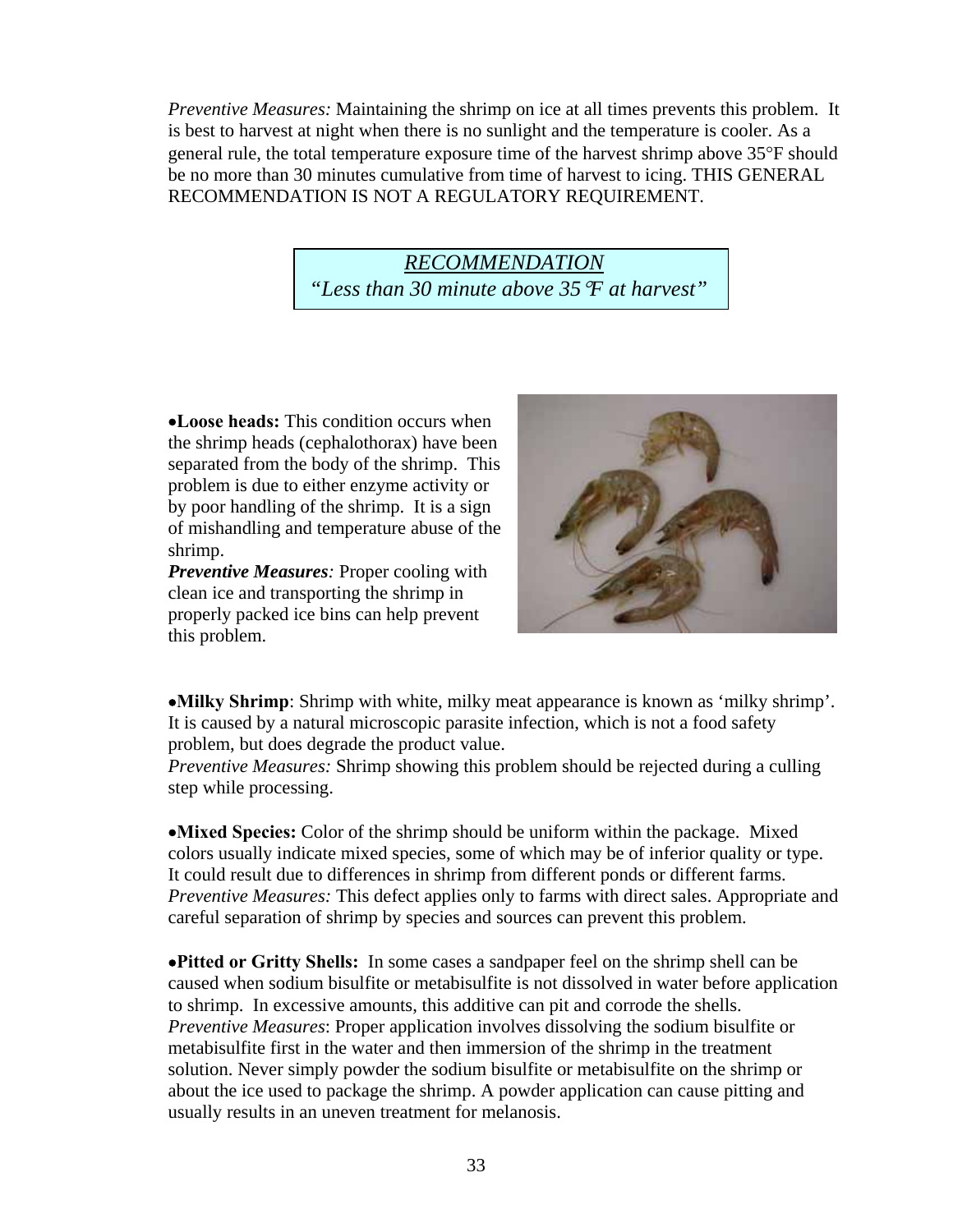•**Red Heads:** When shrimp are harvested with feed in the digestive system a red color develops inside the cephalothorax. Other colors can develop depending on the shrimp diet. This is not a quality or safety issue, but buyers might perceive it as an appearance problem. *Preventive Measures*: The problem can be reduced by stopping of feed at least 48 hrs before the harvest.



#### •**Soft Shell:**



This is a natural condition that could be considered a defect if product is to be sold shell-on or whole.

*Preventive Measures:* Farmers should monitor molting cycles and only harvest when 5% or less of the harvest has soft shell.

•**Yellowing:** This discoloration can be caused by abusive use of sodium bisulfite. Indications of this are unusual yellowing of the underside of shrimp (swimmerets, tail, etc), as well as, a bleached appearance.

*Preventive Measures:* Maintaining the appropriate concentration of sodium metabisulfite in solution and proper product exposure time can prevent this problem.

#### *Odor / Flavor Defects in alphabetical order*

•**Odors of Decomposition:** Objectionable, off-odors are usually due to bacteria spoilage.

*Preventive Measures*: Proper icing and temperature controls.

•**Chlorine or Chemical smell:** Condition that can result when shrimp are washed and sanitized with a very concentrated solution of chlorine. Chlorine may also be used to mask smells in shrimp of inferior quality. The FDA does not accept presence of this smell.

*Preventive Measures***:** Monitoring amounts of chlorine in water and appropriate exposure times.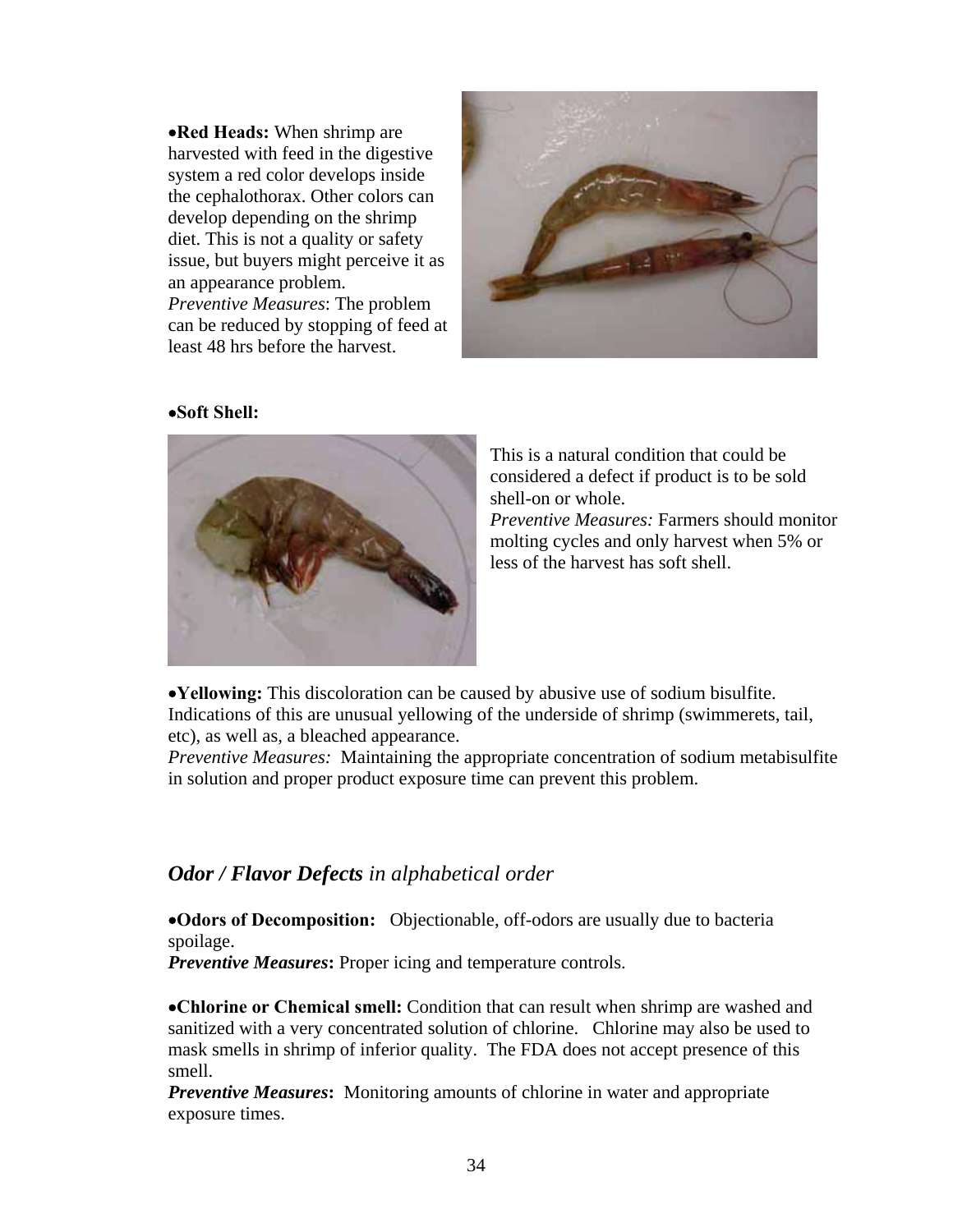•**Choclo and Earthy Odors**: Certain algae blooms within the ponds can cause this offodor. Once harvested, the processor cannot eliminate this unacceptable odor. *Preventive Measures:* Common practice indicates that the best way to deal with these is by sensory evaluation of the shrimp before harvest. If present, the shrimp farmer may eliminate the algae by water exchanges and/or increasing pH of the water with liming agents. The shrimp will purge off flavor and then it will be ready for harvest. The FDA does not accept presence of this smell since it is not characteristic of the shrimp and suggest decomposition.

• **Off flavor in the head:** Objectionable flavor that can result from initial spoilage or previous use of certain feeds. This defect impacts the product when it is intended for head-on commerce. Sensory evaluation needs to be performed on shrimp before harvesting.

•**Petro-Chemical Smell:** Minimal exposure of shrimp to diesel or oil by direct contact or indirectly by fumes can impart a chemical smell to the shrimp. *Preventive Measures:* Monitoring of chemicals to prevent potential contamination during harvest will prevent this problem.

## *Texture Defects in alphabetical order*

#### •**Mushy or Soft Texture Shrimp:**

Occur when excessive quantities of ice are placed on shrimp resulting in crushing of the product. Soft texture can also result from decomposition.

Preventive measures: Storing shrimp in at least 1 to 1 weight ratio for shrimp and ice. A 1 to 2 ratios of shrimp to ice is preferred.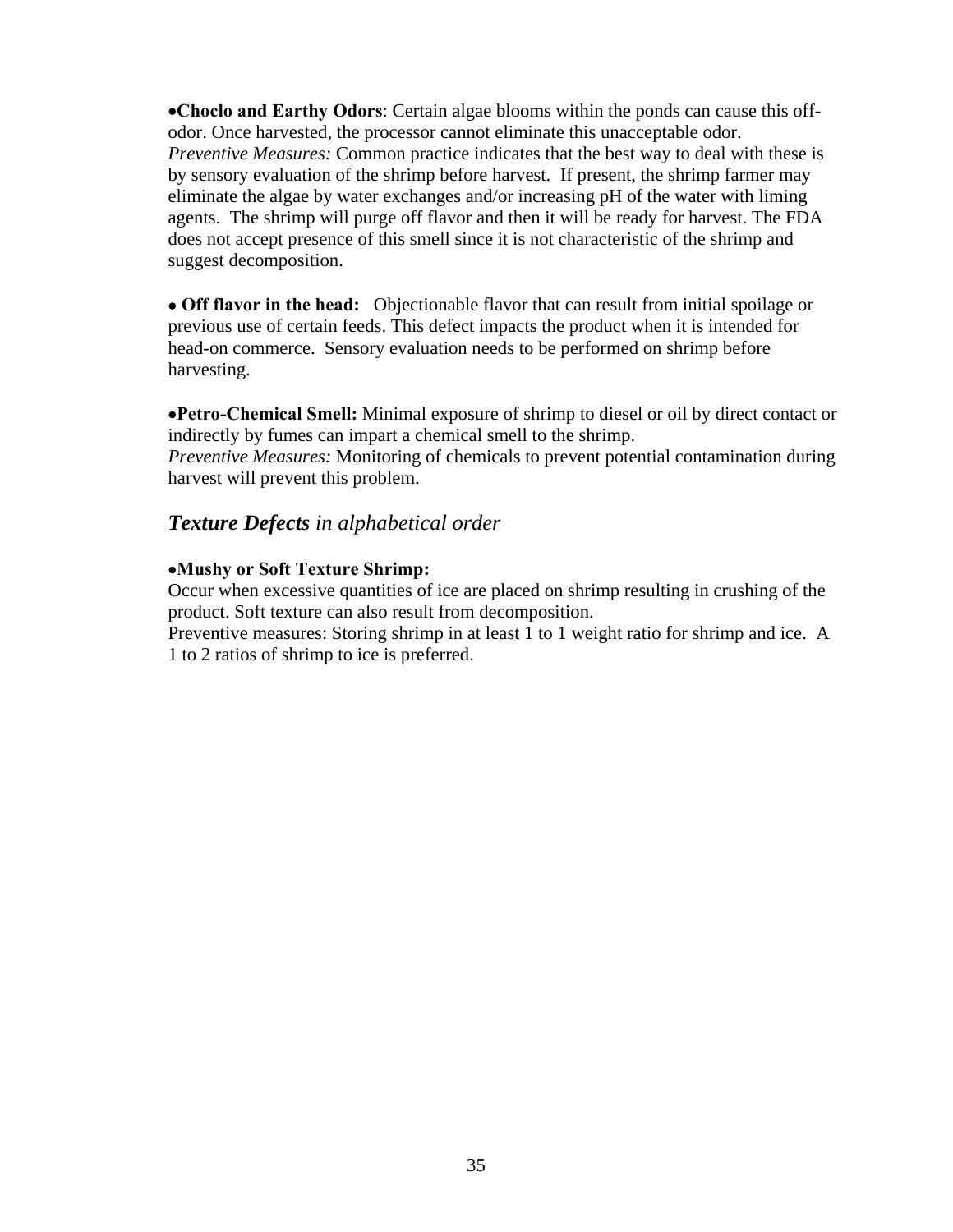# **SUPPORT TOPICS**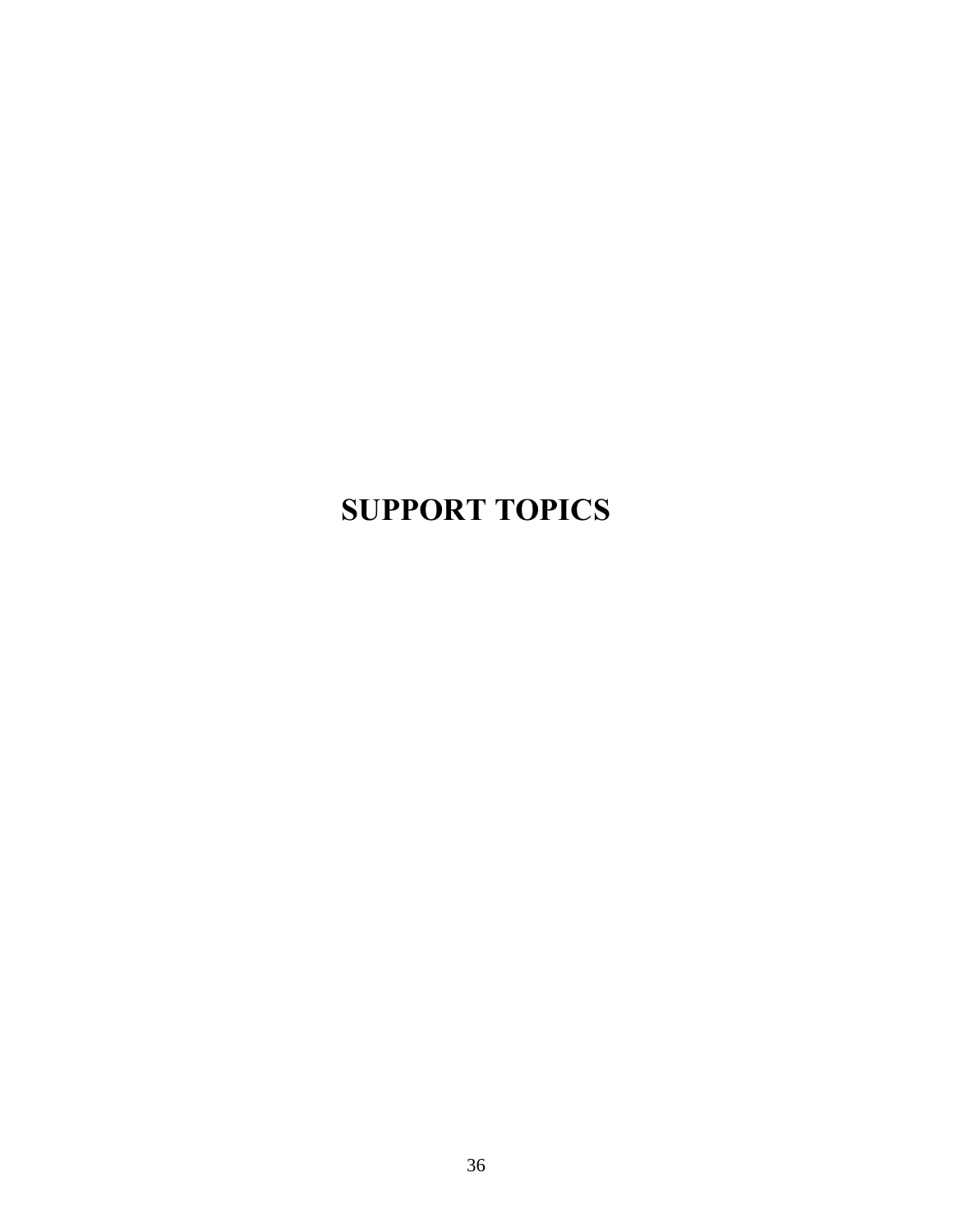# **MICROBIAL CONCERNS FOR FARM-RAISED SHRIMP**

Bacteria and viruses are the microbial concerns associated with most seafood, including farmed shrimp. They are too small to be seen without a microscope and they are widespread throughout our environment, on our foods, and inside and on our bodies. By far, bacteria are the most common food problem, both in terms of food spoilage and contamination. Viruses can also contaminate seafood and certain varieties can harm the health and growth of farmed shrimp. Basic knowledge of these microbial concerns is essential to developing and maintaining controls to prevent food quality and food safety problems.

#### *What are bacteria?*

Bacteria are living single cell, microscopic organisms that thrive as numerous shapes and types. Relative to foods, they can be classified into two main groups – spoilage and pathogenic bacteria. The **spoilage bacteria** include types that cause foods to develop bad odors and offflavors leading to eventual product decomposition and market rejection. The spoilage types can be further classified according to the temperature range that they can grow to cause spoilage. For examples, bacteria that grow and spoil farm-raised shrimp at refrigeration (cool) temperatures (0- 15°C) primarily consist of *Shewanella putrefaciens* and *Pseudomonas* spp. Microorganisms that grow and spoil farm-raised shrimp at warm temperatures  $(>15^{\circ}C)$  tend to be dominated by *Vibrio* species.

| <b>Common Bacteria Associated with Shrimp</b> |                              |  |
|-----------------------------------------------|------------------------------|--|
| Spoilage Bacteria                             | Pathogenic Bacteria          |  |
| Shewanella putrefaciens                       | Salmonella                   |  |
| Vibrio                                        | V. cholerea                  |  |
| Pseudomonas                                   | <b>Other Fecal Pathogens</b> |  |

**Pathogenic bacteria** are those that can cause human illnesses. They include common names like *Salmonella, Vibrio cholera, E.coli, coliforms,* and *Listeria monocytogenes.* By far, *Salmonella* is the primary microbial pathogen of concern for farmed raised shrimp. This concern is not based on actual human illnesses that have resulted from contaminated shrimp, but rather certain regulations that require a 'zero' tolerance or *Salmonella* free condition for shrimp products that are raw or cooked, and both fresh or frozen. The regulations consider the presence of *Salmonella* in shrimp and other fishery products is an indication for the lack of sanitary controls during production, harvest, and/or processing.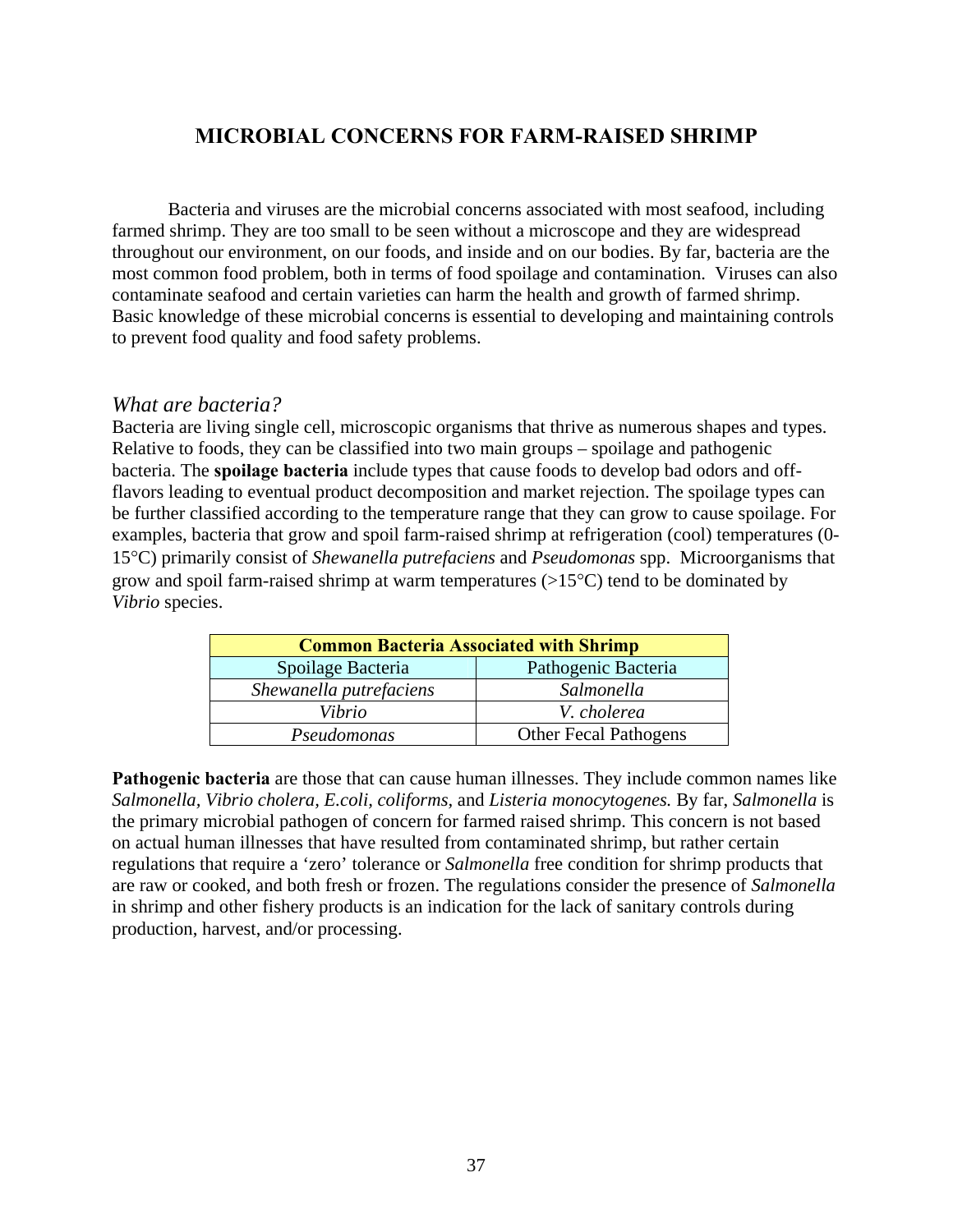## *How do bacteria grow?*

Bacteria grow by binary fission or simply splitting. This means that one bacterial cell divides into two cells, these two cells divide into four, four divide into eight, and so on. The time it takes one bacterial cell to divide into two cells is called the generation time. The shorter the generation time, the faster a bacterium grows. For example, if a shrimp has 10,000 cells per gram living on it and the generation time of the bacteria is 30 minutes the following situation can occur in warm temperatures.



In this example, seven generations have occurred which took 30 minutes each resulting in the bacteria increasing from 10,000/g to 1,280,000/g. The total time necessary for this to happen was  $7 \times 30$  minutes = 210 minutes or 3.5 hours.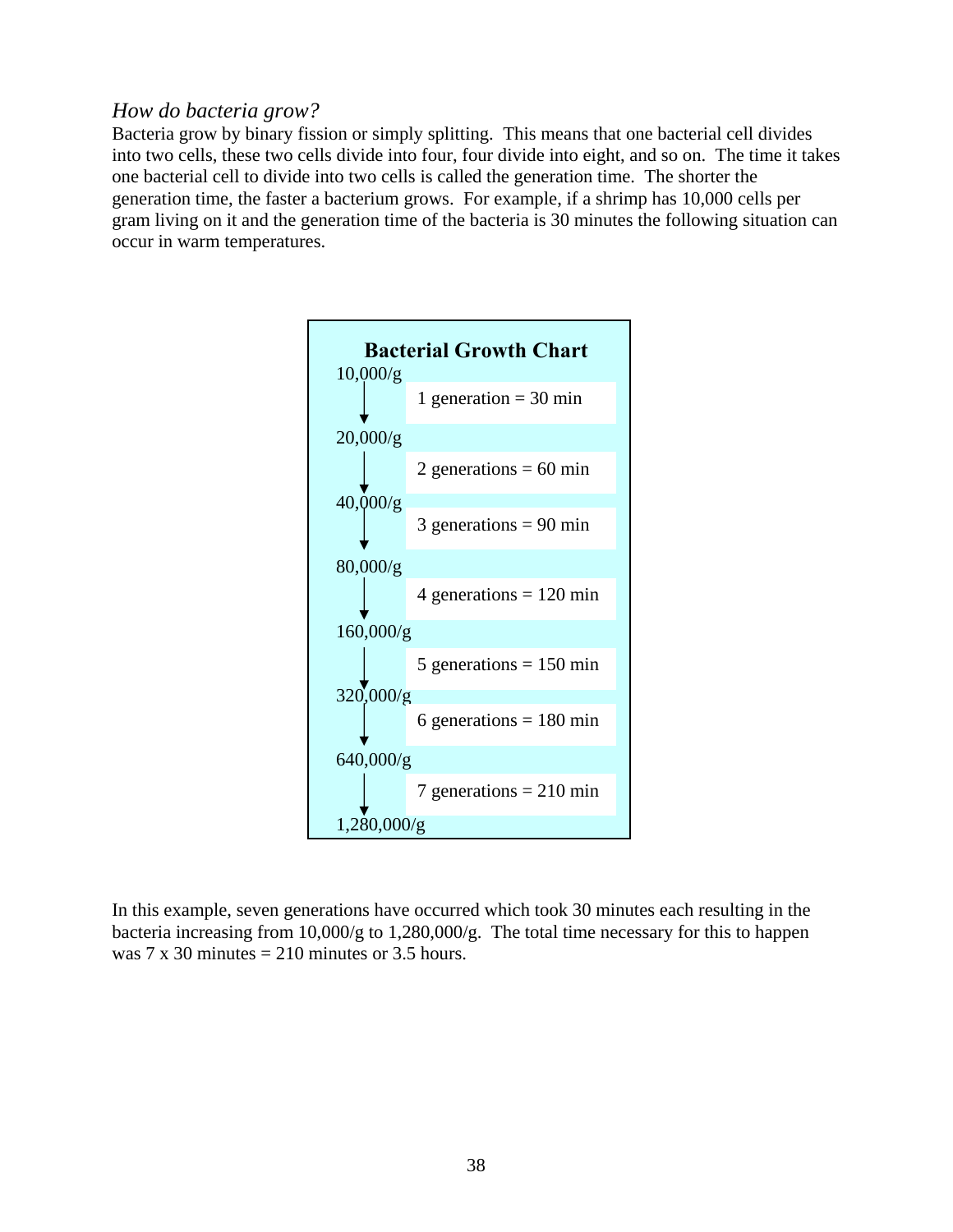## *What parameters affect bacterial growth?*

Several factors affect bacterial growth on shrimp including:

- a. initial amount and type of bacteria (microflora) on the shrimp;
- b. available nutrients (food) for growth; and
- c. temperature during handling and storage.

The numbers and types of bacteria initially present on the product and their particular growth requirements determine which bacteria will flourish on the product after harvest. Additionally, the nutrients for bacterial growth (i.e., energy source, water, minerals, etc.) are generally considered to be abundant on shrimp. Keeping in mind that microflora and ample growth nutrients are readily present on shrimp, the most important growth factor associated with producing safe, good quality shrimp is the temperature control. Basically, the greater the temperature and length of product exposure, the faster the bacteria will grow and spoil the product. In the previous example demonstrating bacterial growth by binary fission, we showed that 10,000 bacterial cells per gram increased to 1,280,000 cells per gram of shrimp in 3.5 hours when the conditions were such that the bacteria had a generation time of 30 minutes. If shrimp were stored at 36°C the bacteria on the shrimp would grow at approximately this rate. This rapid growth rate at warm temperatures like 36°C which promotes a 30-minute generation time. In contrast, if the shrimp were held at 0°C the generation time would be delayed to 41.1 hours. It takes approximately 12 days (288 hours) for bacteria on shrimp stored at  $0^{\circ}C$  (ice) to increase from 10,000 cells per gram to 1,280,000 cells per gram

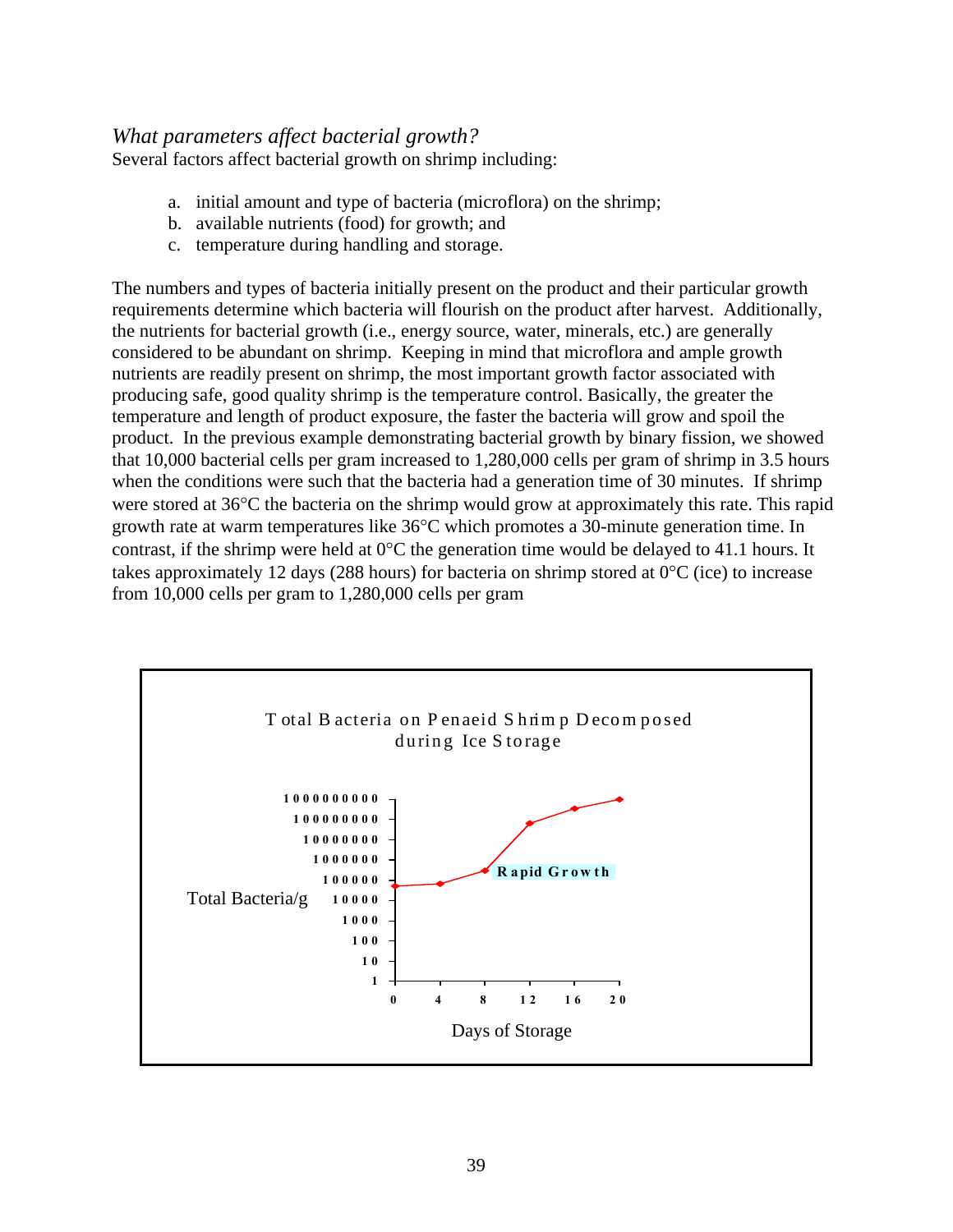# *How do we control bacteria associated with farm-raised shrimp (Pathogenic and Spoilage organisms)?*

First, pathogenic bacteria associated with farm-raised shrimp are mainly controlled by maintaining good pond water quality. A source of pond water with limited concentrations of pathogens will minimize the probability of harvesting product contaminated with these organisms. Likewise, control of fecal contamination (human and animal waste) at the pond site helps prevent further contamination of the pond water. Additionally, concentrations of spoilage bacteria, fecal pathogens, and other pathogenic bacteria present on farm-raised shrimp can be minimized by reducing temperature exposure through the use of clean ice. Use of anti-microbial agents (i.e., chlorine rinses) to reduce any bacteria present is a final line of defense that can be applied during harvest and processing.

## *What are viruses?*

Viruses are defined as submicroscopic pathogens composed essentially of a core of a single nucleic acid enclosed by a protein coat, able to replicate only within a living cell.

## *What viruses are important in farm-raised shrimp (Shrimp viral pathogens and Human viral pathogens)?*

Two groups of viruses are of concern in farm-raised shrimp, shrimp pathogens and human pathogens. Shrimp viral pathogens, like Taura, Yellowhead, and White Spot are viruses that cause disease in the shrimp. These viruses do not cause disease in humans and are not food safety concerns.

Human viral pathogens are viruses that cause disease in humans. The viruses of concern in farm-raised shrimp from a food safety perspective are Hepatitis A and E and Norwalk-Like viruses. These viruses are generally associated with fecal contamination of the product resulting from polluted growing waters and poor hygienic practices from workers handling the product. Control of viral fecal pathogens is accomplished by maintaining good pond water quality and good hygienic practices.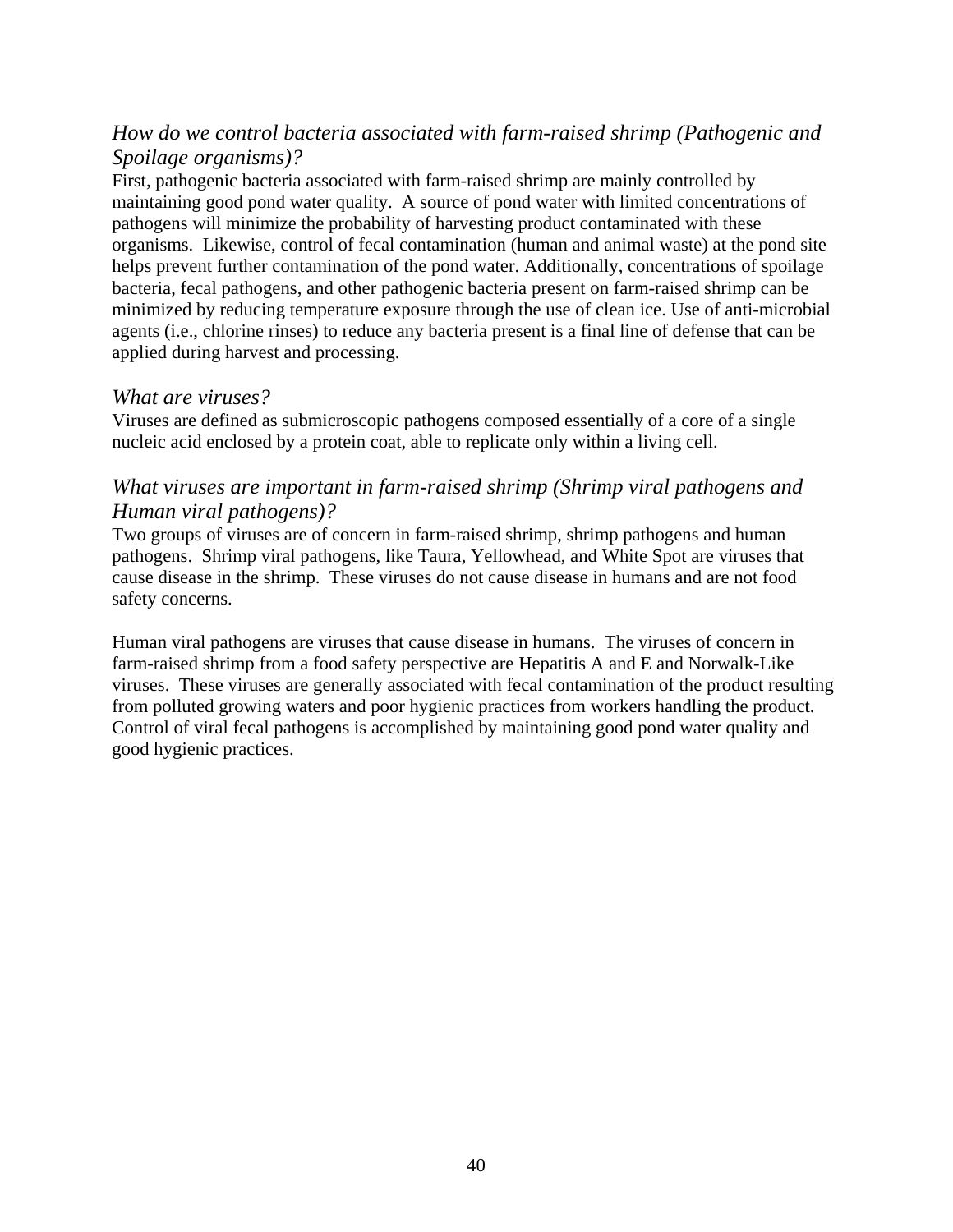## **SHRIMP DECOMPOSITION**

#### *What is decomposition?*

Decomposition is a regulatory term used to describe or measure the advancing stages of food product spoilage. Decomposition is caused by initial bacterial breakdown of the food products and the additional chemical enzyme changes that contribute to further degradation of the product. These changes are noticed and described by abnormal odors, off-flavors, textural changes, and product discoloration.

#### *How is decomposition measured (Sensory and Chemical)?*

Measures for decomposition in shrimp are based on sensory and chemical analyses. The main parameter evaluated in sensory analyses is the odor of the shrimp. The odor of shrimp can be judged using a 3-Class system, which is described below.

> •Class 1 – Passable Includes fishery products that range from very fresh to those that contain fishy odors or others characteristic of the commercial product, not definitely identifiable as decomposition.

> •Class 2 – Decomposed (Slight but definite) Represents the first stage of definitely identifiable decomposition. An odor is present that, while not really intense, is persistent and readily perceptible to the experienced examiner as that of decomposition.

•Class 3 – Decomposed (Advanced) Possesses a strong odor of decomposition that is persistent, distinct, and unmistakable.

Decomposition is also measured by chemical analyses for compounds that are developed during progressive spoilage. Compounds that have been most useful for analyzing shrimp decomposition are putrescine, cadaverine, and indole. Indole at the 25-µg/100g level has traditionally been used by FDA for confirmation of sensory decomposition. More recent tests indicate that other chemical indicators like putrescine or cadaverine at selected concentrations may confirm sensory decomposition more accurately than indole. Research is in progress to better understand potential applications for these indicators in regulatory and industry settings.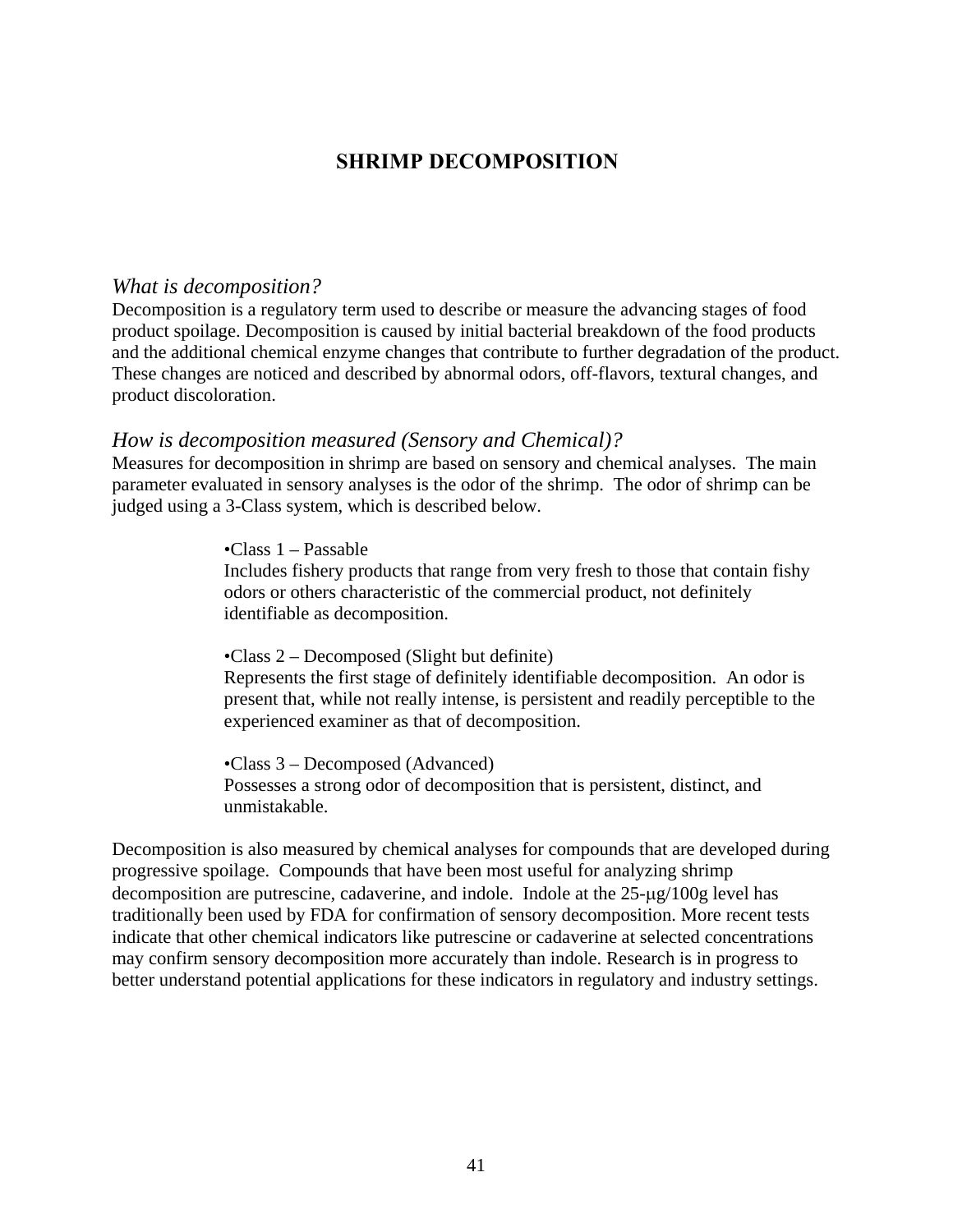#### *How does temperature influence shrimp to decomposition?*

The graph shows the progressive changes in sensory classification over time for farm-raised shrimp (*Litopenaeus vannamei*) decomposed at 12, 24 and 36°C. On the graph, the lowest section indicates passable product (Pass), the middle section indicates borderline product (BL), and the top section indicates failed product (Fail), Class 2 or greater.

The shrimp exposed to 12°C failed sensory analysis at hour 60, the shrimp held at 24°C failed sensory analysis at hour 12, and the shrimp held at 36°C failed sensory analysis at hour 6. Sensory decomposition increased much more rapidly in the shrimp decomposed at 24°C and 36°C than the shrimp decomposed at 12°C. Note, there is a similar period of rapid sensory decomposition accompanying the rapid growth period for bacterial.



Sensory Ratings for Penaeid Shrimp Decomposed at 12, 24, and 36°C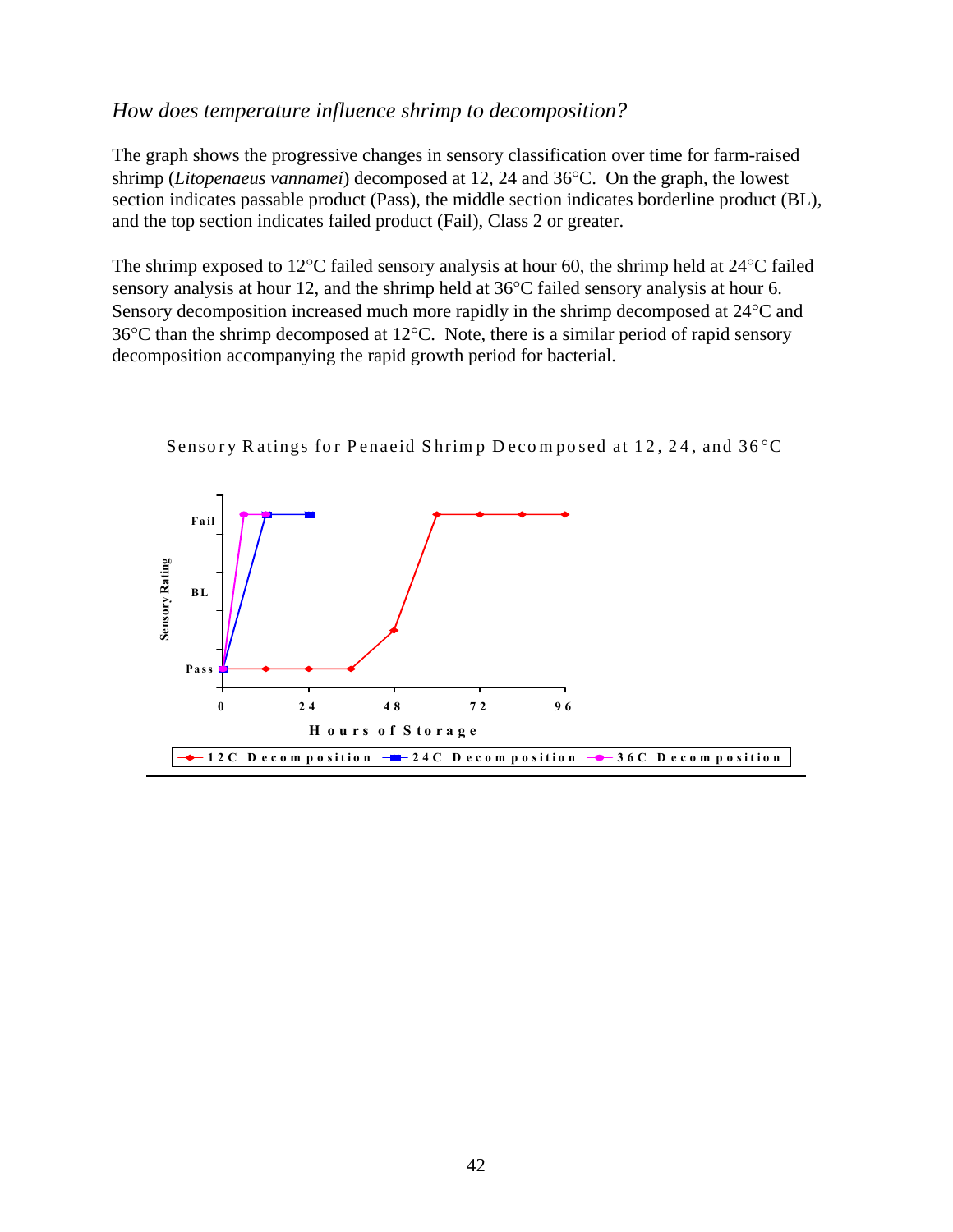# **FILTH IN SHRIMP**

## *What is filth in terms of farmed shrimp?*

Filth is a regulatory term referring to dirt, debris and other undesirable materials that can become mixed with a food such as shrimp. These materials can include things such as wood splinters, sticks, stones, plant stems, mud, sand, rust, burlap bagging, cigarette butts, paint chips and other items that are not considered a typical or valued part of the food. Filth found in shrimp can include insects, insect parts or fragments, rodent hairs, feathers and other objectionable animal parts that can become mixed with the shrimp during harvest and processing.

#### *What are some typical measures for filth or foreign matter?*

Samples of fresh or frozen raw shrimp may be detained when a regulatory analysis results in the following levels:

#### • FLIES AND OTHER INSECTS (WHOLE OR EQUIVALENT)

- 1. Disease-carrying insects-2 in a sample
- 2. Other insects- 3 of the same species in a sample.
- INSECT FRAGMENTS
	- 1. Fragments from disease-carrying insects 5 fragments (excluding set fragments are clearly identified as parts of a disease-carrying insect)
	- 2. Large body parts of disease-carrying insects (i.e. head, thorax, abdomen)  $-1$  in at least 2 of 6 subs<sup>\*</sup>.
- HAIRS

1. Rat or Mouse-average of 1 per sub\*, any size.

2. Striated but not rat or mouse-Average of 4 per sub\*, any size.

\* sub samples are referred to as units within the original samples taken by the regulatory official.

These measures for filth are guidelines established by the FDA (Food  $& Drug$  Administration) in the United States. They are similar for authorities in Europe, Canada and other countries. Experts are trained to examine food products with direct eye observations or aided with microscopes. above guidance does not include all types of filth of different combinations of filth that may be found in shrimp. The filth guidelines are considered an indirect measure for previous handling conditions that were not sanitary and could have contributed to potential foodborne illnesses.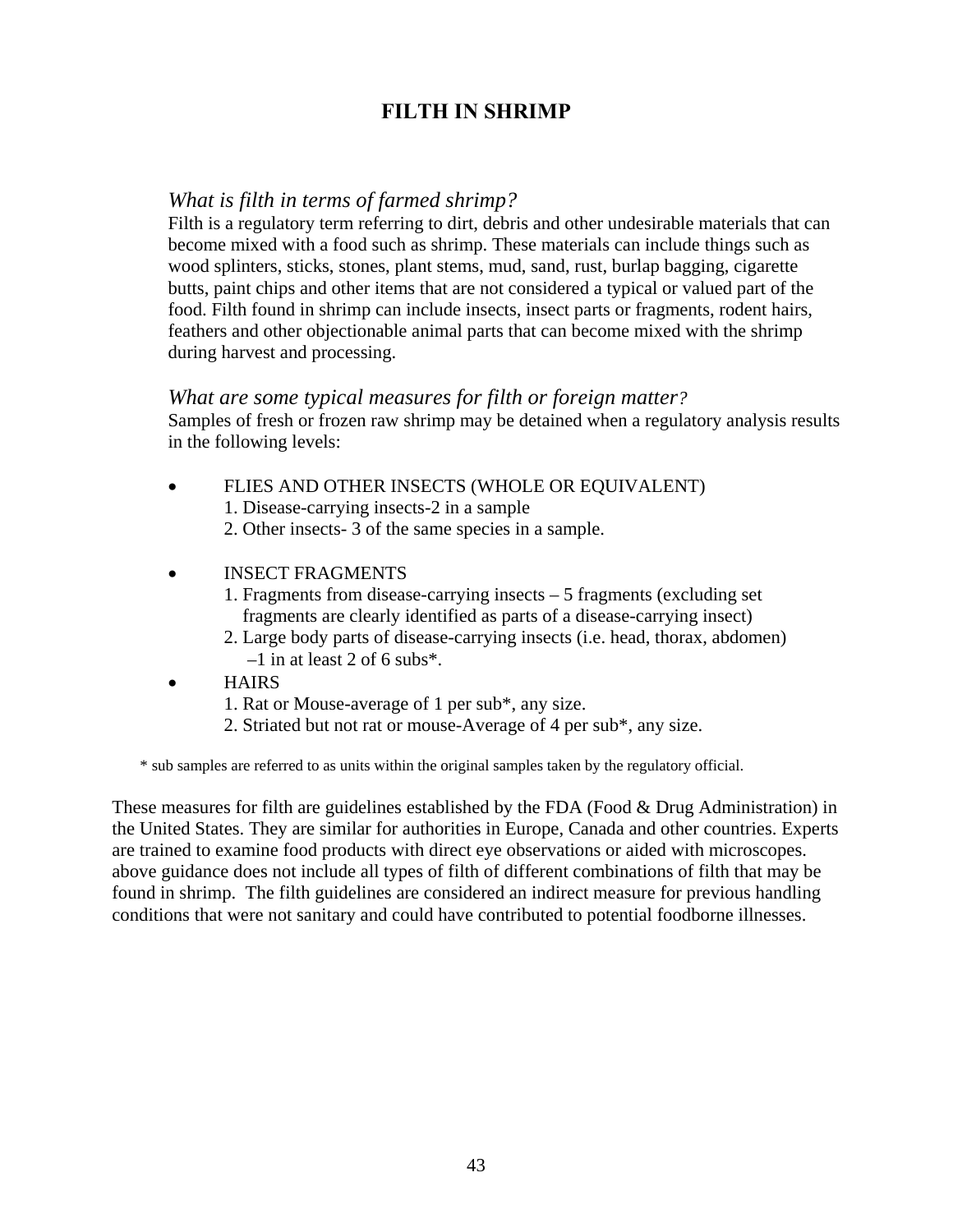## *Can filth cause illnesses if eaten with the food?*

All filth is undesirable in food and certain types can cause foodborne illnesses. Obviously paint chips, wood fragments and glass pieces can be harmful. Likewise, illnesses can be associated with certain disease carrying insects. Disease-carrying insects have all the following attributes:

- Wild populations known to carry *E. coli, Salmonella* and *Shigella*.
- Synanthropy (a preference to live in human settlements)
	- 1. Endophily (tendency to enter building)
	- 2. Communicative behavior (scaling between fifth and human food)
	- 3. Attraction to both human and excrement or other pathogen reservoirs.
	- 4. Recognition by medical entomological authorities as a disease-carrying species.

Examples include:

Flies

- Little house fly (*Fannia canicularies* (L.))
- Latrine fly (*Fannia scalaries* (F.))
- House fly (*Musca domestica* (L.))
- Stable fly (*Stomoxys calcitrans* (L.))
- Cosmpolitan Blue bottle fly (*Calliphora vicina (Robineau-Desvoidy*))
- Holarctic blue bottle fly (*Calliphora vomitoria* (L.))
- Oriental latrine fly (*Chrysomya megacephala* (F.))
- Blue bottle fly (*Cynomyopsis cadaverina* (R.-D.))
- Secondary screwworm (*Cochliomyia macellaria* (F.))
- Green bottle fly (*Phaeniacia sericata* (Meigen)
- Black blow fly (*Phormia regina* (Meigen))
- Redtalied flesh fly (Sacrophaga haemor*r*hoidalis (Fallen)

Ants:

- Pharaoh ant (*Monomorium pharaonis* (L.))
- Thief ant (*Solenopsis molesta* (Say))

This is not necessarily a complete list of disease-carrying insects that might be found in shrimp. **Examples of Filth:** 

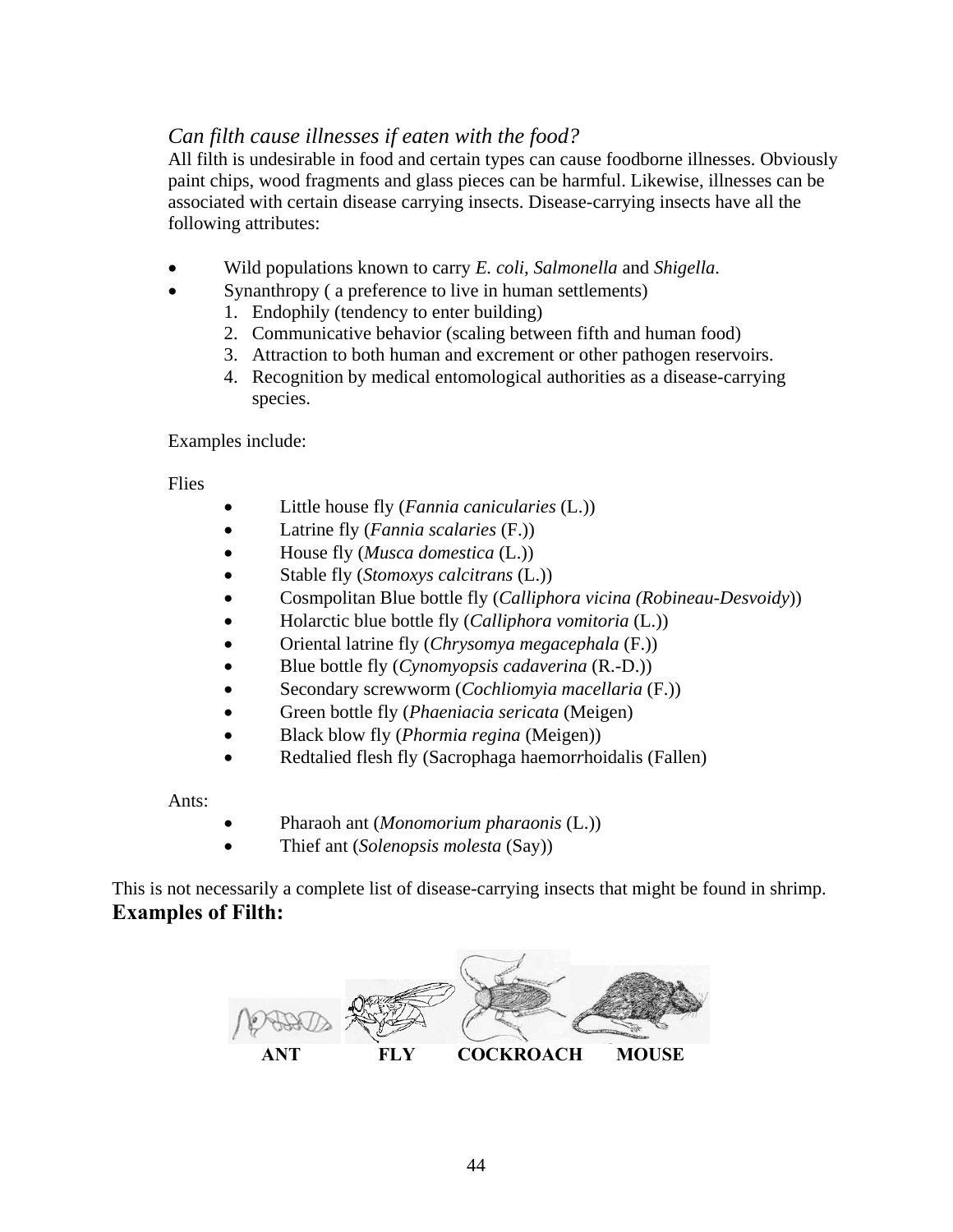# **CHLORINATION FOR FARM-RAISED SHRIMP**

The microbial controls and sanitizing benefits from use of chlorine compounds in are obvious and undisputed. It is widely used to maintain water safety all about the world. Likewise, these benefits are well known in handling shrimp and other foods. Chlorinated waters have been used during harvest to reduce the natural bacteria coming from the ponds, while additional treatments have been used during final processing. Chlorine is the most widely used sanitizer in seafood processing and possibly the least expensive, yet controls are necessary to prevent excessive use. Elevated concentrations and prolonged exposure times can damage shrimp by discoloration, addition of chemical odors, and causing poor surface texture. Likewise, misuse can contribute to corrosion of equipment and potential adverse by-products.

#### *What types of chlorine compounds are used with shrimp?*

There are 3 basic types of chlorine compounds that are used with farming and processing of shrimp and other seafood.

**Gaseous chlorine** (Cl<sub>2</sub>), which comes in bottled cylinders, is more commonly used to treat the water used in the processing plant. Residual levels in the treated processing water can range about 1.0 ppm.

**Liquid chlorine** (sodium hypochlorite; NaOCl ), which can be provided in concentrations ranging from 2 to 15%, is often referred to as 'bleach'.

NOTE: Before using a liquid bleach look at the label instructions to make sure this liquid form is approved for food use.

**Powered chlorine** (calcium hypochlorite;  $Ca(OCl)_2$ ), which is 100% chlorine, can be dissolved in water to prepare various concentrations. The powered form is more commonly used on shrimp farms. **CAUTION:** The powder should be stored dry until used and should be handled very carefully to prevent hazardous eye contact.

#### *How does chlorine work?*

A chlorine solution can contain many effective chemicals with differing microbial killing power. The hypochlorous acid compound (HOCl) provides the most effective kill. All chlorine solutions contain HOCl, but the amount or effective killing power depends on the solution pH and temperature. A pH range of 6 to 7.5 is most effective. If the solution does not have the ability to maintain (buffering) this effective pH range, the microbial killing power will be significantly decreased. At pH values less than 5 the solution will become more corrosive, and at lower pH values the solution could release toxic chlorine gas (muster gas). At pH values greater than 7.5 the solution loses killing power and could be hazardous. For this reason **NEVER** mix chlorine and ammonia.

Attempting to add more chlorine to increase the solution microbial killing power is not effective unless the solution pH is maintained between 6 to 7.5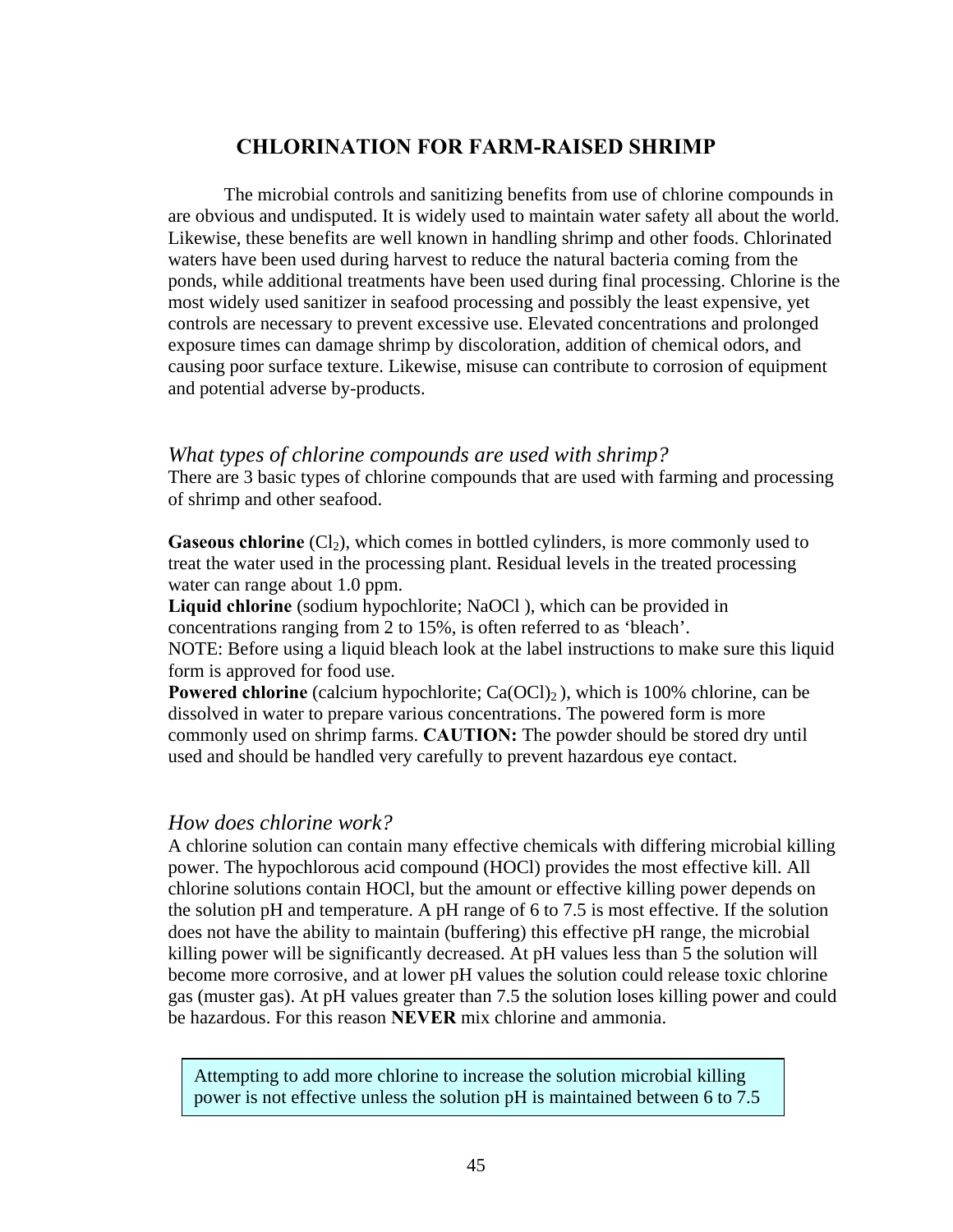Although warmer solution temperatures can increase the microbial killing power, chlorine solutions work well at cool temperatures and tolerate hard water. Treatments on shrimp farms are usually applied as chilled dips. Careful preparation of the solution concentrations must account for the amount of ice in the solution.

## *What chlorine concentrations should be used in shrimp farming?*

Based on recommendations in the United States, the concentration of chlorine residual that can be applied to foods, including shrimp, is 10 ppm. This recommendation is often confused by interpretation for the residual concentration before food application vs. as the solution is applied to the food. Likewise, there are conflicting recommendations from various countries.

|            |                        | Recommended Chlorine Concentrations in Solution |                  |
|------------|------------------------|-------------------------------------------------|------------------|
|            | <b>Contacting Food</b> | <b>Food Contact</b>                             | Non-food Contact |
|            |                        | <b>Surfaces</b>                                 | <b>Surfaces</b>  |
| Codex      | 10                     | 100-200                                         |                  |
| <b>USA</b> | 10                     | 100-200                                         | 400              |
| Thailand   | $2 - 10$               |                                                 |                  |
| Canada     | 7                      |                                                 |                  |
| Japan      |                        |                                                 |                  |
| China      | 0.3                    |                                                 |                  |
| Finland    |                        |                                                 |                  |

Source: ASEAN-Canada Fisheries Post-Harvest Technology Project, 1977.

In contrast, the recommended chlorine concentrations for cleaning food contact surfaces (tables, totes, bins, utensils) and non-food contact surfaces (floors, drains) are higher than for direct food contact.

## *How can the chlorine solution concentration be measured?*

Chlorine concentrations are unstable in solution and will decrease when exposed to organic material like shrimp. The amount of decreased or absorbed chlorine is known as the 'chlorine demand'. The amount of free or remaining chlorine is known as the 'free chlorine', which provides the microbial killing power. This free residual can be simply measured with chlorine test strips. Smell is not a reliable indication of chlorine concentration or killing power. At times, it may be necessary to add more chlorine to maintain the killing power as indicated by the residual measures with the strips.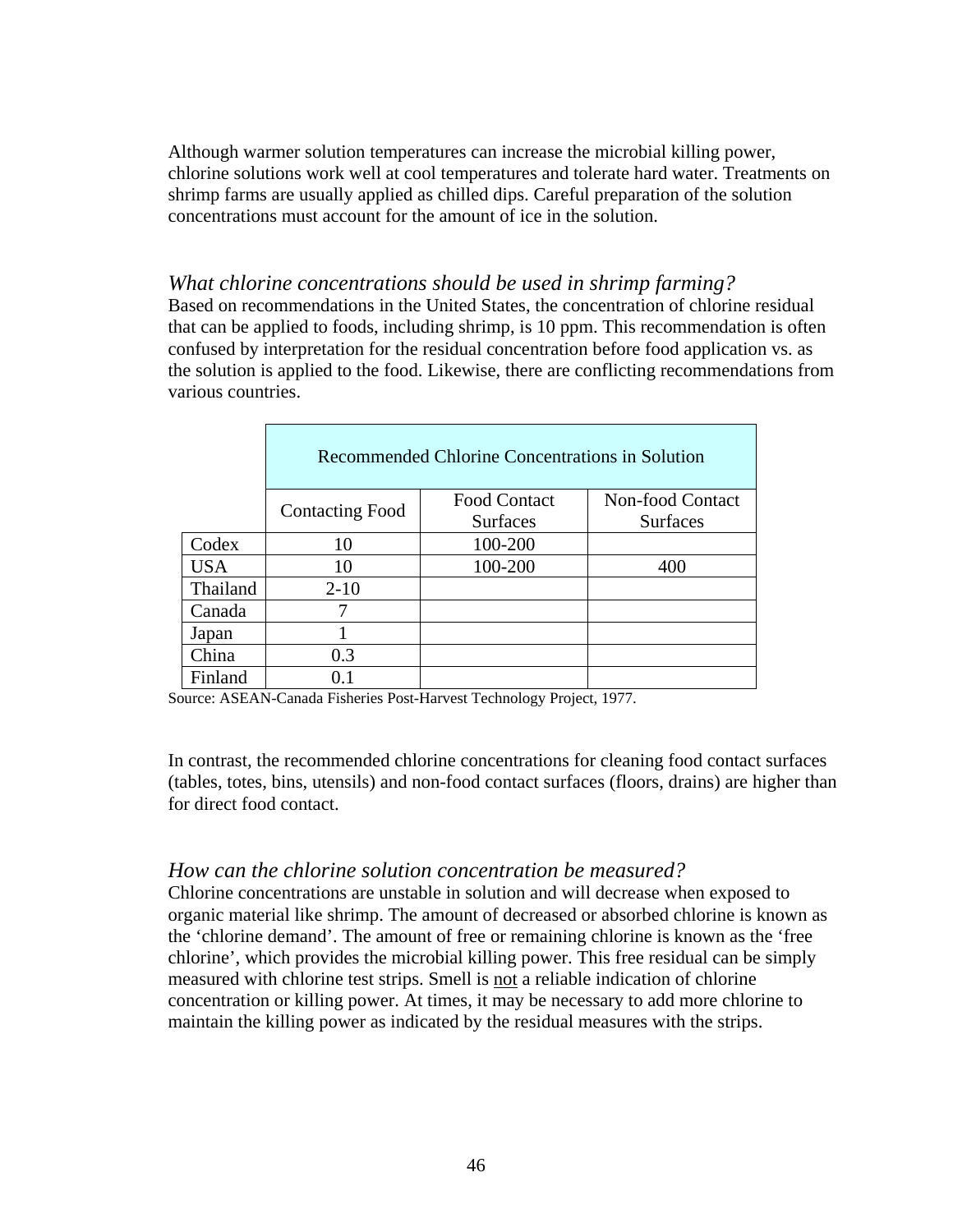## **MELANOSIS CONTROLS - SULFITES**

## *Why it is necessary to use sulfiting agents in shrimp processing?*

Sulfite agents, such as sodium bisulfite and sodium metabisulfite, are currently used to prevent melanosis or 'black spotting' on certain shrimp, lobsters and other crustaceans. These compounds prevent the chemical reactions caused by enzymes known as polyphenoloxidases (PPO), which are involved with the natural shellfish shedding process. After harvest and death, the PPO systems are still active and can promote the development of black pigments (melanin) about the shell and on the surface of the meat. Proper icing or freezing can reduce the PPO activity, but the enzyme activity slowly continues at refrigeration temperatures and can be accelerated in thawed product. The melanin or black discoloration is not a toxic or disease causing substance, but it is commonly interpreted as a sign for poor product quality and mishandling. Properly applied immediately after harvest, the sulfiting agents can reduce the PPO enzyme activity and provide some partial bleaching to help maintain the preferred shrimp and lobster appearance.

#### *What concentration of sulfite agents should I use?*

Previous experience dating back to the 1950's determined the recommended method for uniform and effective control of Penaeid shrimp melanosis was a 1 minute dip in a 1.25% sulfite solution, followed by rinsing, draining and storage in ice, refrigeration or as frozen. A higher concentration is no more effective in reducing melanosis, but it is more expensive and could cause quality problems such as pitted or sandpaper texture shells, and yellow discoloration.

#### *What is the best application method for sulfites?*

Sulfiting agents used to prevent shrimp melanosis are best applied immediately after harvest. The most effective treatment is to place the shrimp to be treated in a basket. Then immerse this basket in the 1.25% sulfite dip solution for 1 to 3 minutes. After treatment, shrimp are drained and then stored on ice for transport to processing plant. Unreliable and/or ineffective ways to use sulfites include sprinkling the power on the last top layer of ice or on each layer of shrimp. Also, it is not recommended to apply the sulfite treatments through applications in or on the ice used to cool the shrimp. These methods do not provide a uniform effective treatment, and possible overuse can result in a tougher meat texture and product weight loss.

In some situations, the farmer or processor may decide to keep the shrimp in a iced sulfite solution or slush for longer time or during transport to the processing plant. A 0.25% sulfites or less concentrated solution or should be used in this situation.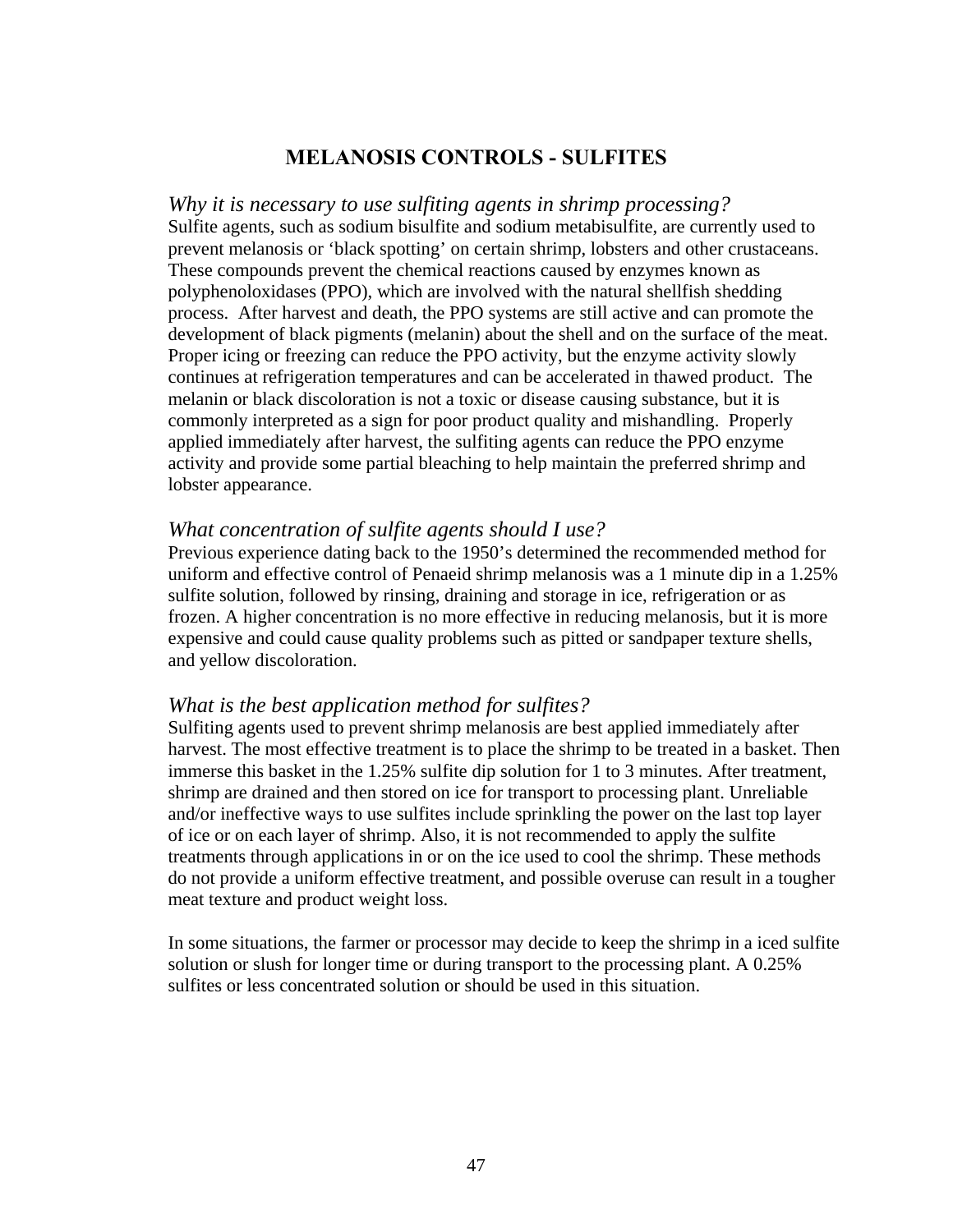#### *How do I prepare a sulfite solution?*

Sulfite solutions are prepared by dissolving either sodium bisulfite or sodium metabisulfite in water. The following table shows quantities to use to prepare a 1.25% solution.

| <b>1.25% Sulfite Mixtures</b>  |                                 |  |
|--------------------------------|---------------------------------|--|
| <b>Clean Water</b>             | <b>Sulfiting Agent</b>          |  |
| 1 Liter                        | $12.5$ g                        |  |
| 1 Gallon                       | 47.3 g or $0.1 Lb$              |  |
| 10 Gallons $(85 \text{ lbs*})$ | 1 Lb or $1.5 \text{ cups*}$     |  |
| 30 Gallons (250 Lbs)           | 3.1 Lbs or $4\frac{1}{2}$ cups* |  |
| 60 Gallons (500 Lbs)           | 6.2 Lbs or 9 cups*              |  |

1 cup equals 8 fluid ounces, sulfiting agents come as powders

# **CAUTION !**

**Sulfite power can release toxic sulfur dioxide fumes when in contact with moisture or water. Store sulfite powers in sealed, water tight container placed in well-ventilated areas. Prepare sulfite solutions in well-ventilated or open areas. A 1.25% solution is not dangerous, but can irritate eyes and breathing if closely inhaled.** 

## *How many times can I use this solution?*

Sulfite dips gradually lose their sulfite concentration or strength with use. It is recommended that dips be checked at regular intervals with test paper. These will change color according to the concentration of sulfites in the dip. Weak solutions should be discarded. Experience with a particular shrimp, shrimp sizes, and different farm conditions will indicate the best use rates. A general rule is treat 50 pounds of shrimp per 10 gallons of fresh solution

*Does ice storage, thawing and cooking affect the sulfite residual on shrimp?*  Prolonged icing, washes and thawing can partially reduce the residual amount of sulfite on treated shrimp. If prolonged storage of shrimp in ice or ice slush is necessary, an additional mild treatment may be applied at the processing plant. Experience will indicate the need for additional treatments. Thawing, peeling and washing can reduce residual levels on adulterated shrimp, but percent reductions are limited. Most typical cooking methods offer little advantage in reducing sulfite levels on shrimp.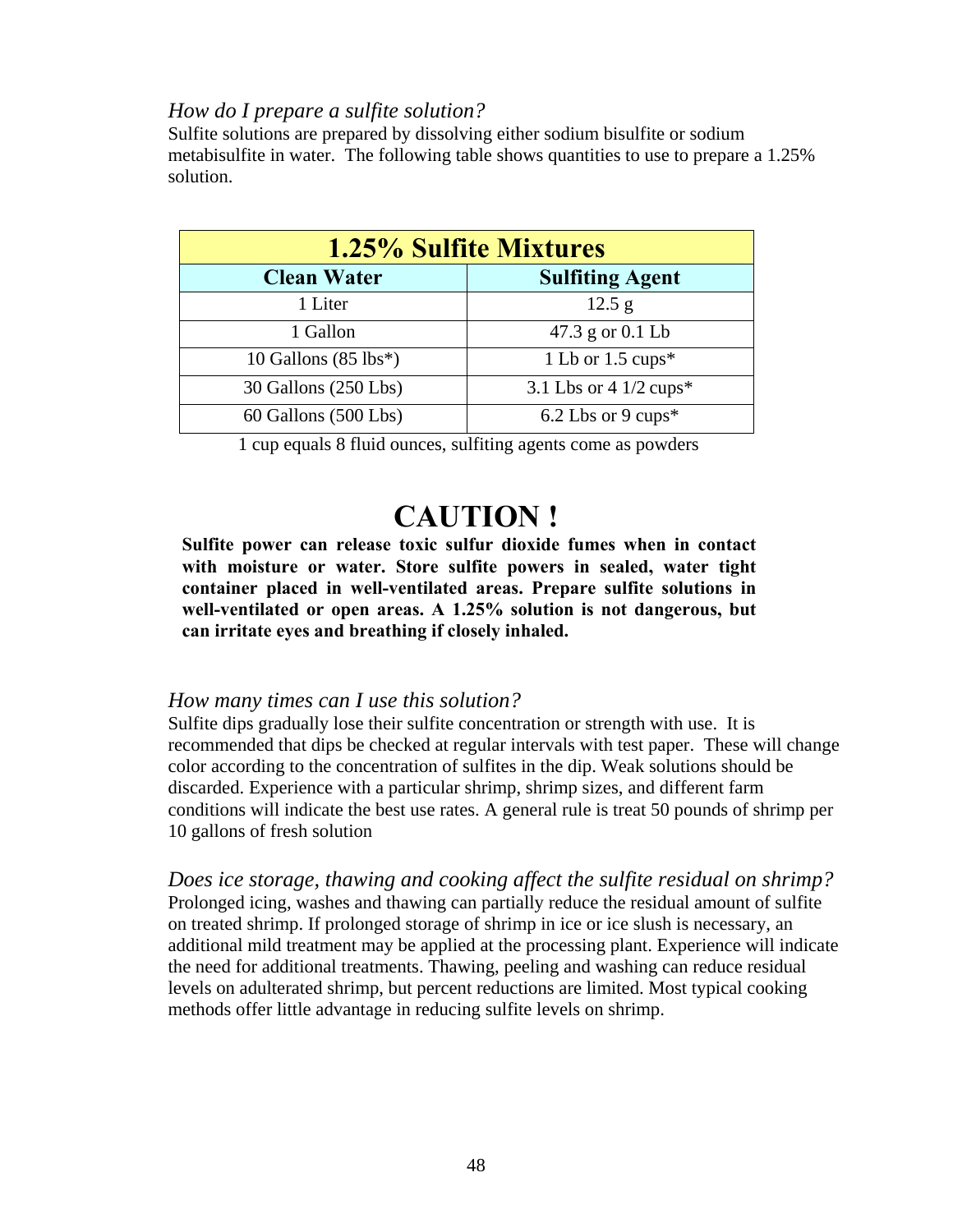#### *How are sulfite agents regulated in shrimp?*

There is no regulatory limit specified in the United States for the amount of sulfite residual that can be on shrimp, but it is implied that residuals less than 100 ppm are adequate to achieve the intended effect to prevent melanosis. Other countries have specified limits ranging from 60 to 100 ppm for raw shrimp, and as low as 30 ppm for cooked shrimp. These limits are not based on measures for product safety. The hazardous level for sulfite residuals is unknown and varies for different consumer sensitivities.

#### *Why it is important to label sulfites in the product ingredient list?*

Regulations have specified sulfite residual limits for many foods and prohibited use on fresh fruits and vegetables as sold or served raw. These controls are necessary to prevent adverse health effects for certain consumers, particularly hypersensitive asthmatic persons which could have severe respiratory and allergic type reactions that could be life threatening. Adverse health reactions are rare for sulfite treated shrimp, lobster and other crustaceans, yet continuing United States regulatory and consumer concerns advocate controls for sulfite use. Improper labeling is subject to regulatory seizure and penalties. Labeling declarations indicating products previously treated are required if the sulfite residual level on the raw or cooked shrimp is above 10 ppm.

#### *It is necessary to monitor for sulfite residuals?*

Usually, the processor or retail firm does not directly control sulfite applications. To assure product safety and regulatory compliance, these buyers need useful monitoring procedures. In most instances, monitoring of sulfite residuals should be an integral part of a firm's HACCP (Hazard Analysis Critical Control) program. HACCP monitoring procedures need to be rapid and convenient to suit daily on-site use, but the analytical procedures are complicated because of the sulfite residuals can be tightly bound to the edible muscle tissue.

*How do I monitor for sulfite residuals in the edible portion of the shrimp?*  Analytical procedures must measure the sulfite residual as it exits in the edible muscle. Simple test paper and test drops are recommended for routine screening during processing and buying. More accurate methods require a proper laboratory setting and trained personnel. The involved lab methods are not recommended for routine commercial settings, yet it offers a final contractual or third party option for analytical verification.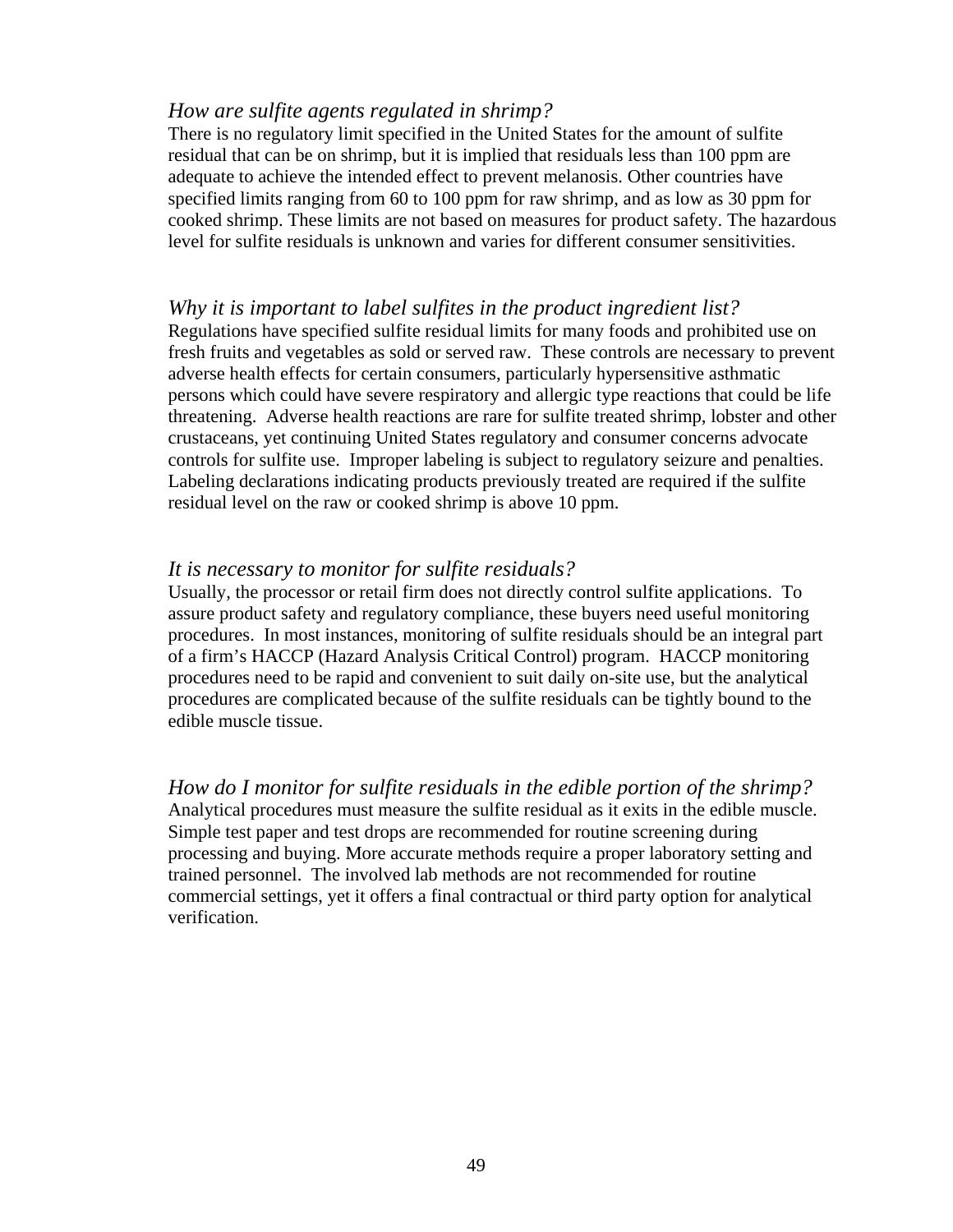## *What screening procedures are available to monitor for sulfites?*

## **Test Drops**

 Procedure - Direct application of one drop of an activator solution and one drop of test reagent to the product surface ('Alert' method available from Neogen Corp.).

 Interpretation - Blue to violet color reactions indicate the presence of sulfites. A light violet hue or complete disappearance of color within one minute suggests excessive sulfite use. WARNING: There may be slight color variations observed for various shrimp species and other crustaceans. The utility of the test kit should be evaluated with the particular products in question. In other words, a firm should confirm possible color reactions with product that has no prior handling with any sulfite agents.

Limitations – This test is used to indicate presences or prior use of sulfating agents to treat shrimp. The test cannot be accurately used to measure ppm sulfite residual levels on the shrimp.

## **Test Papers**



Procedure-Shrimp shell surface or between the shell and meat is touched for 30 seconds with a strip of sulfite paper. The sulfite present in the shrimp will produce a color change in the test paper.

Interpretation- The paper turns to a specific color depending on the concentration of sulfite present. Quantification of the strip color change is determined by comparison with a color chart provided on the container label.

Limitations- The test was developed for liquids, and so test results in many false positives that are very misleading (suggesting sulfites present with they are not present). The test cannot be accurately used to measure ppm sulfite residual levels on the shrimp.

#### **Malachite Green Test**

 Procedure – This method is less accurate than the test drops. A certain amount of formulated green dye is applied to a certain amount of fine chopped or blended sample of edible shrimp or lobster meat.

 Interpretation - Excessive sulfite residuals will bleach out the green color depending on the amount of dye and shrimp sample pre-measured to correspond to a certain sulfite level (i.e., 100 ppm or less). This method is useful to indicate presence of sulfites if the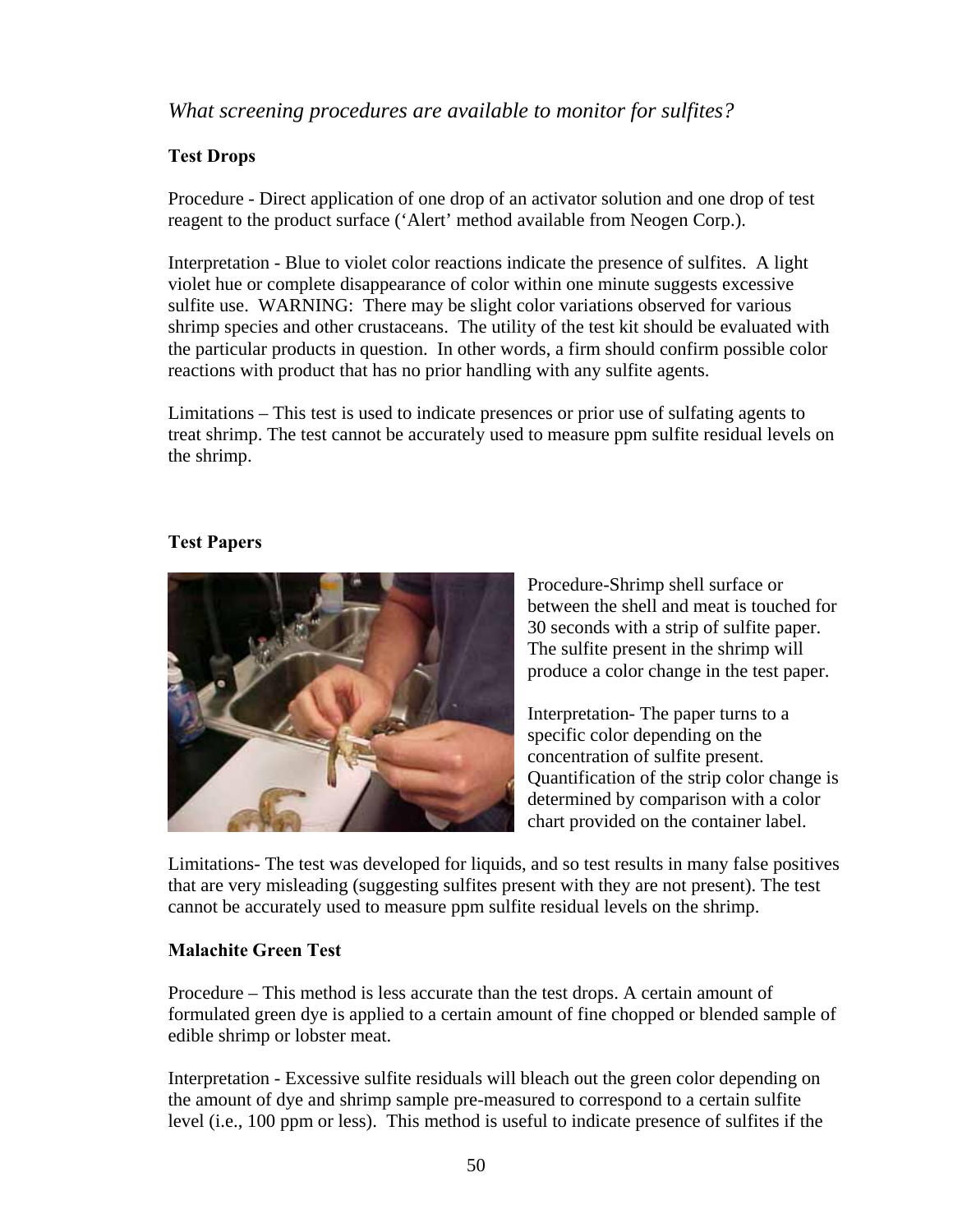dye is measured to bleach at approximately 50 ppm. Most effective sulfite treatments for shrimp leave a residual near or above 50 ppm.

 Limitations - Interpretation requires experience with known standards and use of pictures for reference. Results only indicate compliance or excessive residuals about one set sulfite concentration.

## *What methods are available for verification of sulfite residuals?*

#### **Monier-Williams Test (Official Method)**

 Procedure - Prolonged acid and heat extraction utilizing special glassware and toxic chemicals, followed by tedious titration.

 Interpretation - Represents the current official procedure recognized by regulatory authorities for determination of the actual sulfite residual concentration (i.e., ppm's).

Limitations - The results are subject to variation due to differences in product types and technical experience. The analytical detection limited for sulfite residuals is approximately 10 ppm. Which serves as the legal limit for required labeling for treated shrimp products.

#### **Rapid Distillation and Redox Titration**

 Procedure - Acid distillation using specialized equipment followed by an iodine titration for an end-point color change.

 Interpretation - Samples are steam distilled while the condensate is titrated with iodine. It is necessary to compare the color of the solution at the end-point to that of standards prepared at the beginning of the titration.

Limitation - Slight variations may occur due to subjective end-point determinations.

#### **Volumetric Iodine Titration**

Procedure: Alkali extraction followed by an iodine titration for an end-point color change Two shrimp samples are exposed to alkali solution. Then, they are neutralized, Hydrogen peroxide is added to one sample, and both are titrated with iodide solution.

Interpretation: Difference between samples is reported as concentration. The test is comparatively convenient, but it requires experience to judge the end point for titrations.

Limitation: Slight variations may occur due to subjective end-point determinations.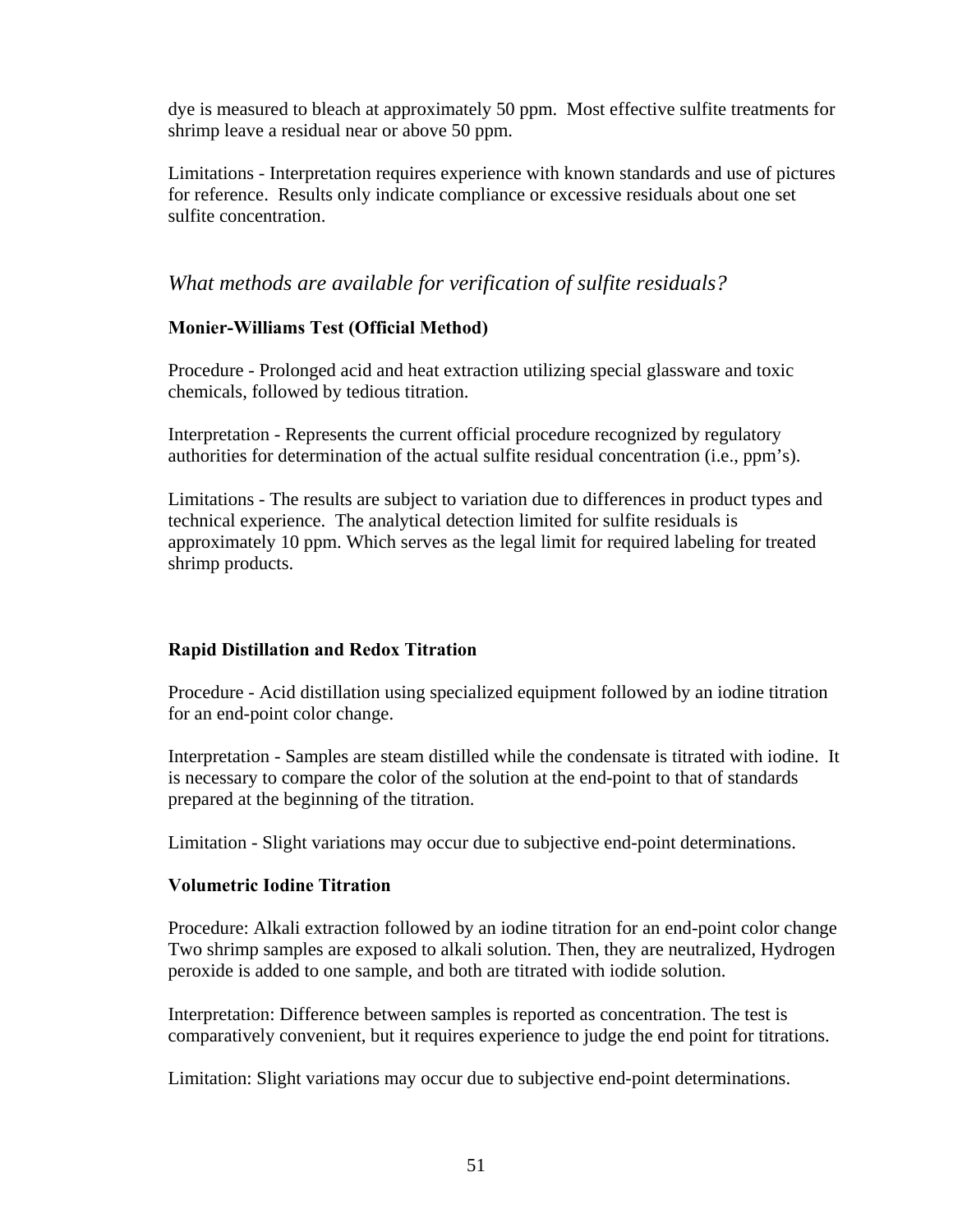# **MELANOSIS CONTROL - EVERFRESH**

## *What is EverFresh?*

Everfresh is a common name for a special chemical (4-hexylresorcinol) that binds the enzyme that causes melanosis. After dipping in an Everfresh solution, melanosis will not occur after rinsing, refrigerating, freezing or thawing. It works best if applied when the shrimp are alive.

## *How can I use Everfresh at the farm?*

EverFresh is used in dips just like sulfites. One pouch of EverFresh treats 250 kilograms (550 Lbs). Each pouch is dissolved in 25 gallons (95 liters) of available clean fresh water, brackish water or seawater. The only requirement is that it is non-chlorinated.

## *How long does it take to treat with EverFresh?*

Shrimp are placed in a basket for a 2-minute dip with agitating up and down to make sure all surfaces come into contact with the EverFresh solution.

| <b>Water</b>              | <b>Pouches of</b><br>Everfresh $(200 g)$ | <b>Recommend Amount of Shrimp (lbs) that</b><br>can be treated before change solution |
|---------------------------|------------------------------------------|---------------------------------------------------------------------------------------|
| 25 gallons<br>$(210$ lbs) |                                          | 500 to 600                                                                            |
| 50 gallons<br>$(420$ lbs) |                                          | 1000 to 1200                                                                          |
| 75 gallons<br>$(625$ lbs) |                                          | 1500 to 1800                                                                          |

## *How do I prepare an Everfresh Solution?*

*What other things must be considered when using EverFresh?* 

- Treat shrimp before exposing the shrimp to chlorine solutions or concentrated brines.
- Avoid use of high concentrated chlorinated water.
- Water temperature should be between 2oC ands 27C. Everfresh works better at ambient temperature.
- Never sprinkle Everfresh directly onto seafood.
- Using more Everfresh or extending the time shrimp is submerged will not increase the effectiveness of EverFresh.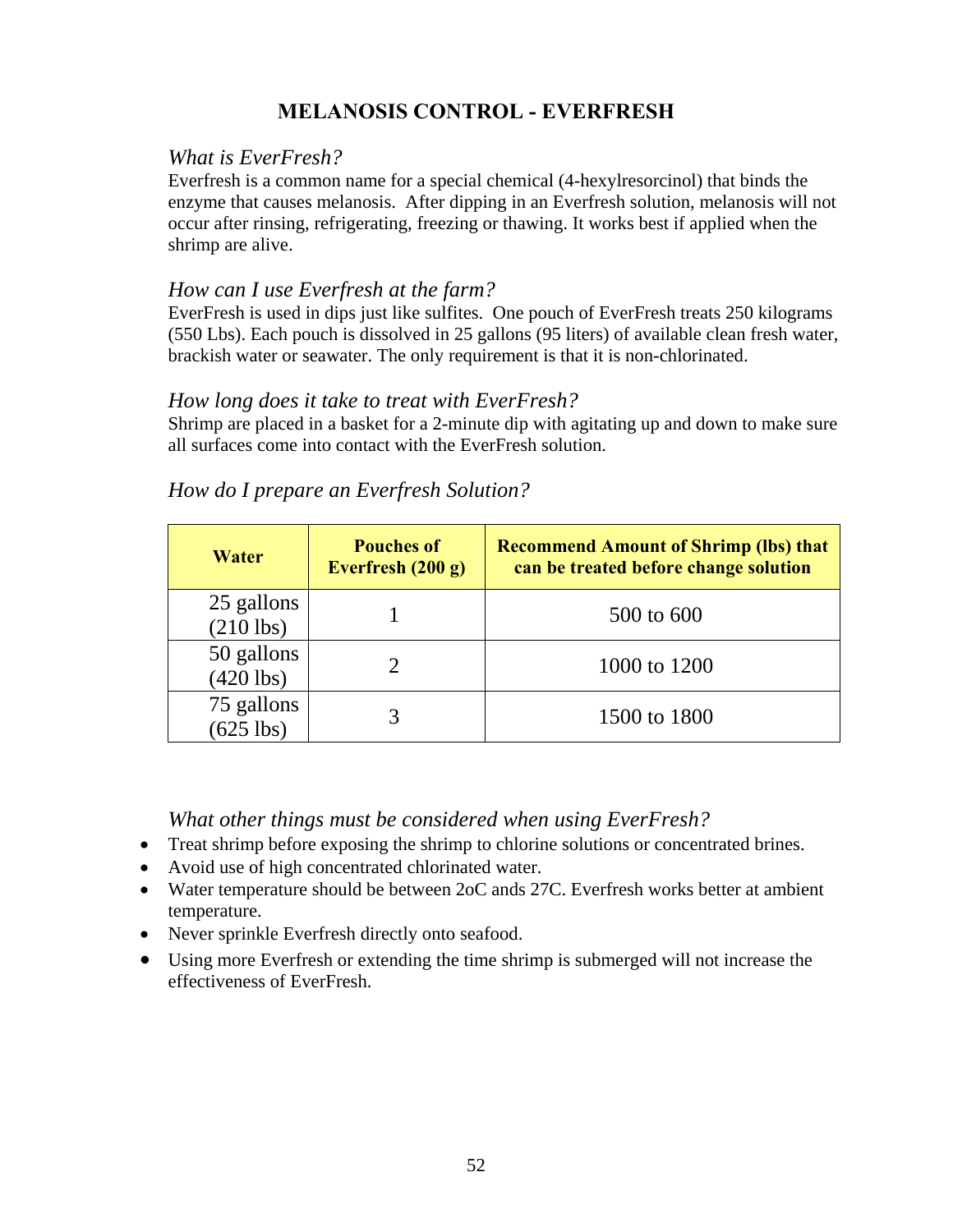# **FARM-RAISED SHRIMP BUYER SPECIFICATION SHEET**

| <b>Product Forms:</b>        | Whole, shell-on, peeled, cooked, or value added.                                                                                               |
|------------------------------|------------------------------------------------------------------------------------------------------------------------------------------------|
| Origin:                      | Country of Origin (Nicaragua, Honduras, etc)                                                                                                   |
| Color/species:               | Each lot should be composed of a single species labeled on the box<br>(Whites, Pinks, Tigers, Browns, etc)                                     |
| Net Weight:                  | Net weight should be at least the declared weight on the box.                                                                                  |
| Count:                       | Lots should have the count declared on the box<br>(For example, 26-30, this pack should have between<br>26 and 30 shrimp per pound)            |
| Uniformity:                  | Uniformity ratio (UR) should be 1.5 or lower<br>UR=Weight of 10% largest/weight of 10% of the smallest per pack.                               |
| Veins                        | Veins should not exceed more than 5% by count in peeled product.                                                                               |
| Blackspots:                  | Shell-on or whole shrimp with noticeable blackspots<br>should not exceed 5% by count                                                           |
| <b>Throat Meats:</b>         | Shell-on product should have no more than 5% by count.<br>Peeled shrimp should be free of throat meat.                                         |
| (Antennas, legs, shells etc) | Extraneous Materials: Product should be free of extraneous materials.                                                                          |
| Pieces/Damaged:              | Damaged shrimp should not be higher than 5% by count.<br>Pieces should not be higher than 5% by count                                          |
| Dehydration:                 | Frozen shrimp should be free of dehydration.                                                                                                   |
| Odor/Flavor:                 | Odor and flavor should be fresh and typical of that shrimp species.<br>(unacceptable odors include choclo, decomposition, petro-chemical, etc) |
| Shrink:                      | Shrinkage after cooking should be characteristic of the species.                                                                               |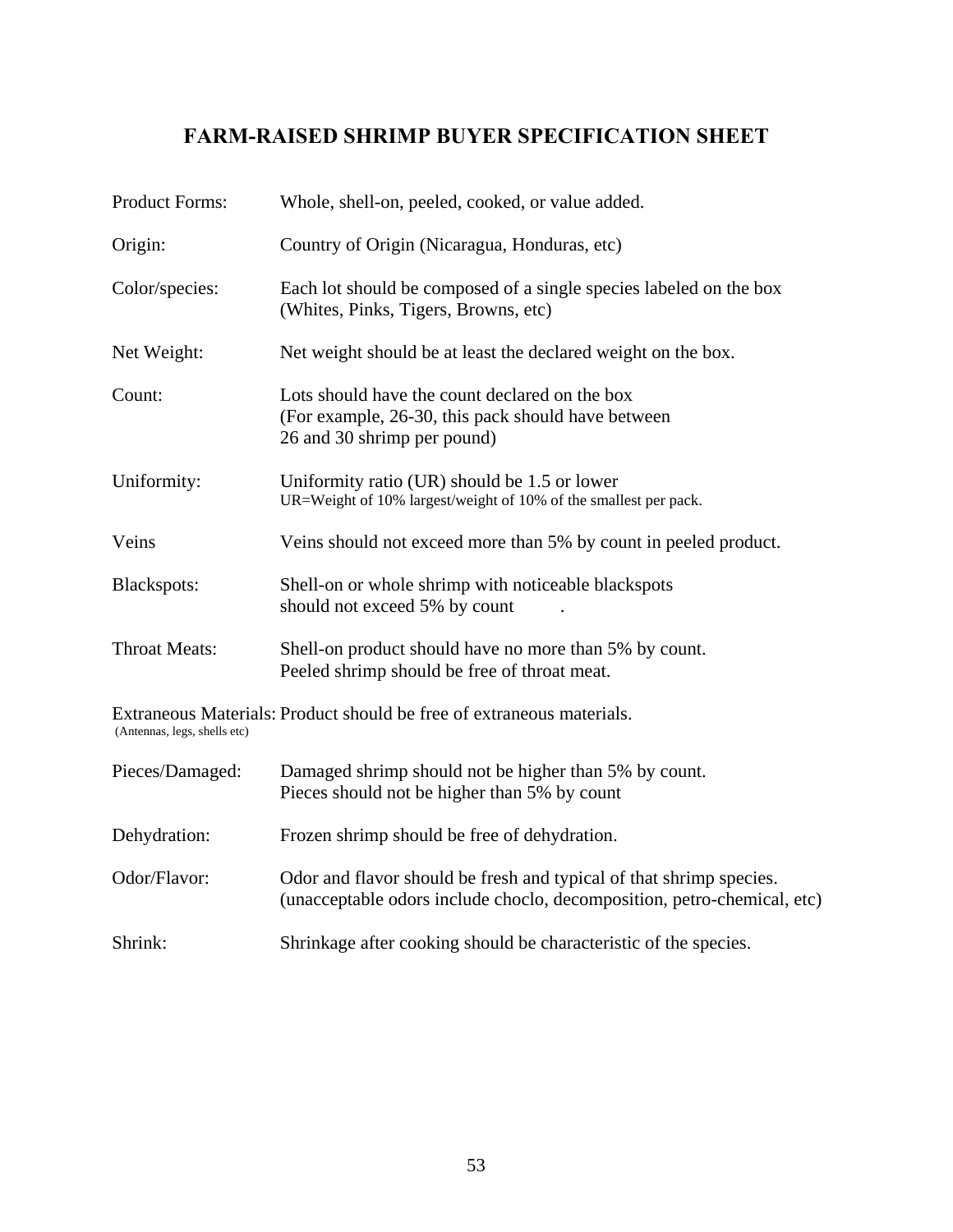#### **Chemical Specs**

Additives: Product should not be adulterated with chemicals. Sulfites- follow buyers specs. Need to be reported on the ingredients list. Everfresh- does not need to be reported on the ingredients list. Phosphates- follow buyers specs i.e. 2% phosphate solution for 30 minutes. Should be reported on the ingredients list.

#### **Microbiological Specs (Example only)**

| Salmonella                        | negative                      |
|-----------------------------------|-------------------------------|
| Listeria monocytogenes            | negative (for cooked product) |
| E. coli                           | Less than 500 per gram        |
| Total coliforms                   | Less than $1,100$ per gram    |
| <b>Total Aerobic Plate Counts</b> | Less than 1 x $106$ per gram  |

#### **Evaluating Shrimp Quality**

# **Raw Whole, Shell-on or Peeled Shrimp Quality Scale**

| <b>Score</b>   | Quality      | <b>Description</b>                                                           |
|----------------|--------------|------------------------------------------------------------------------------|
|                | Rating       |                                                                              |
| $\mathbf{1}$   | A            | <b>Best shrimp</b> - No odor to fresh shrimp odor (Class I                   |
|                |              | Decomposition) Firm texture. No melanosis                                    |
| $\overline{2}$ | A            | <b>Excellent shrimp</b> - very slight noticeable changes in odor,            |
|                |              | appearance, or texture                                                       |
| 3              | A            | Very good shrimp - some<br>noticeable<br>but<br>not<br>objectionable changes |
| $\overline{4}$ | B            | Good shrimp - noticeable changes in odor, appearance,                        |
|                |              | and texture, but not objectionable                                           |
| 5              | B            | Good to fair shrimp - more noticeable changes, with                          |
|                |              | some slightly objectionable, slightly stale or fishy odor,                   |
|                |              | moderate melanosis, or slight soft texture (Class I Low                      |
|                |              | <b>Quality Decomposition</b> )                                               |
| 6              | B            | Fair shrimp - similar to score 5 yet more pronounced                         |
| $\overline{7}$ | $\mathsf{C}$ | Rather poor shrimp - objectionable changes in odor                           |
|                |              | (Class II Decomposition), appearance and texture. Musty,                     |
|                |              | fishy, "old socks" or ammoniacal odor, heavy melanosis,                      |
|                |              | "red legs" or heat abused appearance, soft texture                           |
| 8              | C            | <b>Poor shrimp</b> - most quality attributes objectionable (Class            |
|                |              | III Decomposition) Putrid, ammoniacal or fecal odor,                         |
|                |              | cooked appearance and/or heavy melanosis, and soft-                          |
|                |              | mushy texture                                                                |
| 9              |              | Very poor shrimp - very objectionable                                        |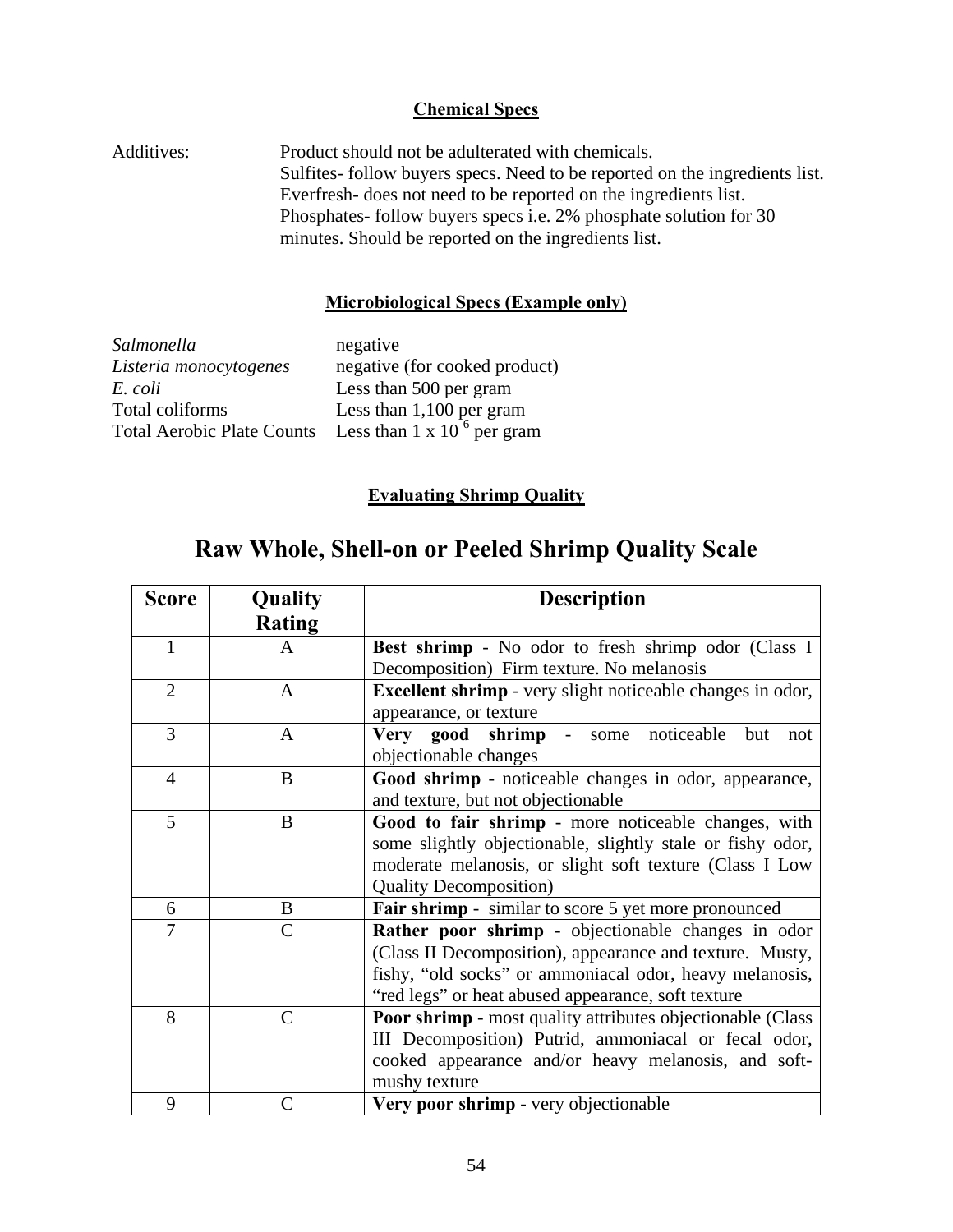|                                  | <b>PESTICIDES</b> |                       |
|----------------------------------|-------------------|-----------------------|
| <b>Deleterious Substance</b>     | <b>Level</b>      | <b>Food Commodity</b> |
| Aldrin/Dieldrin <sup>a</sup>     | $0.3$ ppm         | All fish              |
| Benzene hexachloride             | $0.3$ ppm         | Frog legs             |
| Chlordane                        | $0.3$ ppm         | All fish              |
| Chlordecone <sup>b</sup>         | $0.3$ ppm         | All fish              |
|                                  | $0.4$ ppm         | Crabmeat              |
| DDT, TDE, DDE <sup>c</sup>       | $5.0$ ppm         | All fish              |
| Diquat <sup>d</sup>              | $0.1$ ppm         | All fish              |
| Fluridone <sup>d</sup>           | $0.5$ ppm         | Fin fish and crayfish |
| Glyphosate <sup>d</sup>          | $0.25$ ppm        | Fin fish              |
|                                  | $3.0$ ppm         | Shellfish             |
| Heptachlor / Heptachlor          | $0.3$ ppm         | All fish              |
| Epoxide <sup>e</sup>             |                   |                       |
| <b>Mirex</b>                     | $0.1$ ppm         | All fish              |
| <b>Polychlorinated Biphenyls</b> | $2.0$ ppm         | All fish              |
| $(PCB's)^d$                      |                   |                       |
| Simazine <sup>d</sup>            | $12.0$ ppm        | Finfish               |
| $2,4-Dd$                         | $1.0$ ppm         | All fish              |
|                                  |                   |                       |

## **US REGULATORY TOLERANCES, METHODS AND AUTHORITES**

Source: WWW.FDA.GOV , FDA's Fish & Fisheries Products Hazards & Control Guide: Second Edition 1998

| <b>TOXIC ELEMENTS</b>       |           |                        |  |
|-----------------------------|-----------|------------------------|--|
| <b>Toxic elements</b>       | Level     | <b>Food Commodity</b>  |  |
| Arsenic (total)             | 76 ppm    | Crustacea              |  |
|                             | 86 ppm    | Molluscan bivalves     |  |
| Cadmium                     | 3 ppm     | Crustacea              |  |
|                             | 4<br>ppm  | Molluscan bivalves     |  |
| Chromium                    | 12<br>ppm | Crustacea              |  |
|                             | 13<br>ppm | Molluscan bivalves     |  |
| Lead                        | $1.5$ ppm | Crustacea              |  |
|                             | $1.7$ ppm | Molluscan bivalves     |  |
| Nickel                      | 70<br>ppm | Crustacea              |  |
|                             | 80<br>ppm | Molluscan bivalves     |  |
| Methyl Mercury <sup>f</sup> | ppm       | All fish $\frac{b}{b}$ |  |

Source: WWW.FDA.GOV , FDA's Fish & Fisheries Products Hazards & Control Guide: Second Edition 1998

<sup>&</sup>lt;sup>a</sup> The action level for aldrin and dieldrin are for residues of the pesticides individually or in combination.

However, in adding amounts of aldrin and dieldrin, do not count aldrin or dieldrin found at below 0.1 ppm.<br><sup>b</sup> Previously listed as Kepone, the trade name of chlordecone.<br><sup>c</sup> The action level for DDT, TDE, and DDE are for

However, in adding amounts of DDT, TDE, and DDE, do not count any of the three found below 0.2 ppm.<br>  $\textdegree$ <sup>d</sup> The levels published in 21 CFR & 40 CFR represent tolerances, rather than guidance levels or action levels.<br>  $\$ 

<sup>&</sup>lt;sup>f</sup> See Chapter 25 for additional information. Note: the term "fish" refers to fresh or saltwater finfish, crustaceans, other forms of aquatic animal life other than birds or mammals, and all mollusks, as defined in 21 CFR 123.3(d).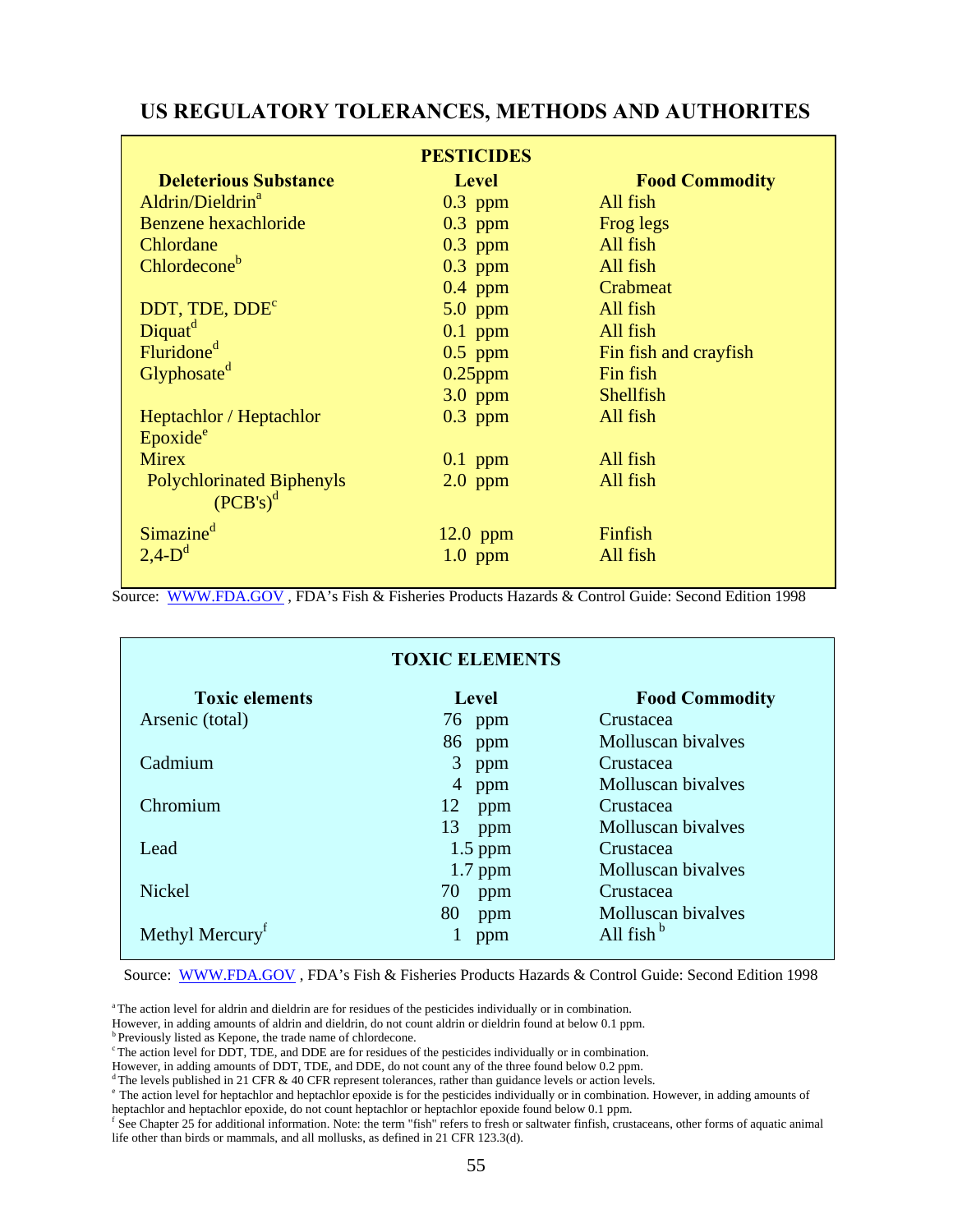#### **Analytical Methodology for Chemical Contaminants and Therapeutic Agents**

Lead

 Lead in fish: Atomic absorption spectrophotometric method (AOAC, 1995d). Lead in fish: Polarographic method (AOAC, 1995e).

**Mercury** 

 Mercury (methyl) in fish and shellfish: Gas chromatographic method (AOAC, 1995f) Mercury (Methyl) in fish and shellfish: Rapid gas chromatographic method (AOAC, 1995g) Mercury (methyl) in seafood: Liquid chromatographic - atomic absorption spectrophotometric method (AOAC, 1995h)

Pesticides

 Organochlorine and organophosphorous pesticide residues: General multiresidue method (AOAC, 1995a).

 Organochlorine and organophosphorous pesticide residues: Gas chromatographic method (AOAC, 1995b).

 Organochlorine pesticide and polychlorinated biphenyl residues in fish - Gas chromatographic method (AOAC, 1995c).

Therapeutic agents

 Oxitetracyclin in Feeds: (AOAC, 1995 Chapter 5, p.47) Oxitetracyclin in Animal Tissue: (AOAC, 1995 Chapter 23, p.19) Furanzolidone in Feed and Premixes: (AOAC, 1995 Chapter 5, p.11-13) Chloramphenicol in milk: (AOAC, 1995 Chapter 33, p. 42-43) Formaldehyde in Food: AOAC, 1995 Chapter 47, p. 16)

**Food and Environmental Regulatory Agencies in the United States of America** 

(Source: publication B-5085 – Guide to Drug, Vaccine, and pesticide Use in Aquaculture)

- a. **United States Food and Drug Administration (FDA)** www.fda.gov : responsible for the safety, wholesomeness, and proper labeling of food products; responsible for assuring compliance with current seafood regulations, including HACCP.
- b. **Center for Veterinary Medicine (CVM)** www.usda.gov : responsible for the regulation of the manufacturing, distribution and proper use of animal drugs.
- c. **Center for Food Science and Applied Nutrition (CFSAN)** www.cfsan.fda.gov : responsible for conducting research and develop standards for the composition, quality, nutrition, labeling and safety of foods, food additives and color additives.
- d. **U.S. Environmental Protection Agency (EPA)** www.epa.gov: responsible for registering and licensing all pesticides used in the United States. Also, sets tolerances and maximum limits for pesticide residues in foods and animal feed.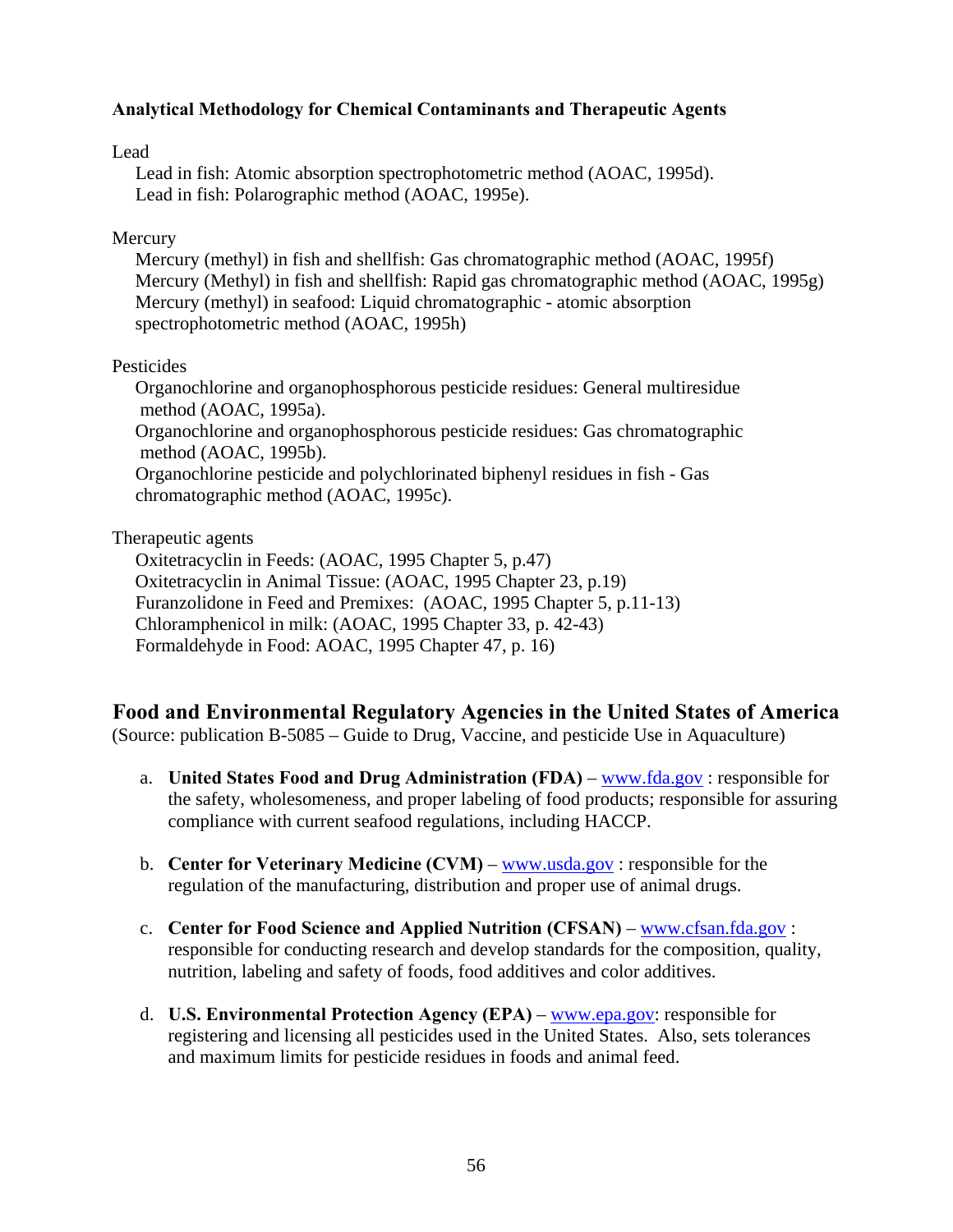e. **Animal and Plant Health Inspection Services (APHIS-USDA)** – www.usda.gov: regulates veterinary biologics produced in, shipped into, or exported from the US, including vaccines, therapeutants and diagnosis test kits.

**State Regulatory Agencies** – regulate all food processed or marketed for human consumption in each individual State.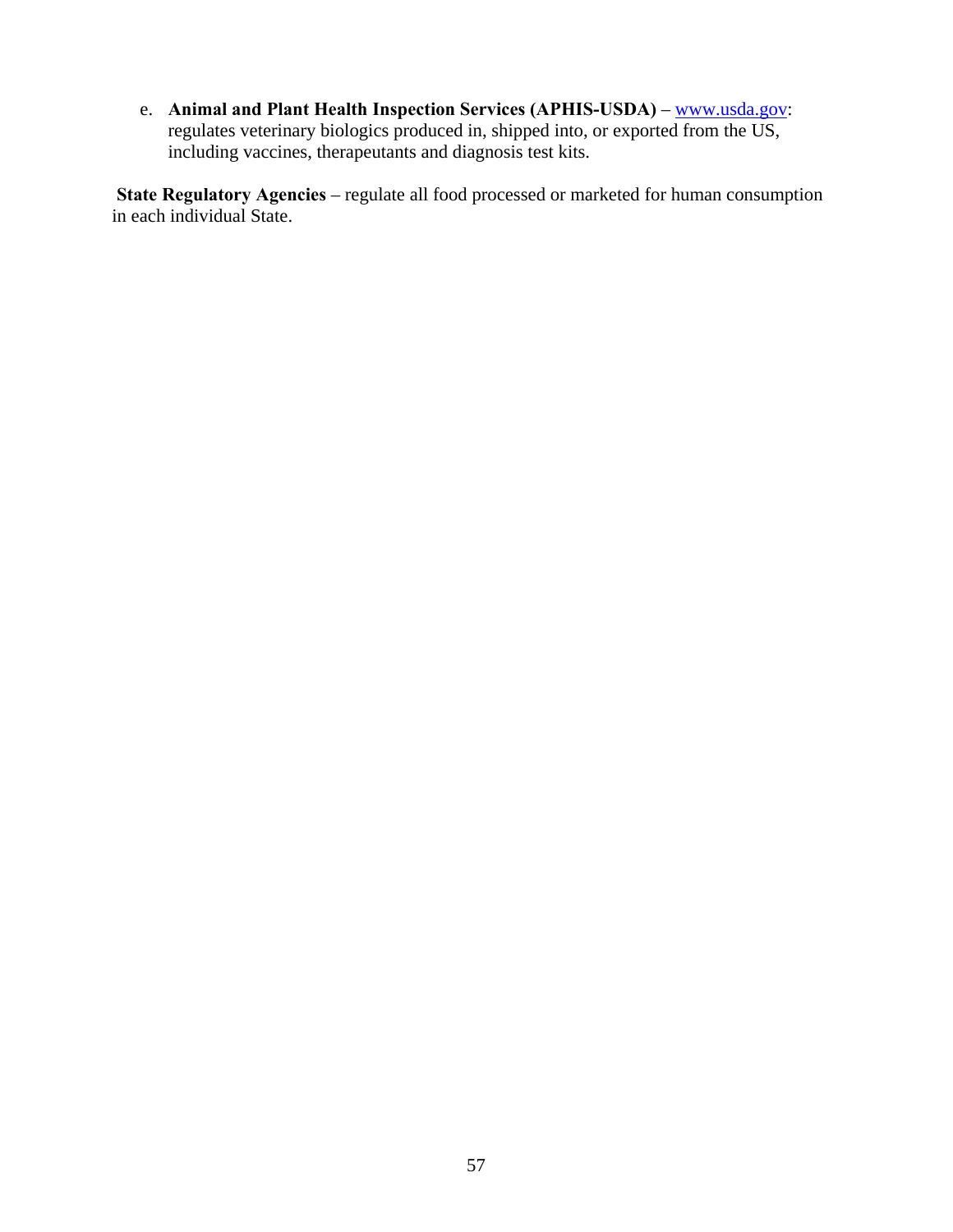# **CURRENT GOOD MANUFACTURING PRACTICE (21 CFR PART 110)**

[Code of Federal Regulations] [Title 21, Volume 2, Parts 100 to 169] [Revised as of April 1, 1999] From the U.S. Government Printing Office via GPO Access

[Page 206-207]

#### TITLE 21--FOOD AND DRUGS

## CHAPTER I--FOOD AND DRUG ADMINISTRATION, DEPARTMENT OF HEALTH AND HUMAN

#### SERVICES--CONTINUED

#### PART 110--CURRENT GOOD MANUFACTURING PRACTICE IN MANUFACTURING, PACKING, OR HOLDING HUMAN FOOD—

Table of Contents

Subpart A--General Provisions

Sec. 110.3 Definitions.

 The definitions and interpretations of terms in section 201 of the Federal Food, Drug, and Cosmetic Act (the act) are applicable to such terms when used in this part. The following definitions shall also apply:

(a) Acid foods or acidified foods means foods that have an equilibrium pH of 4.6 or below.

 (b) Adequate means that which is needed to accomplish the intended purpose in keeping with good public health practice.

 (c) Batter means a semi fluid substance, usually composed of flour and other ingredients, into which principal components of food are dipped or with which they are coated, or which may be used directly to form bakery foods.

 (d) Blanching, except for tree nuts and peanuts, means a prepackaging heat treatment of foodstuffs for a sufficient time and at a sufficient temperature to partially or completely inactivate the naturally occurring enzymes and to effect other physical or biochemical changes in the food.

 (e) Critical control point means a point in a food process where there is a high probability that improper control may cause, allow, or contribute to a hazard or to filth in the final food or decomposition of the final food.

 (f) Food means food as defined in section 201(f) of the act and includes raw materials and ingredients.

 (g) Food-contact surfaces are those surfaces that contact human food and those surfaces from which drainage onto the food or onto surfaces that contact the food ordinarily occurs during the normal course of operations. "Food-contact surfaces" includes utensils and food-contact surfaces of equipment.

(h) Lot means the food produced during a period of time indicated by a specific code.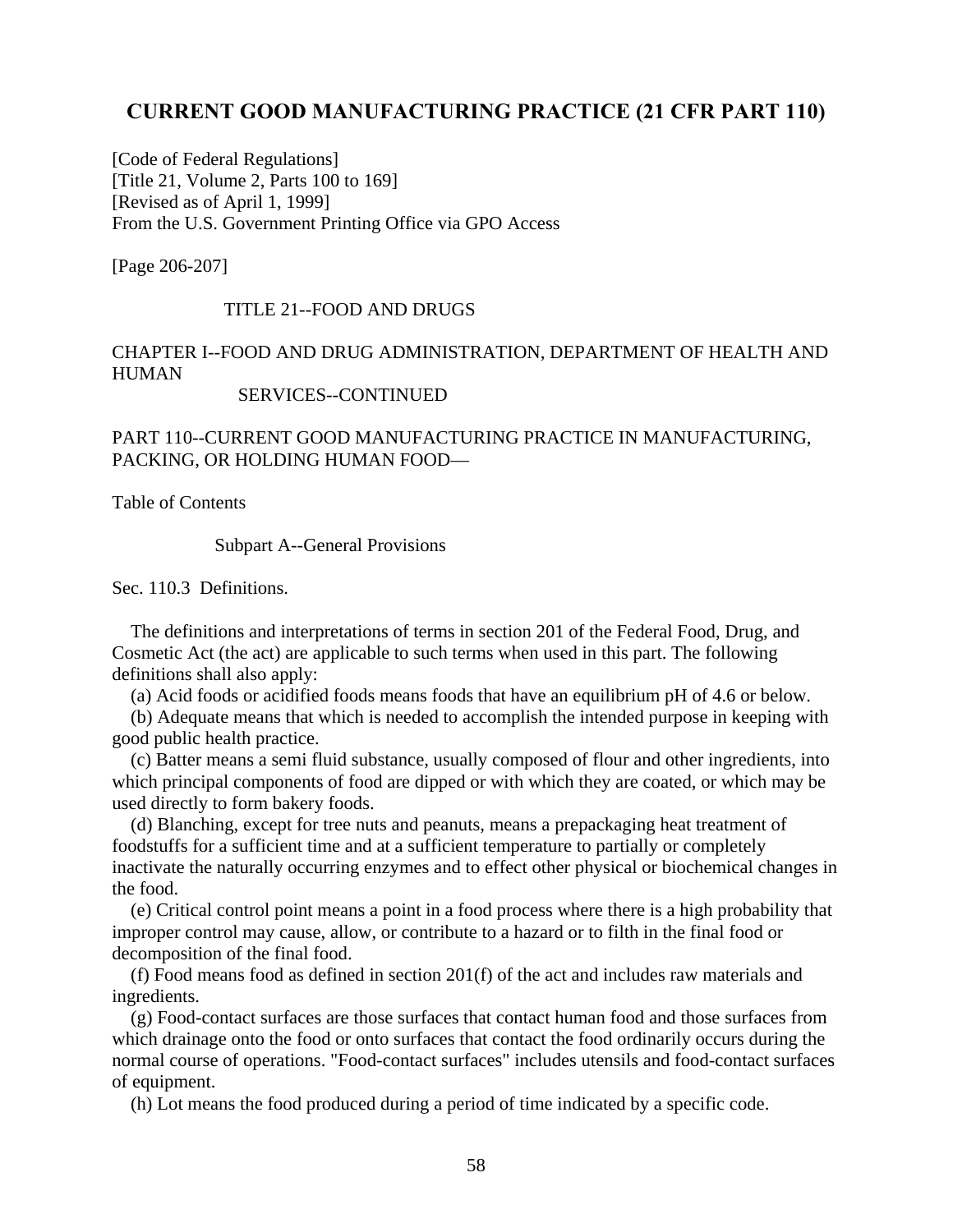(i) Microorganisms means yeasts, molds, bacteria, and viruses and include, but is not limited to, species having public health significance. The term "undesirable microorganisms" includes those microorganisms that are of public health significance, that subject food to decomposition, that indicate that food is contaminated with filth, or that otherwise may cause food to be adulterated within the meaning of the act. Occasionally in these regulations, FDA used the adjective "microbial" instead of using an adjectival phrase containing the word microorganism.

 (j) Pest refers to any objectionable animals or insects including, but not limited to, birds, rodents, flies, and larvae.

 (k) Plant means the building or facility or parts thereof, used for or in connection with the manufacturing, packaging, labeling, or holding of human food.

 (l) Quality control operation means a planned and systematic procedure for taking all actions necessary to prevent food from being adulterated within the meaning of the act.

 (m) Rework means clean, unadulterated food that has been removed from processing for reasons other than unsanitary conditions or that has been successfully reconditioned by reprocessing and that is suitable for use as food.

 (n) Safe-moisture level is a level of moisture low enough to prevent the growth of undesirable microorganisms in the finished product under the intended conditions of manufacturing, storage, and distribution. The maximum safe moisture level for a food is based on its water activity (aw). An aw will be considered safe for a food if adequate data are available that demonstrate that the food at or below the given aw will not support the growth of undesirable microorganisms.

 (o) Sanitize means to adequately treat food-contact surfaces by a process that is effective in destroying vegetative cells of microorganisms of public health significance, and in substantially reducing numbers of other undesirable microorganisms, but without adversely affecting the product or its safety for the consumer.

(p) Shall is used to state mandatory requirements.

 (q) Should is used to state recommended or advisory procedures or identify recommended equipment.

 (r) Water activity (aw) is a measure of the free moisture in a food and is the quotient of the water vapor pressure of the substance divided by the vapor pressure of pure water at the same temperature.

Sec. 110.5 Current good manufacturing practice.

 (a) The criteria and definitions in this part shall apply in determining whether a food is adulterated (1) within the meaning of section  $402(a)(3)$  of the act in that the food has been manufactured under such conditions that it is unfit for food; or (2) within the meaning of section  $402(a)(4)$  of the act in that the food has been prepared, packed, or held under unsanitary conditions whereby it may have become contaminated with filth, or whereby it may have been rendered injurious to health. The criteria and definitions in this part also apply in determining whether a food is in violation of section 361 of the Public Health Service Act (42 U.S.C. 264).

 (b) Food covered by specific current good manufacturing practice regulations also is subject to the requirements of those regulations.

Sec. 110.10 Personnel.

 The plant management shall take all reasonable measures and precautions to ensure the following: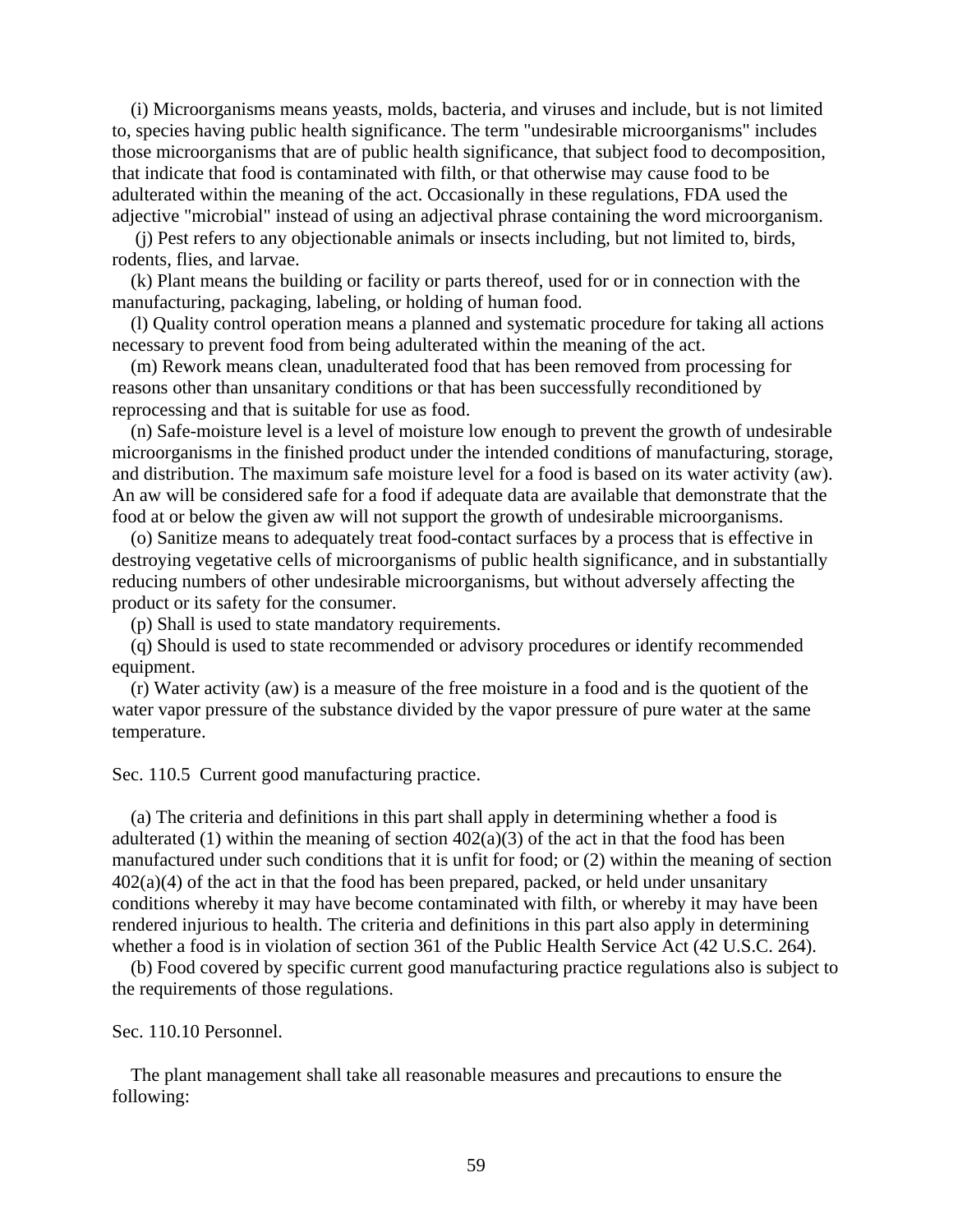(a) Disease control. Any person who, by medical examination or supervisory observation, is shown to have, or appears to have, an illness, open lesion, including boils, sores, or infected wounds, or any other abnormal source of microbial contamination by which there is a reasonable possibility of food, food-contact surfaces, or food-packaging materials becoming contaminated, shall be excluded from any operations which may be expected to result in such contamination until the condition is corrected. Personnel shall be instructed to report such health conditions to their supervisors.

 (b) Cleanliness. All persons working in direct contact with food, food-contact surfaces, and food-packaging materials shall conform to hygienic practices while on duty to the extent necessary to protect against contamination of food. The methods for maintaining cleanliness include, but are not limited to:

 (1) Wearing outer garments suitable to the operation in a manner that protects against the contamination of food, food-contact surfaces, or food-packaging materials.

(2) Maintaining adequate personal cleanliness.

 (3) Washing hands thoroughly (and sanitizing if necessary to protect against contamination with undesirable microorganisms) in an adequate hand-washing facility before starting work, after each absence from the work station, and at any other time when the hands may have become soiled or contaminated.

 (4) Removing all unsecured jewelry and other objects that might fall into food, equipment, or containers, and removing hand jewelry that cannot be adequately sanitized during periods in which food is manipulated by hand. If such hand jewelry cannot be removed, it may be covered by material which can be maintained in an intact, clean, and sanitary condition and which effectively protects against the contamination by these objects of the food, food-contact surfaces, or food-packaging materials.

 (5) Maintaining gloves, if they are used in food handling, in an intact, clean, and sanitary condition. The gloves should be of an impermeable material.

 .(6) Wearing, where appropriate, in an effective manner, hairnets, headbands, caps, beard covers, or other effective hair restraints.

 (7) Storing clothing or other personal belongings in areas other than where food is exposed or where equipment or utensils are washed.

 (8) Confining the following to areas other than where food may be exposed or where equipment or utensils are washed: eating food, chewing gum, drinking beverages, or using tobacco.

 (9) Taking any other necessary precautions to protect against contamination of food, foodcontact surfaces, or food-packaging materials with microorganisms or foreign substances including, but not limited to, perspiration, hair, cosmetics, tobacco, chemicals, and medicines applied to the skin.

 . (c) Education and training. Personnel responsible for identifying sanitation failures or food contamination should have a background of education or experience, or a combination thereof, to provide a level of competency necessary for production of clean and safe food. Food handlers and supervisors should receive appropriate training in proper food handling techniques and foodprotection principles and should be informed of the danger of poor personal hygiene and unsanitary practices.

 (d) Supervision. Responsibility for assuring compliance by all personnel with all requirements of this part shall be clearly assigned to competent supervisory personnel.

[.51 FR 24475, June 19, 1986, as amended at 54 FR 24892, June 12, 1989]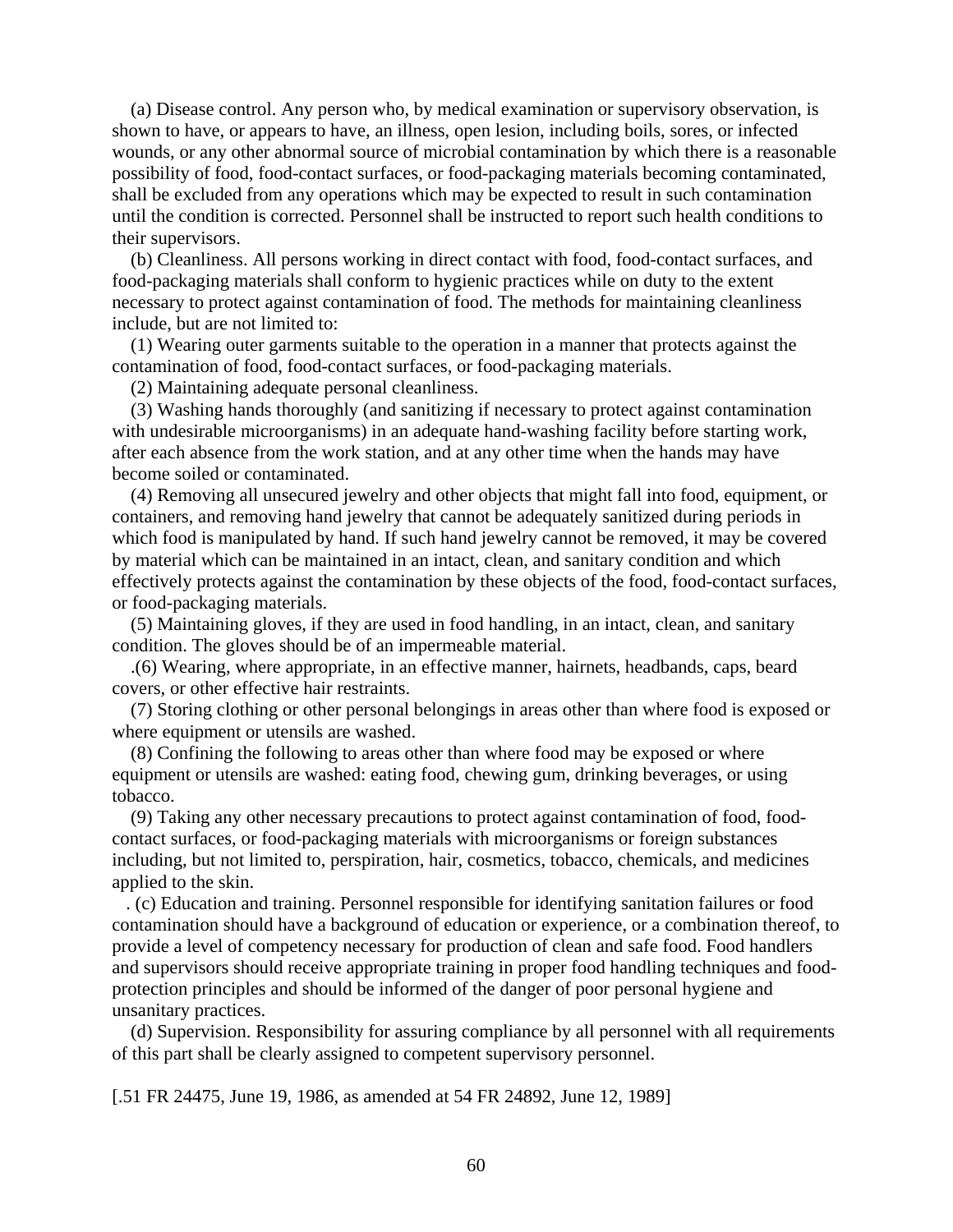Sec. 110.19 Exclusions.

.

(a) The following operations are not subject to this part:

Establishments engaged solely in the harvesting, storage, or distribution of one or more "raw agricultural commodities," as defined in section 201(r) of the act, which are ordinarily cleaned, prepared, treated, or otherwise processed before being marketed to the consuming public.

 (b) FDA, however, will issue special regulations if it is necessary to cover these excluded operations.

#### Subpart B--Buildings and Facilities

Sec. 110.20 Plant and grounds.

 (a) Grounds. The grounds about a food plant under the control of the operator shall be kept in a condition that will protect against the contamination of food. The methods for adequate maintenance of grounds include, but are not limited to:

 (1) Properly storing equipment, removing litter and waste, and cutting. weeds or grass within the immediate vicinity of the plant buildings or structures that may constitute an attractant, breeding place, or harborage for pests.

 (2) Maintaining roads, yards, and parking lots so that they do not constitute a source of contamination in areas where food is exposed.

 (3) Adequately draining areas that may contribute contamination to food by seepage, footborne filth, or providing a breeding place for pests.

 (4) Operating systems for waste treatment and disposal in an adequate manner so that they do not constitute a source of contamination in areas where food is exposed. If the plant grounds are bordered by grounds not under the operator's control and not maintained in the manner described in paragraph (a) (1) through (3) of this section, care shall be exercised in the plant by inspection, extermination, or other means to exclude pests, dirt, and filth that may be a source of food contamination.

 (b) Plant construction and design. Plant buildings and structures shall be suitable in size, construction, and design to facilitate maintenance and sanitary operations for foodmanufacturing purposes. The plant and facilities shall:

 (1) Provide sufficient space for such placement of equipment and storage of materials as is necessary for the maintenance of sanitary operations and the production of safe food.

 (2) Permit the taking of proper precautions to reduce the potential for contamination of food, food-contact surfaces, or food-packaging materials with microorganisms, chemicals, filth, or other extraneous material. The potential for contamination may be reduced by adequate food safety controls and operating practices or effective design, including the separation of operations in which contamination is likely to occur, by one or more of the following means: location, time, partition, air flow, enclosed systems, or other effective means.

 (3) Permit the taking of proper precautions to protect food in outdoor bulk fermentation vessels by any effective means, including:

(i) Using protective coverings.

(ii) Controlling areas over and around the vessels to eliminate harborages for pests.

- (iii) Checking on a regular basis for pests and pest infestation.
- (iv) Skimming the fermentation vessels, as necessary.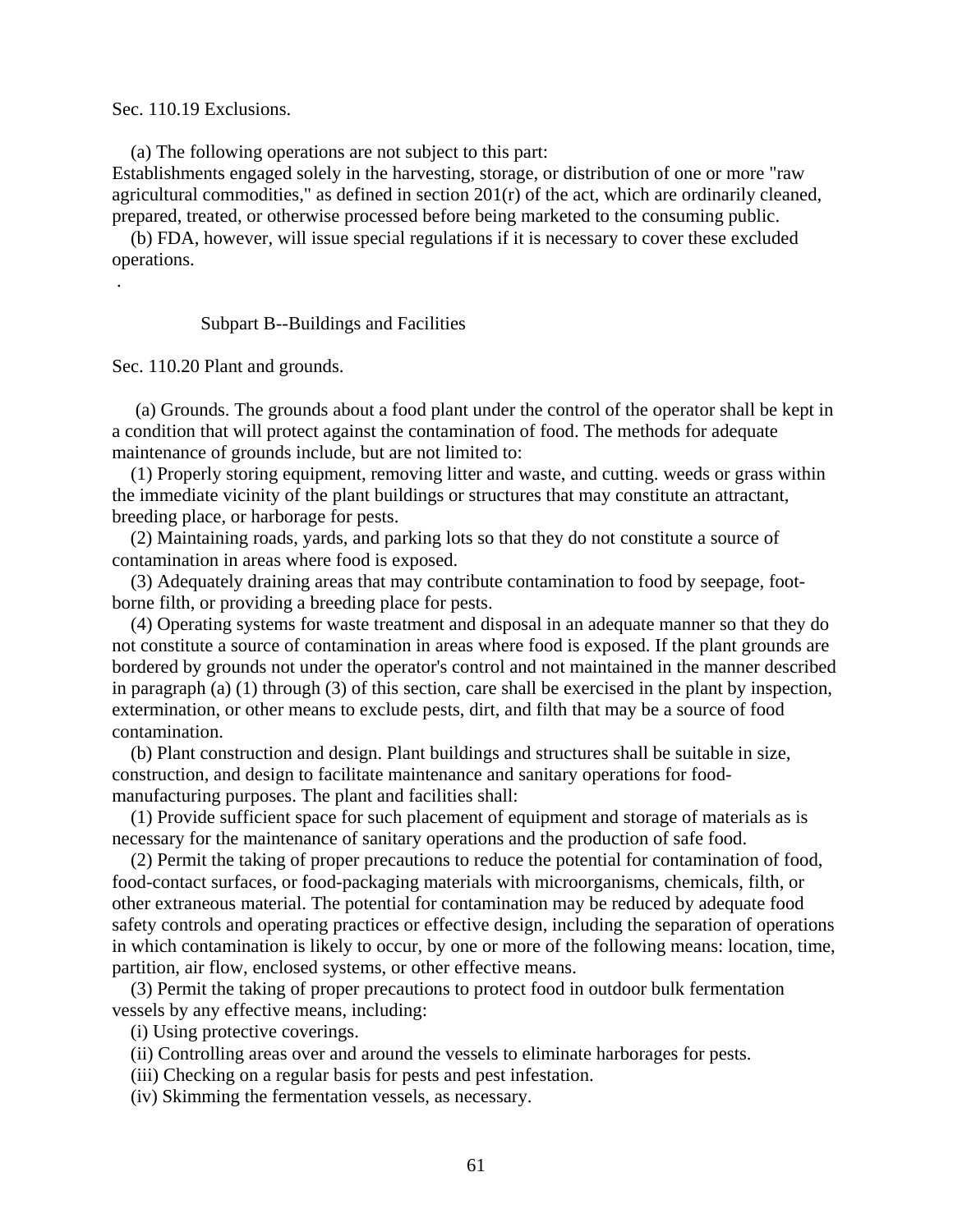(4) Be constructed in such a manner that floors, walls, and ceilings may be adequately cleaned and kept clean and kept in good repair; that drip or condensate from fixtures, ducts and pipes does not contaminate food, food-contact surfaces, or food-packaging materials; and that aisles or working spaces are provided between equipment and walls and are adequately unobstructed and of adequate width to permit employees to perform their duties and to protect against contaminating food or food-contact surfaces with clothing or personal contact.

 (5) Provide adequate lighting in hand-washing areas, dressing and locker rooms, and toilet rooms and in all areas where food is examined, processed, or stored and where equipment or utensils are cleaned; and provide safety-type light bulbs, fixtures, skylights, or other glass suspended over exposed food in any step of preparation or otherwise protect against food contamination in case of glass breakage.

 (6) Provide adequate ventilation or control equipment to minimize odors and vapors (including steam and noxious fumes) in areas where they may contaminate food; and locate and operate fans and other air-blowing equipment in a manner that minimizes the potential for contaminating food, food-packaging materials, and food-contact surfaces.

(7) Provide, where necessary, adequate screening or other protection against pests.

Sec. 110.35 Sanitary operations.

 (a) General maintenance. Buildings, fixtures, and other physical facilities of the plant shall be maintained in a sanitary condition and shall be kept in repair sufficient to prevent food from becoming adulterated within the meaning of the act. Cleaning and sanitizing of utensils and equipment shall be conducted in a manner that protects against contamination of food, foodcontact surfaces, or food-packaging materials.

(b) Substances used in cleaning and sanitizing; storage of toxic materials.

(1) Cleaning compounds and sanitizing agents used in cleaning and sanitizing procedures shall be free from undesirable microorganisms and shall be safe and adequate under the conditions of use. Compliance with this requirement may be verified by any effective means including purchase of these substances under a supplier's guarantee or certification, or examination of these substances for contamination. Only the following toxic materials may be used or stored in a plant where food is processed or exposed:

(i) Those required to maintain clean and sanitary conditions;

- (ii) Those necessary for use in laboratory testing procedures;
- (iii) Those necessary for plant and equipment maintenance and operation; and
- (iv) Those necessary for use in the plant's operations.

 (2) Toxic cleaning compounds, sanitizing agents, and pesticide chemicals shall be identified, held, and stored in a manner that protects against contamination of food, food-contact surfaces, or food-packaging materials. All relevant regulations promulgated by other Federal, State, and local government agencies for the application, use, or holding of these products should be followed.

 (c) Pest control. No pests shall be allowed in any area of a food plant. Guard or guide dogs may be allowed in some areas of a plant if the presence of the dogs is unlikely to result in contamination of food, food-contact surfaces, or food-packaging materials. Effective measures shall be taken to exclude pests from the processing areas and to protect against the contamination of food on the premises by pests. The use of insecticides or rodenticides is permitted only under precautions and restrictions that will protect against the contamination of food, food-contact surfaces, and food-packaging materials.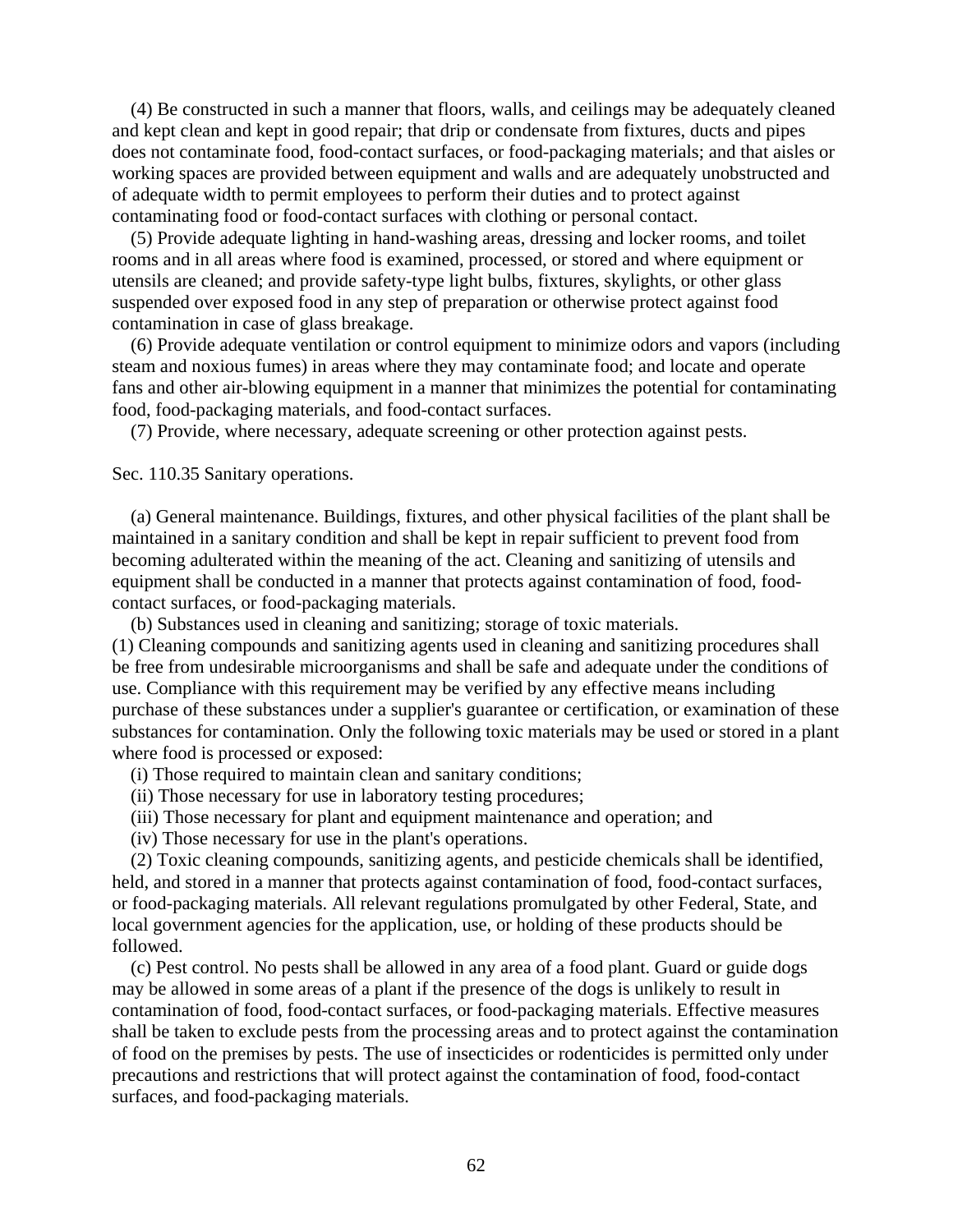(d) Sanitation of food-contact surfaces. All food-contact surfaces, including utensils and foodcontact surfaces of equipment, shall be cleaned as frequently as necessary to protect against contamination of food.

 (1) Food-contact surfaces used for manufacturing or holding low-moisture food shall be in a dry, sanitary condition at the time of use.

When the surfaces are wet-cleaned, they shall, when necessary, be sanitized and thoroughly dried before subsequent use.

 (2) In wet processing, when cleaning is necessary to protect against the introduction of microorganisms into food, all food-contact surfaces shall be cleaned and sanitized before use and after any interruption during which the food-contact surfaces may have become contaminated. Where equipment and utensils are used in a continuous production operation, the utensils and food-contact surfaces of the equipment shall be cleaned and sanitized as necessary.

 (3) Non-food-contact surfaces of equipment used in the operation of food plants should be cleaned as frequently as necessary to protect against contamination of food.

 (4) Single-service articles (such as utensils intended for one-time use, paper cups, and paper towels) should be stored in appropriate containers and shall be handled, dispensed, used, and disposed of in a manner that protects against contamination of food or food-contact surfaces.

 (5) Sanitizing agents shall be adequate and safe under conditions of use. Any facility, procedure, or machine is acceptable for cleaning and sanitizing equipment and utensils if it is established that the facility, procedure, or machine will routinely render equipment and utensils clean and provide adequate cleaning and sanitizing treatment.

 (e) Storage and handling of cleaned portable equipment and utensils. Cleaned and sanitized portable equipment with food-contact surfaces and utensils should be stored in a location and manner that protects food-contact surfaces from contamination.

[51 FR 24475, June 19, 1986, as amended at 54 FR 24892, June 12, 1989]

Sec. 110.37 Sanitary facilities and controls.

 Each plant shall be equipped with adequate sanitary facilities and Accommodations including, but not limited to:

 (a) Water supply. The water supply shall be sufficient for the operations intended and shall be derived from an adequate source. Any water that contacts food or food-contact surfaces shall be safe and of adequate sanitary quality. Running water at a suitable temperature, and under pressure as needed, shall be provided in all areas where required for the processing of food, for the cleaning of equipment, utensils, and food-packaging materials, or for employee sanitary facilities.

 (b) Plumbing. Plumbing shall be of adequate size and design and adequately installed and maintained to:

(1) Carry sufficient quantities of water to required locations throughout the plant.

(2) Properly convey sewage and liquid disposable waste from the plant.

 (3) Avoid constituting a source of contamination to food, water supplies, equipment, or utensils or creating an unsanitary condition.

 (4) Provide adequate floor drainage in all areas where floors are subject to flooding-type cleaning or where normal operations release or discharge water or other liquid waste on the floor.

 (5) Provide that there is not backflow from, or cross-connection between, piping systems that discharge wastewater or sewage and piping systems that carry water for food or food manufacturing.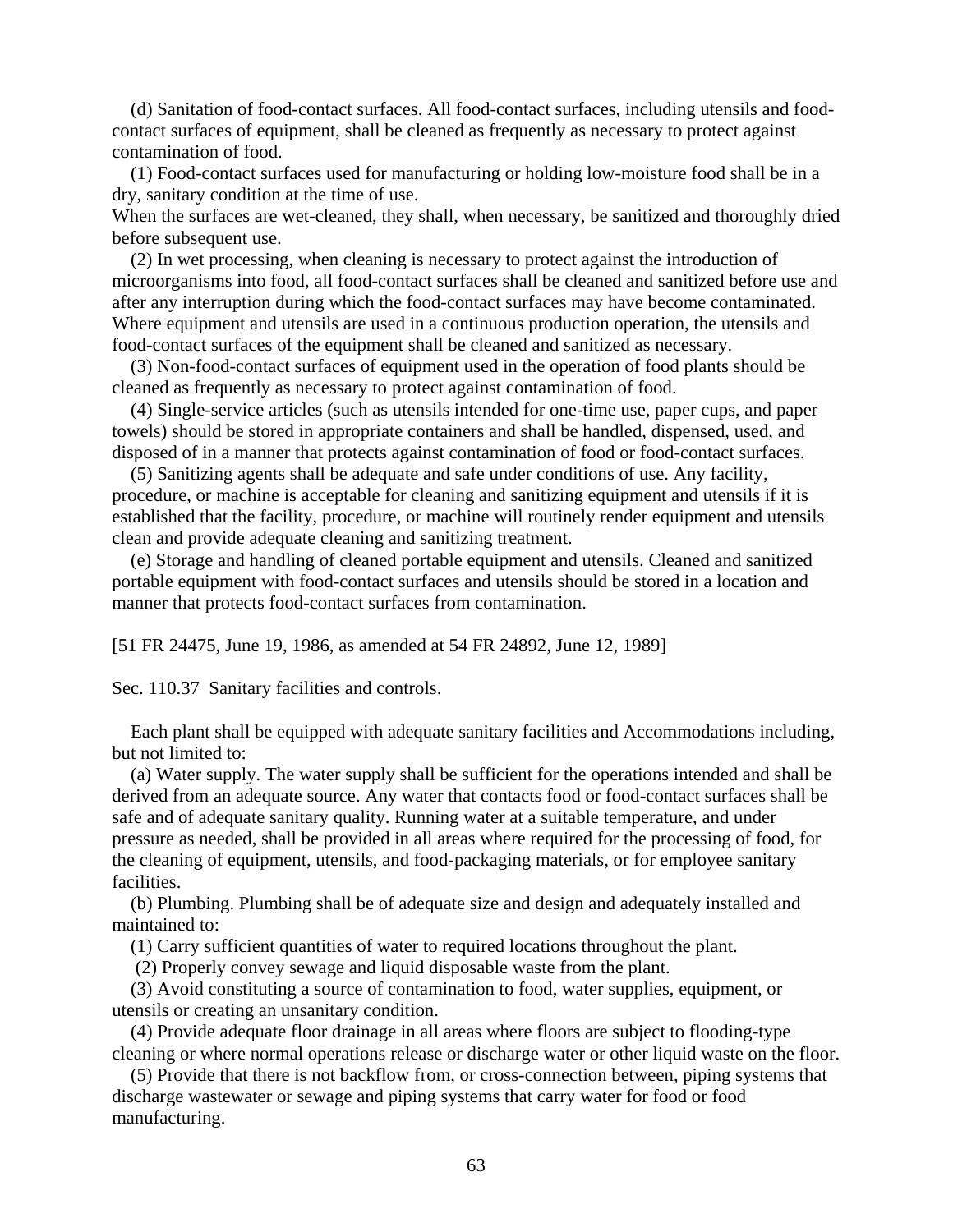(c) Sewage disposal. Sewage disposal shall be made into an adequate sewerage system or disposed of through other adequate means.

 (d) Toilet facilities. Each plant shall provide its employees with adequate, readily accessible toilet facilities. Compliance with this requirement may be accomplished by:

(1) Maintaining the facilities in a sanitary condition.

(2) Keeping the facilities in good repair at all times.

(3) Providing self-closing doors.

 (4) Providing doors that do not open into areas where food is exposed to airborne contamination, except where alternate means have been taken to protect against such contamination (such as double doors or positive air-flow systems).

 (e) Hand-washing facilities. Hand-washing facilities shall be adequate and convenient and be furnished with running water at a suitable temperature. Compliance with this requirement may be accomplished by providing:

 (1) Hand-washing and, where appropriate, hand-sanitizing facilities at each location in the plant where good sanitary practices require employees to wash and/or sanitize their hands.

(2) Effective hand-cleaning and sanitizing preparations.

(3) Sanitary towel service or suitable drying devices.

 (4) Devices or fixtures, such as water control valves, so designed and constructed to protect against recontamination of clean, sanitized hands.

 (5) Readily understandable signs directing employees handling unprotected food, unprotected food-packaging materials, of food-contact surfaces to wash and, where appropriate, sanitize their hands before they start work, after each absence from post of duty, and when their hands may have become soiled or contaminated. These signs may be posted in the processing room(s) and in all other areas where employees may handle such food, materials, or surfaces.

 (6) Refuse receptacles that are constructed and maintained in a manner that protects against contamination of food.

 (f) Rubbish and offal disposal. Rubbish and any offal shall be so conveyed, stored, and disposed of as to minimize the development of odor, minimize the potential for the waste becoming an attractant and harborage or breeding place for pests, and protect against contamination of food, food-contact surfaces, water supplies, and ground surfaces.

#### Subpart C--Equipment

Sec. 110.40 Equipment and utensils.

 (a) All plant equipment and utensils shall be so designed and of such material and workmanship as to be adequately cleanable, and shall be properly maintained. The design, construction, and use of equipment and utensils shall preclude the adulteration of food with lubricants, fuel, metal fragments, contaminated water, or any other contaminants. All equipment should be so installed and maintained as to facilitate the cleaning of the equipment and of all adjacent spaces. Food-contact surfaces shall be corrosion-resistant when in contact with food. They shall be made of nontoxic materials and designed to withstand the environment of their intended use and the action of food, and, if applicable, cleaning compounds and sanitizing agents. Food-contact surfaces shall be maintained to protect food from being contaminated by any source, including unlawful indirect food additives.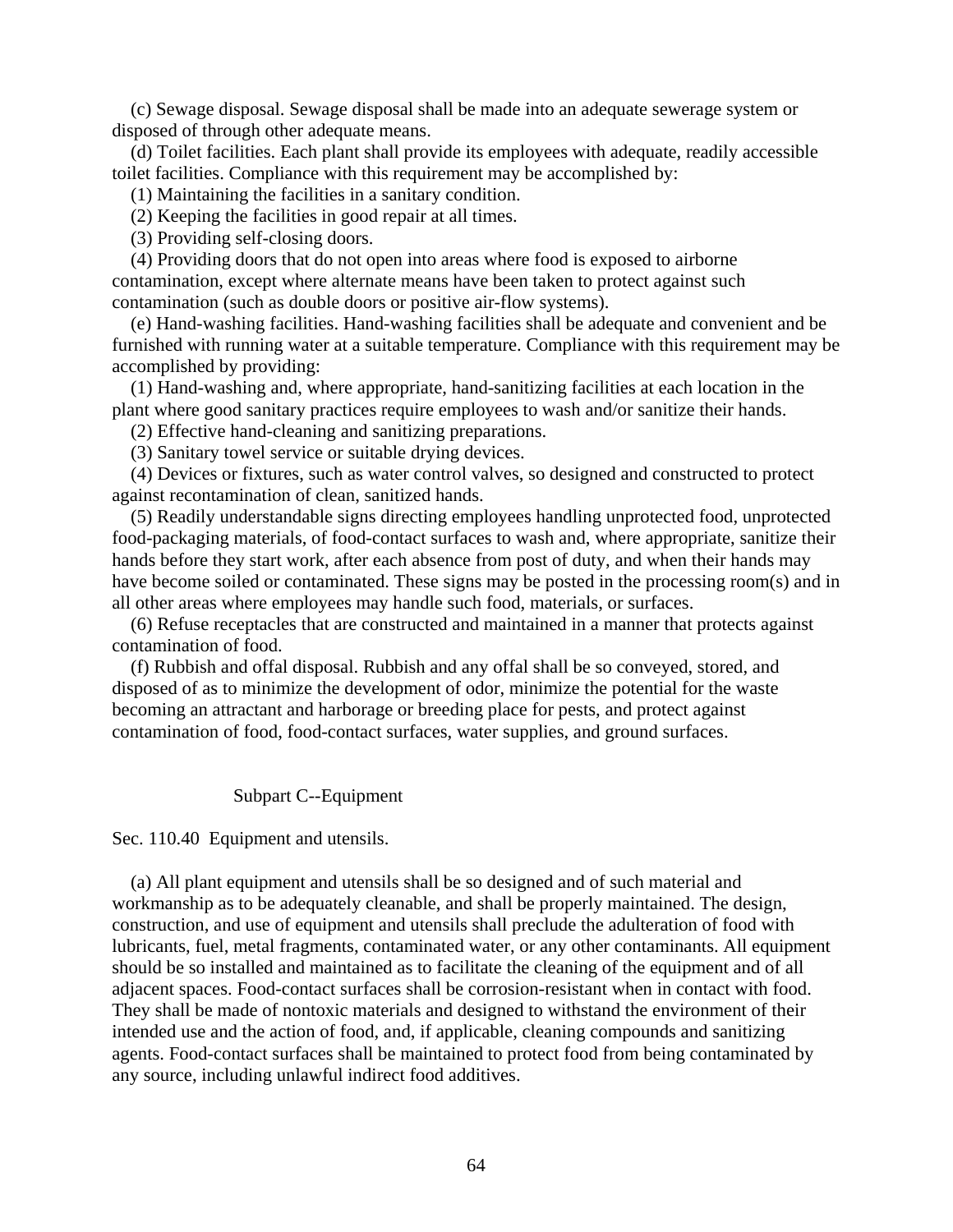(b) Seams on food-contact surfaces shall be smoothly bonded or maintained so as to minimize accumulation of food particles, dirt, and organic matter and thus minimize the opportunity for growth of microorganisms.

 (c) Equipment that is in the manufacturing or food-handling area and that does not come into contact with food shall be so constructed that it can be kept in a clean condition.

 (d) Holding, conveying, and manufacturing systems, including gravimetric, pneumatic, closed, and automated systems, shall be of a design and construction that enables them to be maintained in an appropriate sanitary condition.

 (e) Each freezer and cold storage compartment used to store and hold food capable of supporting growth of microorganisms shall be fitted with an indicating thermometer, temperature-measuring device, or temperature-recording device so installed as to show the temperature accurately within the compartment, and should be fitted with an automatic control for regulating temperature or with an automatic alarm system to indicate a significant temperature change in a manual operation.

 (f) Instruments and controls used for measuring, regulating, or recording temperatures, pH, acidity, water activity, or other conditions that control or prevent the growth of undesirable microorganisms in food shall be accurate and adequately maintained, and adequate in number for their designated uses.

 (g) Compressed air or other gases mechanically introduced into food or used to clean foodcontact surfaces or equipment shall be treated in such a way that food is not contaminated with unlawful indirect food additives.

#### Subpart E--Production and Process Controls

Sec. 110.80 Processes and controls.

 All operations in the receiving, inspecting, transporting, segregating, preparing, manufacturing, packaging, and storing of food shall be conducted in accordance with adequate sanitation principles. Appropriate quality control operations shall be employed to ensure that food is suitable for human consumption and that food-packaging materials are safe and suitable. Overall sanitation of the plant shall be under the supervision of one or more competent individuals assigned responsibility for this function. All reasonable precautions shall be taken to ensure that production procedures do not contribute contamination from any source. Chemical, microbial, or extraneous-material testing procedures shall be used where necessary to identify sanitation failures or possible food contamination. All food that has become contaminated to the extent that it is adulterated within the meaning of the act shall be rejected, or if permissible, treated or processed to eliminate the contamination.

 (a) Raw materials and other ingredients. (1) Raw materials and other ingredients shall be inspected and segregated or otherwise handled as necessary to ascertain that they are clean and suitable for processing into food and shall be stored under conditions that will protect against contamination and minimize deterioration. Raw materials shall be washed or cleaned as necessary to remove soil or other contamination. Water used for washing, rinsing, or conveying food shall be safe and of adequate sanitary quality. Water may be reused for washing, rinsing, or conveying food if it does not increase the level of contamination of the food. Containers and carriers of raw materials should be inspected on receipt to ensure that their condition has not contributed to the contamination or deterioration of food.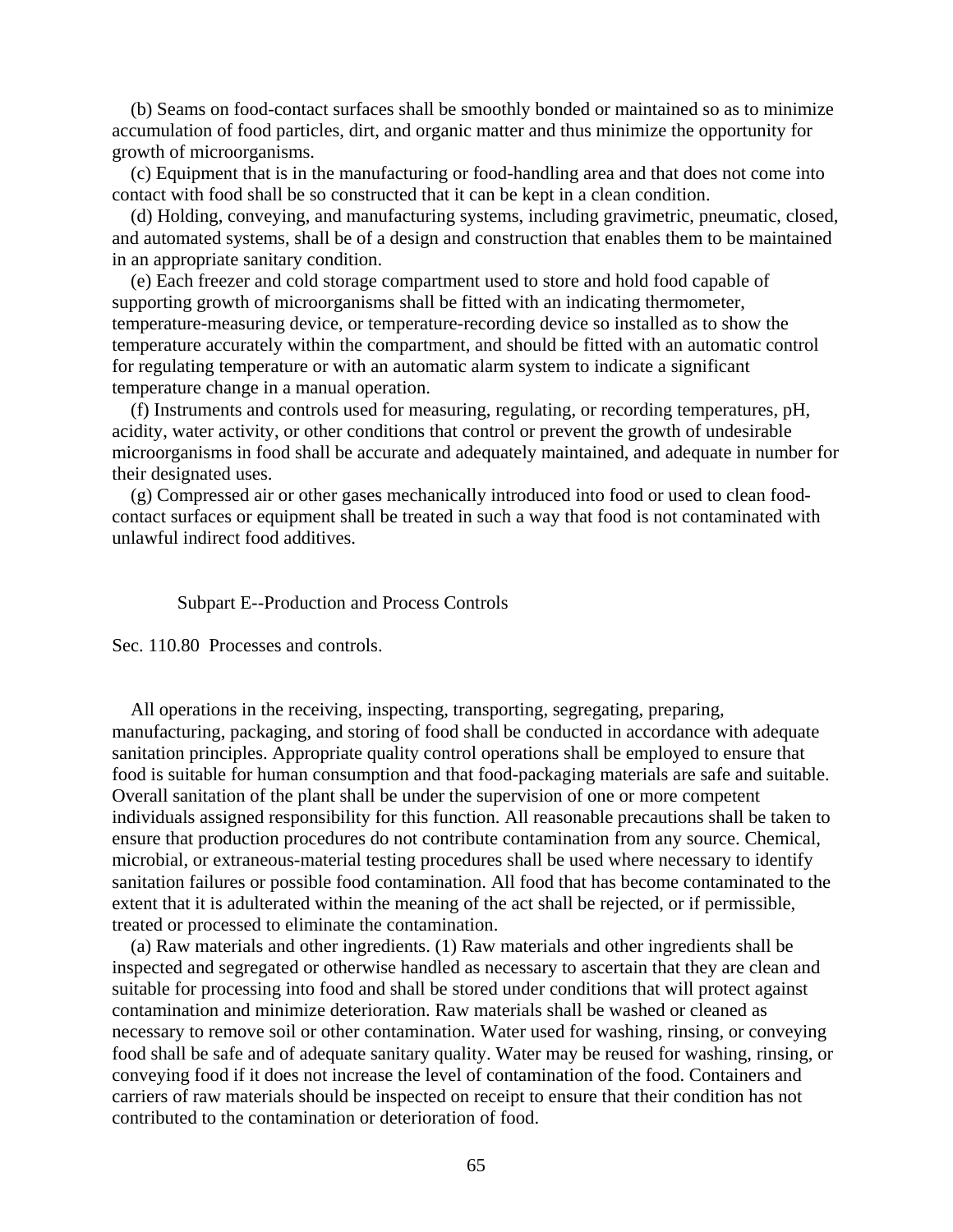(2) Raw materials and other ingredients shall either not contain levels of microorganisms that may produce food poisoning or other disease in humans, or they shall be pasteurized or otherwise treated during manufacturing operations so that they no longer contain levels that would cause the product to be adulterated within the meaning of the act. Compliance with this requirement may be verified by any effective means, including purchasing raw materials and other ingredients under a supplier's guarantee or certification.

 (3) Raw materials and other ingredients susceptible to contamination with aflatoxin or other natural toxins shall comply with current Food and Drug Administration regulations, guidelines, and action levels for poisonous or deleterious substances before these materials or ingredients are incorporated into finished food. Compliance with this requirement may be accomplished by purchasing raw materials and other ingredients under a supplier's guarantee or certification, or may be verified by analyzing these materials and ingredients for aflatoxins and other natural toxins.

 (4) Raw materials, other ingredients, and rework susceptible to contamination with pests, undesirable microorganisms, or extraneous material shall comply with applicable Food and Drug Administration regulations, guidelines, and defect action levels for natural or unavoidable defects if a manufacturer wishes to use the materials in manufacturing food. Compliance with this requirement may be verified by any effective means, including purchasing the materials under a supplier's guarantee or certification, or examination of these materials for contamination.

 (5) Raw materials, other ingredients, and rework shall be held in bulk, or in containers designed and constructed so as to protect against contamination and shall be held at such temperature and relative humidity and in such a manner as to prevent the food from becoming adulterated within the meaning of the act. Material scheduled for rework shall be identified as such.

 (6) Frozen raw materials and other ingredients shall be kept frozen. If thawing is required prior to use, it shall be done in a manner that prevents the raw materials and other ingredients from becoming adulterated within the meaning of the act.

 (7) Liquid or dry raw materials and other ingredients received and stored in bulk form shall be held in a manner that protects against contamination.

(b) Manufacturing operations.

 (1) Equipment and utensils and finished food containers shall be maintained in an acceptable condition through appropriate cleaning and sanitizing, as necessary. Insofar as necessary, equipment shall be taken apart for thorough cleaning.

 (2) All food manufacturing, including packaging and storage, shall be conducted under such conditions and controls as are necessary to minimize the potential for the growth of microorganisms, or for the contamination of food. One way to comply with this requirement is careful monitoring of physical factors such as time, temperature, humidity, aw, pH, pressure, flow rate, and manufacturing operations such as freezing, dehydration, heat processing, acidification, and refrigeration to ensure that mechanical breakdowns, time delays, temperature fluctuations, and other factors do not contribute to the decomposition or contamination of food.

 (3) Food that can support the rapid growth of undesirable microorganisms, particularly those of public health significance, shall be held in a manner that prevents the food from becoming adulterated within the meaning of the act. Compliance with this requirement may be accomplished by any effective means, including:

(i) Maintaining refrigerated foods at 45  $\degree$ F (7.2  $\degree$ C) or below as appropriate for the particular food involved.

(ii) Maintaining frozen foods in a frozen state.

(iii) Maintaining hot foods at 140  $\degree$ F (60  $\degree$ C) or above.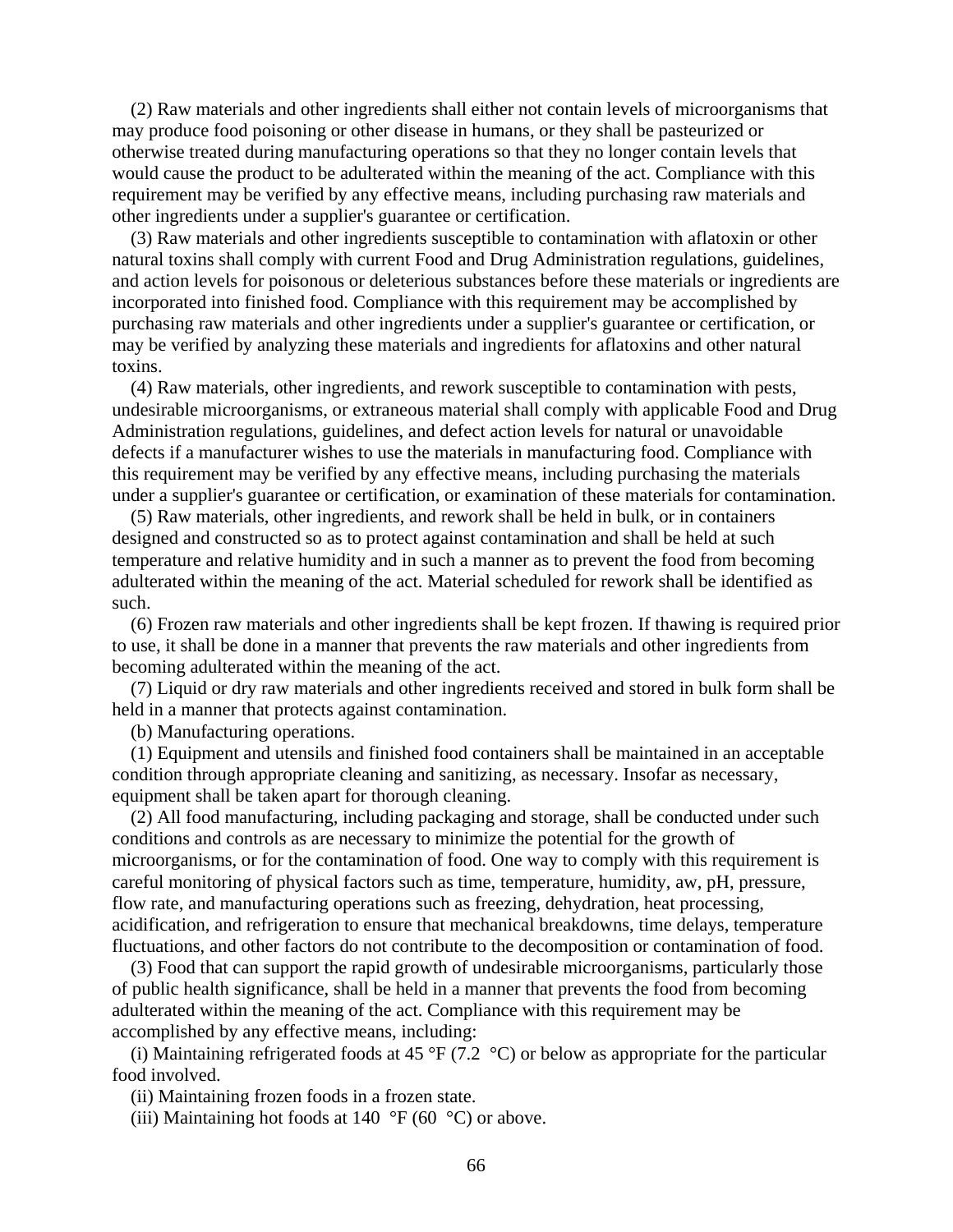(iv) Heat treating acid or acidified foods to destroy mesophilic microorganisms when those foods are to be held in hermetically sealed containers at ambient temperatures.

 (4) Measures such as sterilizing, irradiating, pasteurizing, freezing, refrigerating, controlling pH or controlling aw that are taken to destroy or prevent the growth of undesirable microorganisms, particularly those of public health significance, shall be adequate under the conditions of manufacture, handling, and distribution to prevent food from being adulterated within the meaning of the act.

(5) Work-in-process shall be handled in a manner that protects against contamination.

 (6) Effective measures shall be taken to protect finished food from contamination by raw materials, other ingredients, or refuse. When raw materials, other ingredients, or refuse are unprotected, they shall not be handled simultaneously in a receiving, loading, or shipping area if that handling could result in contaminated food. Food transported by conveyor shall be protected against contamination as necessary.

 (7) Equipment, containers, and utensils used to convey, hold, or store raw materials, work-inprocess, rework, or food shall be constructed, handled, and maintained during manufacturing or storage in a manner that protects against contamination.

 (8) Effective measures shall be taken to protect against the inclusion of metal or other extraneous material in food. Compliance with this requirement may be accomplished by using sieves, traps, magnets, electronic metal detectors, or other suitable effective means.

 (9) Food, raw materials, and other ingredients that are adulterated within the meaning of the act shall be disposed of in a manner that protects against the contamination of other food. If the adulterated food is capable of being reconditioned, it shall be reconditioned using a method that has been proven to be effective or it shall be reexamined and found not to be adulterated within the meaning of the act before being incorporated into other food.

 (10) Mechanical manufacturing steps such as washing, peeling, trimming, cutting, sorting and inspecting, mashing, dewatering, cooling, shredding, extruding, drying, whipping, defatting, and forming shall be performed so as to protect food against contamination. Compliance with this requirement may be accomplished by providing adequate physical protection of food from contaminants that may drip, drain, or be drawn into the food. Protection may be provided by adequate cleaning and sanitizing of all food-contact surfaces, and by using time and temperature controls at and between each manufacturing step.

 (11) Heat blanching, when required in the preparation of food, should be effected by heating the food to the required temperature, holding it at this temperature for the required time, and then either rapidly cooling the food or passing it to subsequent manufacturing without delay. Thermophilic growth and contamination in blanchers should be minimized by the use of adequate operating temperatures and by periodic cleaning. Where the blanched food is washed prior to filling, water used shall be safe and of adequate sanitary quality.

 (12) Batters, breading, sauces, gravies, dressings, and other similar preparations shall be treated or maintained in such a manner that they are protected against contamination. Compliance with this requirement may be accomplished by any effective means, including one or more of the following:

(i) Using ingredients free of contamination.

(ii) Employing adequate heat processes where applicable.

(iii) Using adequate time and temperature controls.

 (iv) Providing adequate physical protection of components from contaminants that may drip, drain, or be drawn into them.

(v) Cooling to an adequate temperature during manufacturing.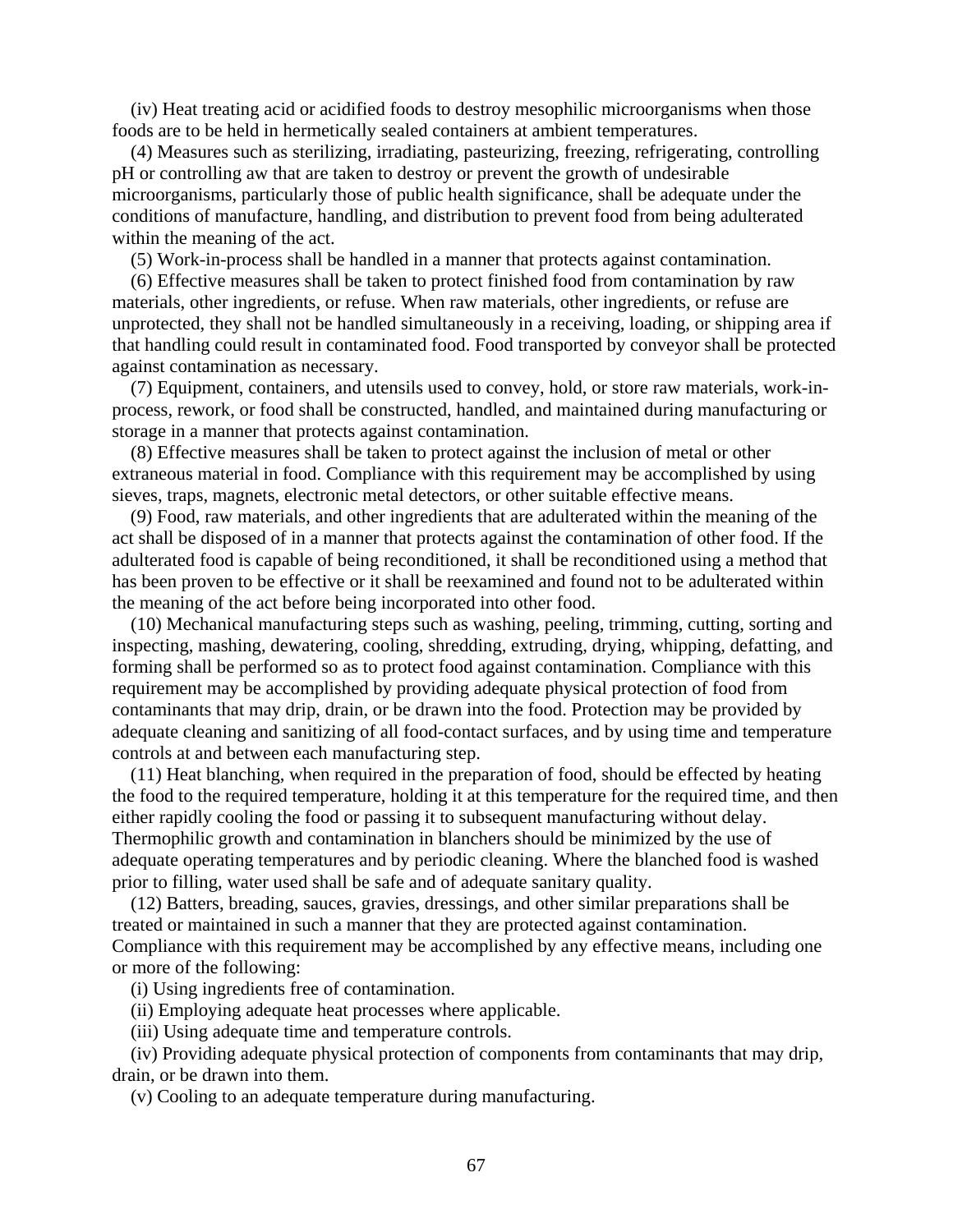(vi) Disposing of batters at appropriate intervals to protect against the growth of microorganisms.

 (13) Filling, assembling, packaging, and other operations shall be performed in such a way that the food is protected against contamination. Compliance with this requirement may be accomplished by any effective means, including:

 (i) Use of a quality control operation in which the critical control points are identified and controlled during manufacturing.

(ii) Adequate cleaning and sanitizing of all food-contact surfaces and food containers.

 (iii) Using materials for food containers and food- packaging materials that are safe and suitable, as defined in Sec. 130.3(d) of this chapter.

(iv) Providing physical protection from contamination, particularly airborne contamination.

(v) Using sanitary handling procedures.

 (14) Food such as, but not limited to, dry mixes, nuts, intermediate moisture food, and dehydrated food, that relies on the control of aw for preventing the growth of undesirable microorganisms shall be processed to and maintained at a safe moisture level. Compliance with this requirement may be accomplished by any effective means, including employment of one or more of the following practices:

(i) Monitoring the aw of food.

(ii) Controlling the soluble solids-water ratio in finished food.

 (iii) Protecting finished food from moisture pickup, by use of a moisture barrier or by other means, so that the aw of the food does not increase to an unsafe level.

 (15) Food such as, but not limited to, acid and acidified food, that relies principally on the control of pH for preventing the growth of undesirable microorganisms shall be monitored and maintained at a pH of 4.6 or below. Compliance with this requirement may be accomplished by any effective means, including employment of one or more of the following practices:

(i) Monitoring the pH of raw materials, food in process, and finished food.

(ii) Controlling the amount of acid or acidified food added to low-acid food.

 (16) When ice is used in contact with food, it shall be made from water that is safe and of adequate sanitary quality, and shall be used only if it has been manufactured in accordance with current good manufacturing practice as outlined in this part.

 (17) Food-manufacturing areas and equipment used for manufacturing human food should not be used to manufacture nonhuman food-grade animal feed or inedible products, unless there is no reasonable possibility for the contamination of the human food.

Subpart E--Production and Process Controls

Sec. 110.93 Warehousing and distribution.

 Storage and transportation of finished food shall be under conditions that will protect food against physical, chemical, and microbial contamination as well as against deterioration of the food and the container.

#### Subpart G--Defect Action Levels

Sec. 110.110 Natural or unavoidable defects in food for human use that present no health hazard.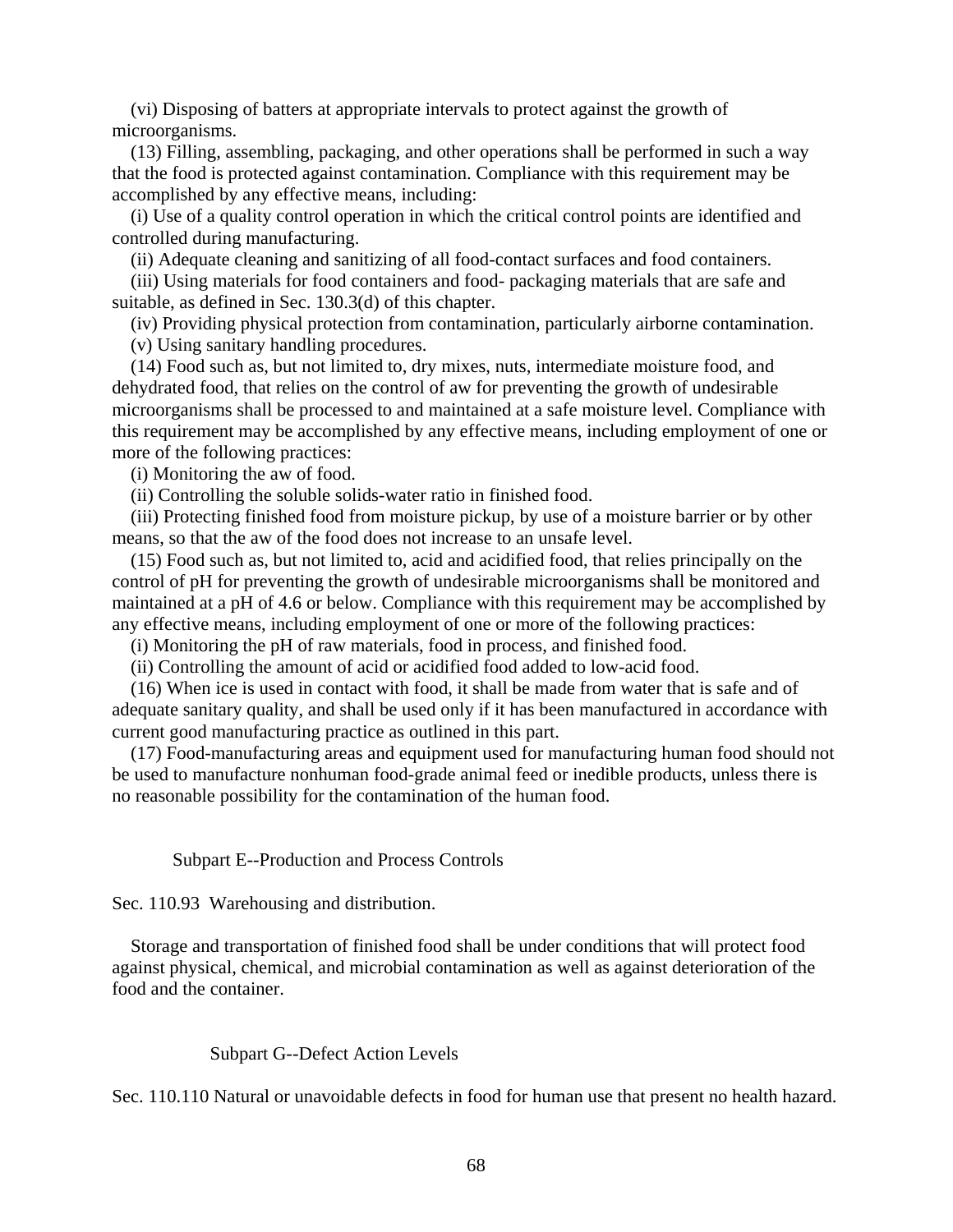(a) Some foods, even when produced under current good manufacturing practice, contain natural or unavoidable defects that at low levels are not hazardous to health. The Food and Drug Administration establishes maximum levels for these defects in foods produced under current good manufacturing practice and uses these levels in deciding whether to recommend regulatory action.

 (b) Defect action levels are established for foods whenever it is necessary and feasible to do so. These levels are subject to change upon the development of new technology or the availability of new information.

 (c) Compliance with defect action levels does not excuse violation of the requirement in section  $402(a)(4)$  of the act that food not be prepared, packed, or held under unsanitary conditions or the requirements in this part that food manufacturers, distributors, and holders shall observe current good manufacturing practice. Evidence indicating that such a violation exists causes the food to be adulterated within the meaning of the act, even though the amounts of natural or unavoidable defects are lower than the currently established defect action levels. The manufacturer, distributor, and holder of food shall at all times utilize quality control operations that reduce natural or unavoidable defects to the lowest level currently feasible.

 (d) The mixing of a food containing defects above the current defect action level with another lot of food is not permitted and renders the final food adulterated within the meaning of the act, regardless of the defect level of the final food.

 (e) A compilation of the current defect action levels for natural or unavoidable defects in food for human use that present no health hazard may be obtained upon request from the Center for Food Safety and Applied Nutrition (HFS-565), Food and Drug Administration, 200 C St. SW., Washington, DC 20204.

[51 FR 24475, June 19, 1986, as amended at 61 FR 14480, Apr. 2, 1996]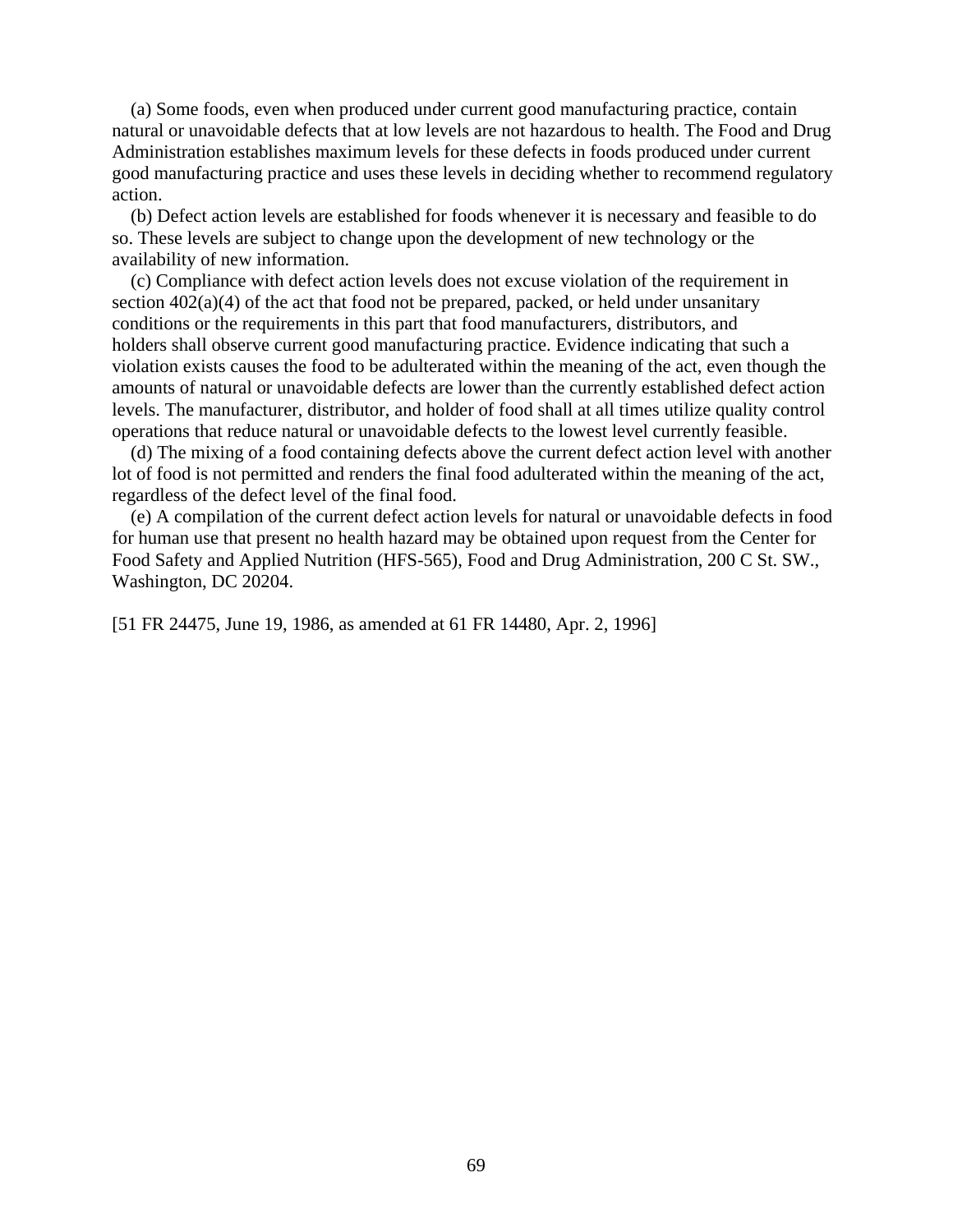# **SOURCES FOR ADDITIONAL INFORMATION**

## **Seafood HACCP, Safety, and Quality on the Internet: Selected Site List with Brief Descriptions**

21 USC Chapter 9 – Federal Food, Drug and Cosmetic Act **http://www.law.cornell.edu/uscode/21/ch9.html**

Access to the US Code Title 21 – Foods and Drugs, with a direct link to the Federal Food, Drug, and Cosmetic Act.

AFSIC Aquaculture Resources – NAL USDA **http://www.nal.usda.gov/afsic/afsaqua.htm** Includes a very large database of aquaculture-related web sites and links.

Aquaculture Network Information Center (AquaNIC) Home Page **http://ag.ansc.purdue.edu/aquanic/** Good source of aquaculture newsletters and more aquaculture-related links.

ASEAN Fisheries Post-Harvest Information Network **http://www.asean.fishnet.gov.sg/p19.html**

A diverse site from Southeast Asia which includes online publications (i.e., Hazard Control for Aquacultured Shrimp) and the Marine Fisheries Research Department Online Library Search.

Codex Alimentarius Commission

**http://www.fao.org/waicent/faoinfo/economic/esn/CODEX/Default.htm** General site covering Codex Alimentarius activities including committee reports and meetings.

Codex Alimentarius – Basic Texts on Food Hygiene

**http://www.fao.org/waicent/faoinfo/economic/esn/CODEX/STANDARD/fh\_basic.pdf** Downloadable Texts which include General Principles of Food Hygiene and HACCP.

CSIRO Australia

**http://www.csiro.au/**

General information site of the Commonwealth Scientific and Industrial Research Organization of Australia. Food Processing and Meat, Dairy, and Aquaculture Divisions are relevant.

CSIRO Aquaculture Introduction

**http://www.marine.csiro.au/aquaculture/intro.html**

Further information from CSIRO concerning aquaculture and marine research. This web site can be slow and difficult to connect to.

Europa – European Union Policy

**http://europa.eu.int/**

European Union Policy site addressing production and marketing of fish and fishery products, as well as meat, eggs, etc.

Food and Drug Administration Home Page **http://www.fda.gov/** Gateway into the FDA web site.